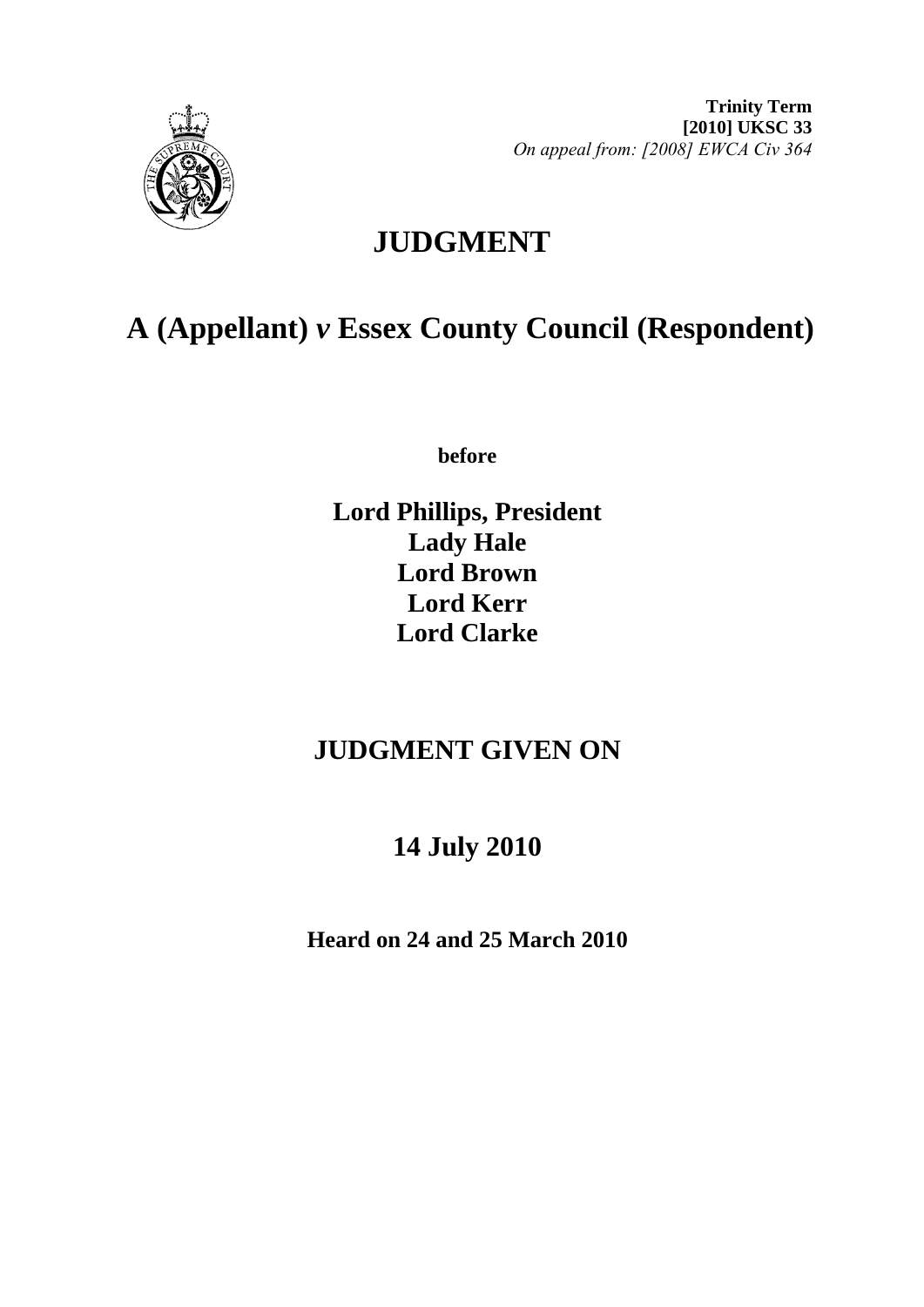Nicholas Bowen  $QC$ Shu Shin Luh Duncan Fairgrieve (Instructed by Children's Legal Centre)

*Intervener (The National Autistic Society)*  Ian Wise QC Stephen Broach (Instructed by Clifford Chance LLP)

*Appellant* Respondent Respondent Respondent Respondent Respondent Respondent Respondent Respondent Respondent Andrew Warnock

> (Instructed by Weightmans)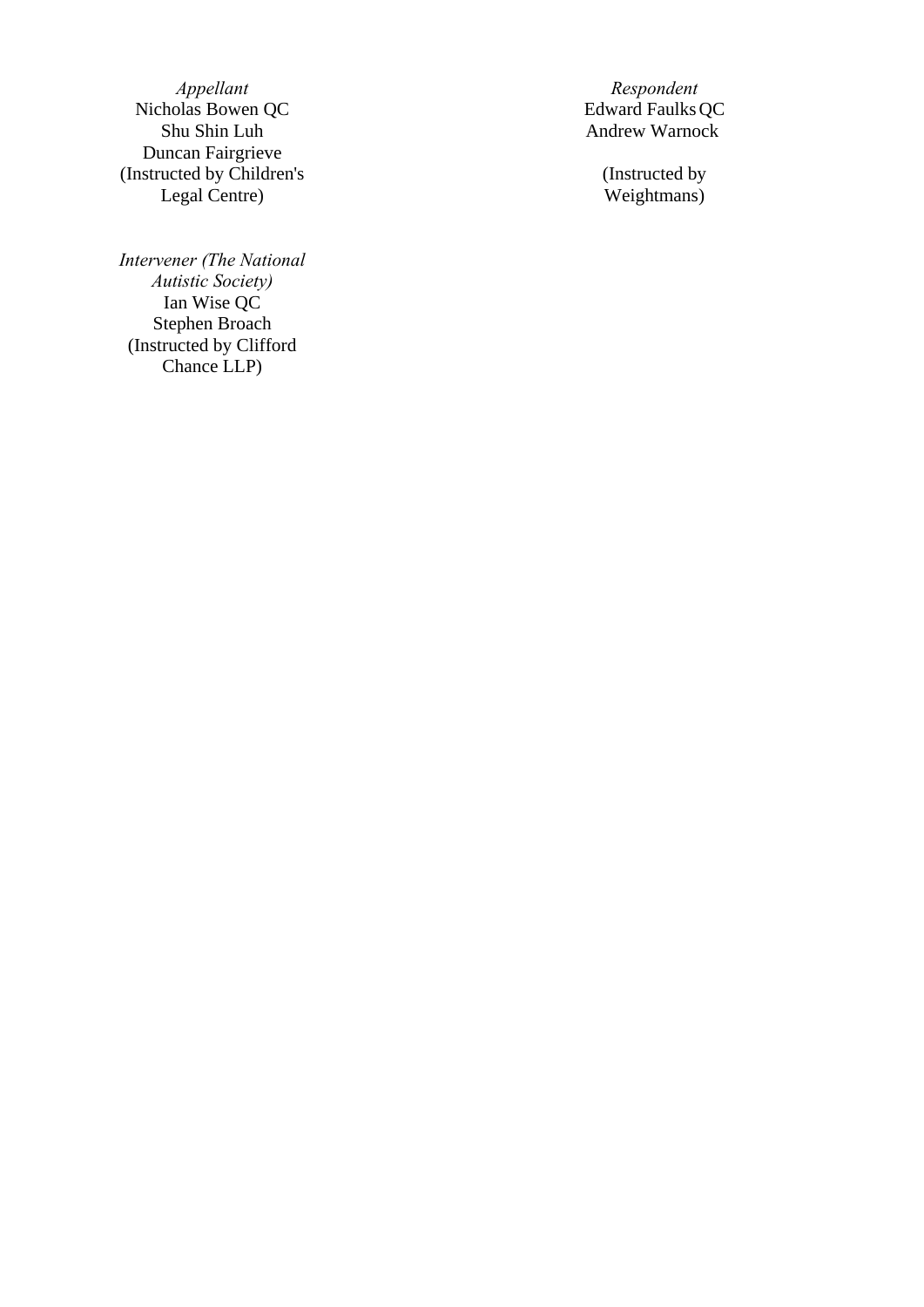#### **LORD CLARKE**

#### **Introduction**

1. This appeal concerns the scope and content of the right to education under Article 2 of Protocol 1 ('A2P1') of the European Convention on Human Rights ('the Convention').

2. A was born on 3 July 1989 and is now 21 years of age. At the time the relevant events occurred, between January 2002 and July 2003, he was 12 and 13 years of age. His problems during that period can be summarised in this way. He was autistic and had serious learning difficulties and a severe communication disorder. His behaviour was challenging. He suffered from epilepsy, frequently having 10 to 15 short epileptic fits a day despite medication. He was doubly incontinent, had no concept of danger and required constant supervision. He was dependant upon adults for every need.

3. A claims damages against the respondent ('Essex') as the local authority with statutory responsibility to assess and provide for his educational and social welfare needs. He does not claim damages for breach of a duty of care owed to him at common law or for breach of statutory duty. Nor is his claim otherwise based upon any public law duty imposed on Essex by the Education Act 1996. His claim is put solely under the Human Rights Act 1998 ('the HRA'). In short, his case is that in the period between January 2002 and July 2003, when he lived at home with his parents and three siblings, he was not at school and he was not provided with any significant education of any other kind such that he was deprived of even the minimum education to which he was entitled under A2P1. It is submitted that Essex acted in a way that was incompatible with his rights under A2P1 and thus unlawful under section 6(1) of the HRA; that he is a victim and entitled to bring proceedings against Essex under section 7(1); and that it would be just and appropriate for the court to award damages against Essex under section 8(1) because such an award is necessary to afford him just satisfaction within the meaning of section 8(3).

4. A issued these proceedings on 5 May 2005. Essex sought an order that the claim be dismissed under CPR 24 on the basis that it had no real prospect of success. On 13 July 2007 Field J ('the judge') granted the application and dismissed the claim: see [2007] EWHC 1652 (QB). He also refused an application on behalf of A to extend the period of one year provided for in section 7(5) of the HRA. He refused permission to appeal. Three similar applications were heard by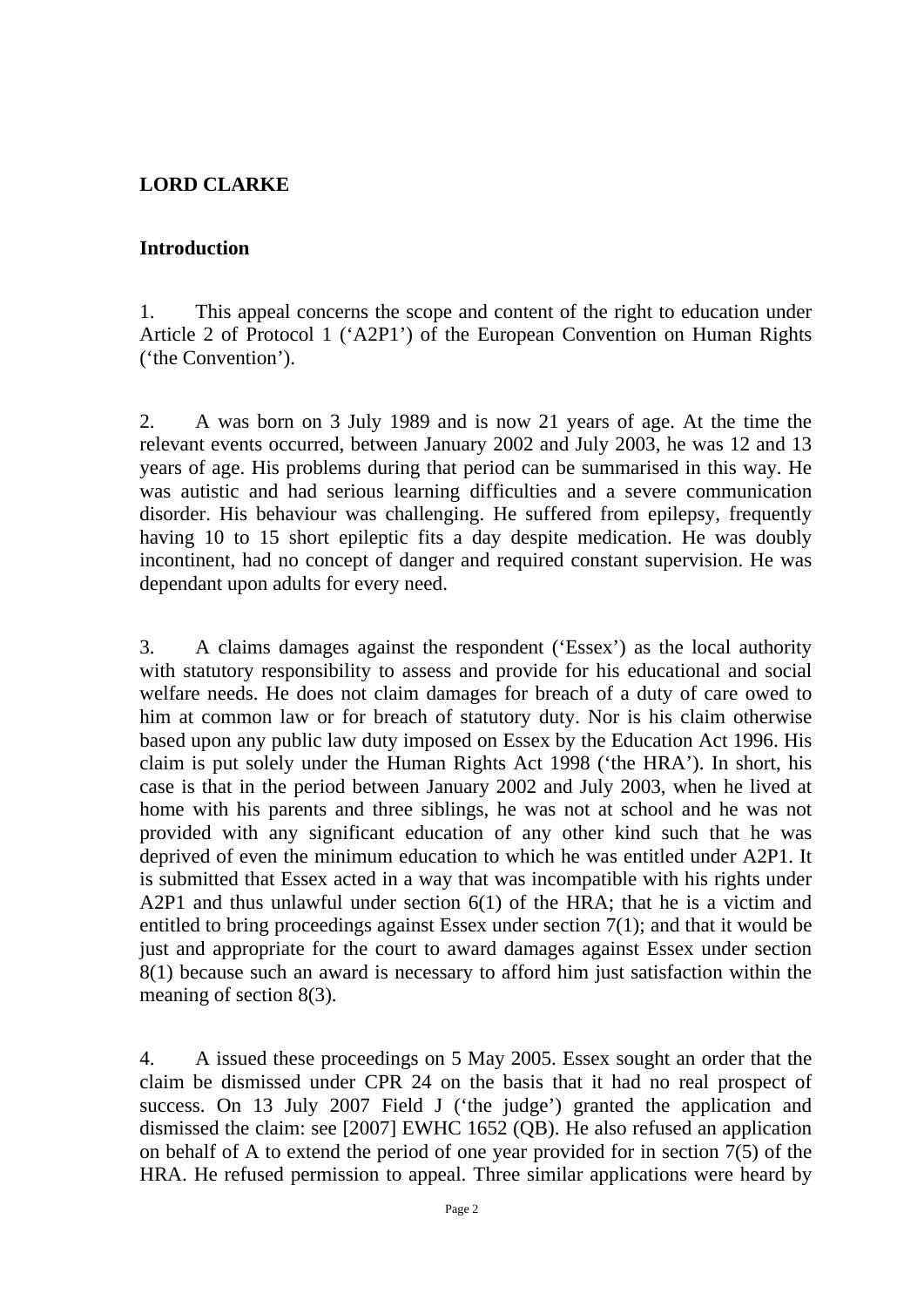the judge in other actions at the same time. He reached the same conclusion in each. None of those is the subject of this appeal. A appealed to the Court of Appeal with the permission of that court. The appeal was dismissed on 16 April 2008: see [2008] EWCA Civ 364. The court upheld the decision of the judge that the claim had no real prospect of success and did not consider the limitation point. The only substantive judgment was given by Sedley LJ, with whom Ward and Hughes LJJ agreed. The Court of Appeal refused permission to appeal to this court. This court subsequently granted permission to appeal.

#### **The statutory framework**

5. A2P1 is entitled "Right to education" and provides:

"No person shall be denied the right to education. In the exercise of any functions which it assumes in relation to education and to teaching, the State shall respect the right of parents to ensure such education and teaching in conformity with their own religious and philosophical convictions."

The critical part of A2P1 is the first sentence. A's case is in essence, as Sedley LJ put it at para 3, that, for want of even minimally suitable provision for his education, he was shut out of the state system for 18 or 19 months.

6. The principal domestic statute is the Education Act 1996 ('the 1996 Act'), which replaced and re-enacted the Education Act 1993, which in turn replaced and re-enacted the Education Act 1981. The relevant legislation governing special educational needs at the relevant time is summarised in paras 3 to 12 of the judgment of the judge, which (with very slight variations) are set out in the Appendix to this judgment.

7. As appears in the Appendix, in A's case Essex were subject to two particular statutory duties: first, a duty under section 324 to make and maintain a Statement of Special Educational Needs and to arrange that the special educational provisions specified in it were made for him; and secondly, a duty under section 19 to make arrangements for the provision of suitable education either at school or otherwise than at school on the basis that, by reason of his illness, exclusion from school or otherwise, he would not receive suitable education unless such arrangements were made for him. However, as I have already said, A does not rely upon a breach of these duties as giving him a cause of action against Essex. He relies only upon A2P1.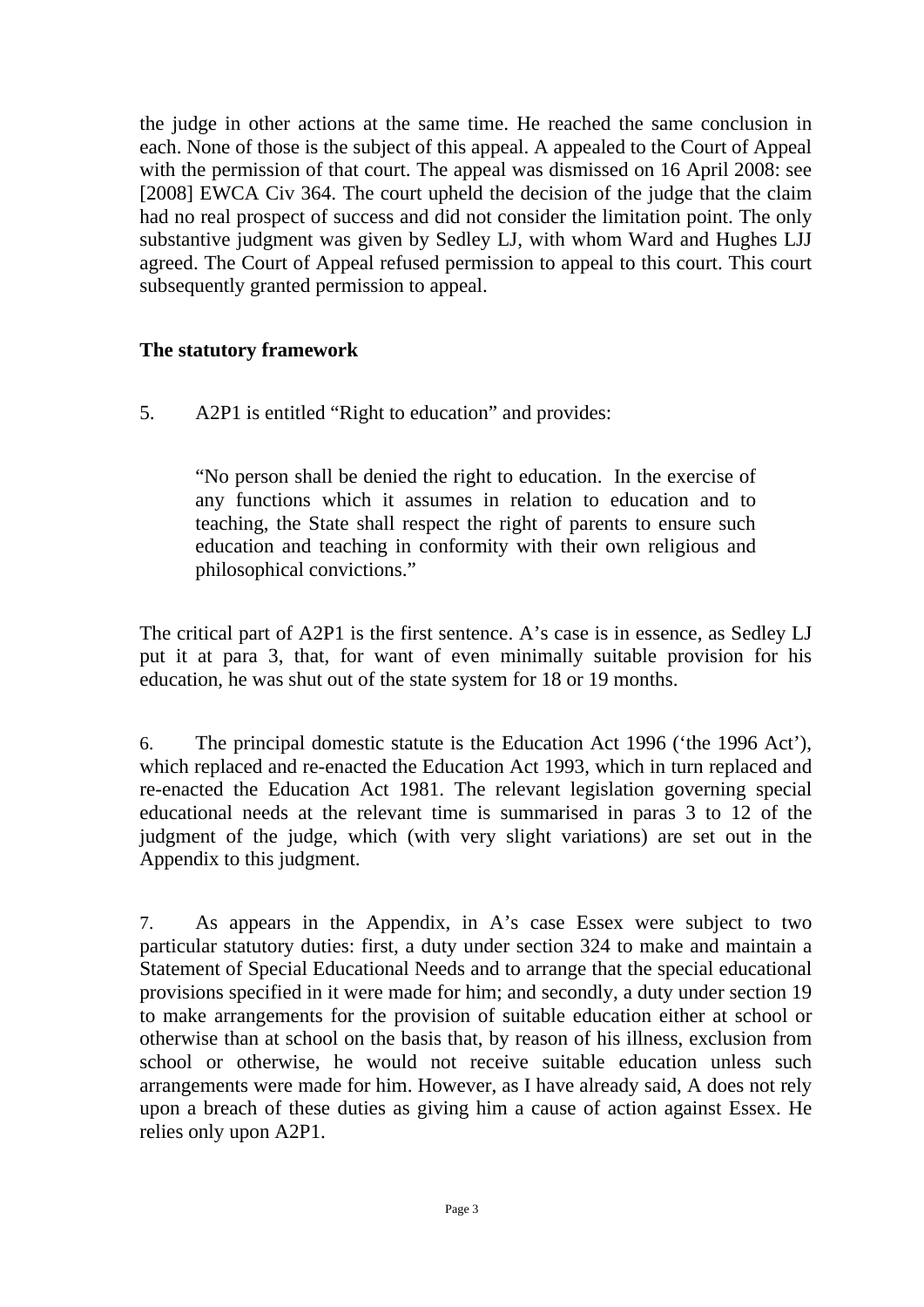# **The legal principles**

8. The critical provision is the first sentence of A2P1, which provides that "No person shall be denied the right to education". It is not in dispute that that provision confers a right upon everyone. The right has been considered in a number of cases. The most important of them is *A v Head Teacher and Governors of Lord Grey School* [2006] UKHL 14, [2006] 2 AC 363.

9. The issue in the *Lord Grey School* case was not the same as the issue here because the facts were very different. The dispute was between the claimant and the school which had excluded him. While excluded, the pupil was regularly provided with school work and was offered a place at a pupil referral unit which was rejected. He remained out of education for 10 months. By a majority, Baroness Hale dissenting, the House of Lords rejected the submission that there was a breach of A2P1 on the ground that an alternative package of education was on offer and not taken up. Those differences do not in my view affect the legal principles set out by Lord Bingham at para 24 as follows:

"The Strasbourg jurisprudence, summarised above in paras 11-13, makes clear how article 2 should be interpreted. The underlying premise of the article was that all existing member states of the Council of Europe had, and all future member states would have, an established system of state education. It was intended to guarantee fair and non-discriminatory access to that system by those within the jurisdiction of the respective states. The fundamental importance of education in a modern democratic state was recognised to require no less. But the guarantee is, in comparison with most other Convention guarantees, a weak one, and deliberately so. There is no right to education of a particular kind or quality, other than that prevailing in the state. There is no Convention guarantee of compliance with domestic law. There is no Convention guarantee of education at or by a particular institution. There is no Convention objection to the expulsion of a pupil from an educational institution on disciplinary grounds, unless (in the ordinary way) there is no alternative source of state education open to the pupil (as in *Eren v Turkey* (Application No 60856/00) (unreported) 7 February 2006). The test, as always under the Convention, is a highly pragmatic one, to be applied to the specific facts of the case: have the authorities of the state acted so as to deny to a pupil effective access to such educational facilities as the state provides for such pupils? In this case, attention must be focused on the school, as the only public authority the respondent sued, and (for reasons already given) on the period from 7 June 2001 to 20 January 2002."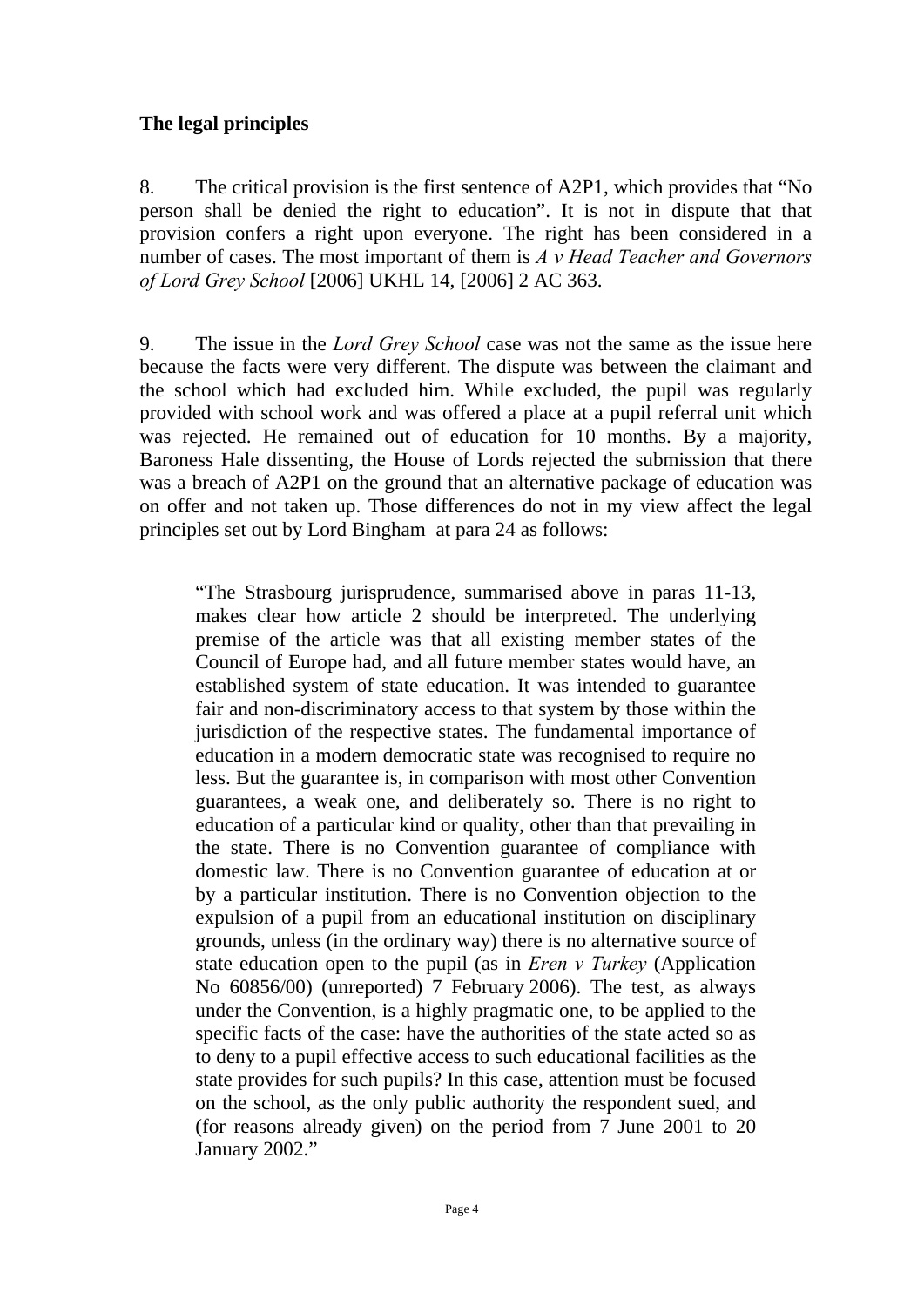Lord Bingham then said that the question, therefore, was whether, between those dates, the school denied the pupil effective access to such educational facilities as the country provides.

10. There was some discussion in the course of the argument as to the significance, if any, of the fact that, unique among the Articles in the Convention, the right contained in the first sentence of A2P1 is expressed in negative terms. It was submitted on behalf of A that there is no significance in the negative formulation and that the right to education is an important positive right. By contrast, it was submitted on behalf of Essex that the negative formulation was deliberate and underlines the fact that the Convention does not contain an absolute right to education and, in particular, unlike some other human rights instruments, does not confer social and economic rights. In my opinion, the point is clearly and sufficiently addressed by Lord Bingham in para 24 of the *Lord Grey School* case quoted above and there is no need to embellish his analysis. It is an approach which is entirely consistent with that of the European Court of Human Rights ('ECtHR'), namely that any limitations on the right must not curtail it "to such an extent as to impair its very essence and deprive it of its effectiveness": *Leyla Şahin v Turkey* (2005) 44 EHRR 99, at para 154.

11. Some reliance was placed upon the recent decision of the Grand Chamber of the ECtHR in *Oršuš v Croatia (Application no 15766/03)* delivered on 16 March 2010. As I read it, the case does not advance the above analysis. It was concerned with the schooling arrangements of Roma children in Croatia. It recognised that Croatia had a margin of appreciation but held (at para 182) that the State must have sufficient regard to the special needs of Roma children as members of a disadvantaged group. It held (at paras 185 and 186) that Croatia had violated their rights under Article 14 taken together with A2P1 and that it was not necessary to examine the complaint under A2P1 standing alone.

12. In short, in my opinion Lord Bingham's para 24 sets out the relevant legal principles for present purposes. Save to a very limited extent, I do not think that it is necessary for me to refer further to the Strasbourg cases because Lord Bingham has summarised them and his summary is set out by Lord Kerr. It was suggested in the course of the argument that there was a difference or, as Sedley LJ put it at his para 13, a possible tension between the analysis of Lord Bingham and that of Lord Hoffmann in the *Lord Grey School* case. I do not accept that that is so. Lord Nicholls and Lord Scott both agreed that the appeal should be allowed for the reasons given by Lord Bingham. Baroness Hale took a different view of the facts of the case but, as I read her speech, she did not disagree with the principles stated by Lord Bingham.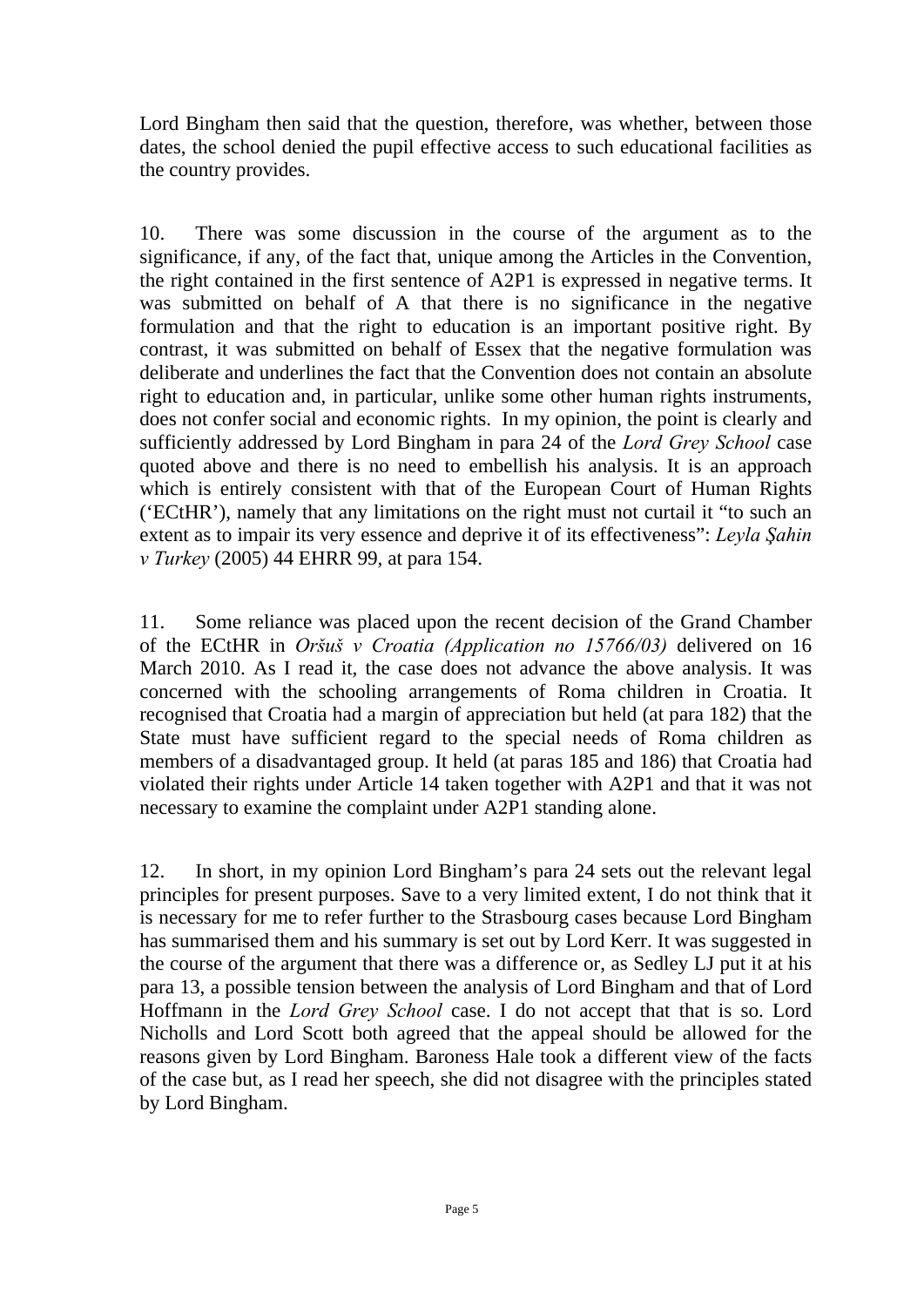13. What then of Lord Hoffmann? He concluded his judgment by saying that for the reasons he had given and those given by Lord Bingham he would allow the appeal. So the ground for a suggestion that they were applying different principles does not seem to be fertile. With the possible exception of two points, it appears to me that Lord Hoffmann was saying precisely the same as Lord Bingham. Thus he stressed at para 57 that the question to ask is whether the pupil has been denied the basic minimum of education under the domestic system. He had said both in para 56 and earlier in para 57 that there is no right to be educated in a particular institution. He was principally concerned to reject the submission that, if a failure to provide education was a breach of domestic law, it was necessarily a breach of A2P1: see paras 60 and 61.

14. The two points are these. In para 56 he said that everyone is no doubt entitled to be educated to a minimum standard and referred to *R (Holub) v Secretary of State for the Home Department* [2001] 1 WLR 1359 at 1367. And in para 61 he rejected the suggestion that it was legitimate to promote the public law duty of the school, not giving rise to a private law action, to a duty under section 6 of the HRA remediable by a claim in damages. He added that the question to ask was whether there was a denial of a Convention right, which would have required "a systemic failure of the educational system which resulted in the respondent not having access to a minimum level of education".

15. As I see it, the critical point in all the speeches is that under A2P1 of the Convention a person is not entitled to some minimum level of education judged by some objective standard and without regard to the system in the particular State. The question is that posed by Lord Bingham, namely whether the pupil was denied effective access to such educational facilities as the country provides. As Lord Hoffmann stressed, that is not the same question as the question whether the relevant authority was in breach of a duty imposed by domestic law, as for example by failing, in breach of section 324 of the 1996 Act, to comply with educational provisions set out in an SSEN.

16. The question is then whether the pupil has been denied effective access to the system in place. That question will only be answered in the affirmative where his right to education has been so reduced as to "impair its very essence and deprive it of its effectiveness". Lord Hoffmann's reference to systemic failure must be viewed in the context of the education system provided. So too must the decision and reasoning in *Holub*, in which Tuckey LJ gave the judgment of the court, which also comprised Schiemann LJ and Sir Swinton Thomas. The question in the part of the appeal in *Holub* which is relevant for present purposes was whether the A2P1 rights of the applicants' daughter would be infringed if she were returned to Poland and thus not educated in the United Kingdom. The court held that they would not.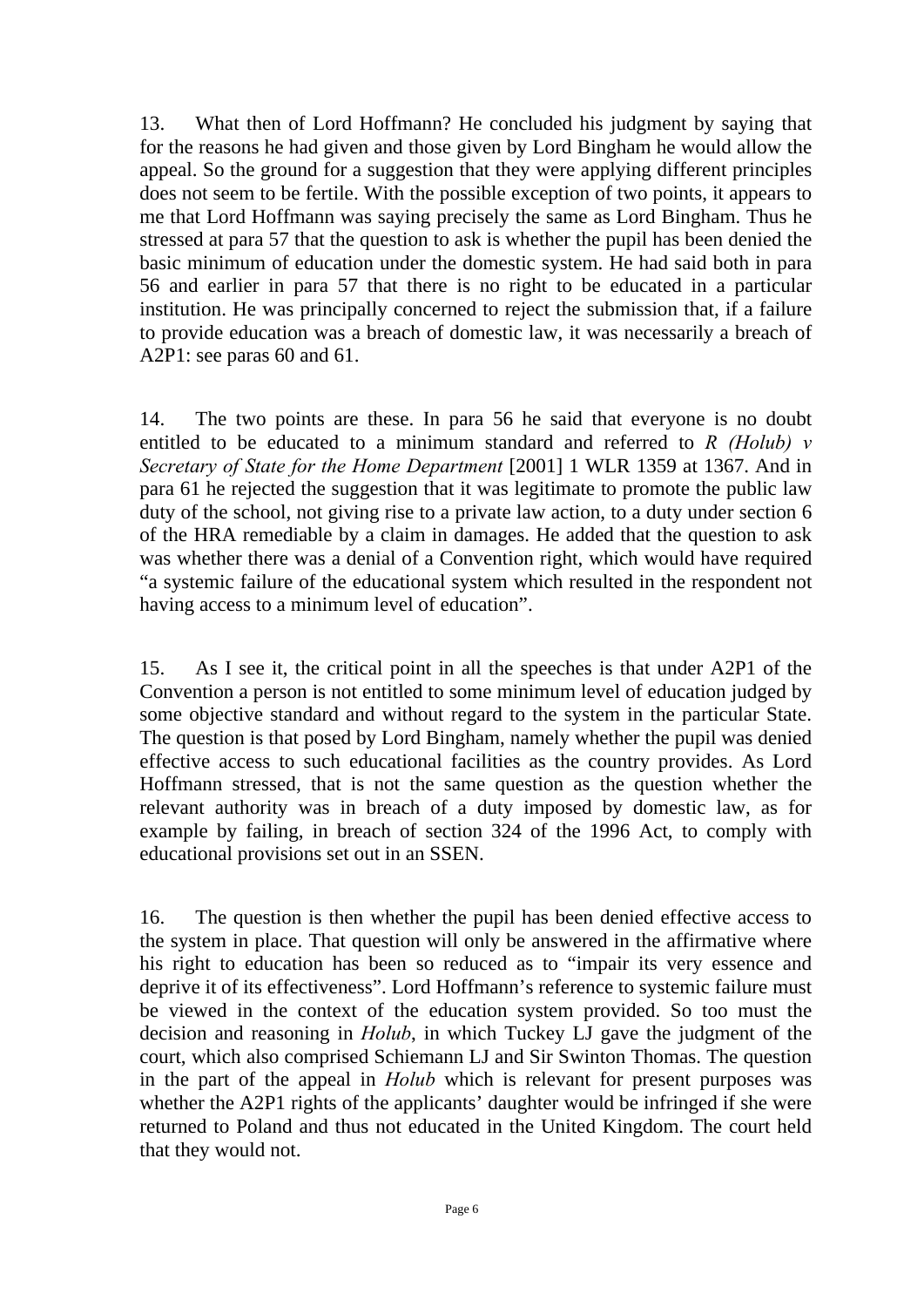17. In the course of the judgment Tuckey LJ referred (at para 23) to *X v UK* (1980) 23 DR 228, where the Commission accepted the interpretation of the ECtHR in the *Belgian Linguistic Case (No 2)* (1968) 1 EHRR 252 at 281-283, which it summarised as follows:

"The negative formulation of the right indicates that the contracting parties do not recognise such a right to education as would require them to establish at their own expense, or to subsidise, education of any particular type or at any particular level. … There never was, nor is now, therefore any question of requiring each state to establish a system (of general and official education) but merely of guaranteeing to persons subject to the jurisdiction of the contracting parties the right, in principle, to avail themselves of the means of instruction existing at a given time. The Convention lays down no specific obligations concerning the extent of those means and the manner of their organisation or subsidisation. … The first sentence of article 2 of the Protocol consequently guarantees in the first place, the right of access to educational institutions existing at a given time. This right requires, however, regulation by the state 'regulation which may vary in time and place according to the needs and resources of the community and of individuals. It goes without saying that such regulation must never injure the substance of the right to education nor conflict with other rights enshrined in the Convention.'"

18. Those principles are the same as those summarised in para 24 of Lord Bingham's speech in the *Lord Grey School* case. However in *Holub* at paras 24 and 25 the Court of Appeal accepted a submission made by counsel that if the right was to have any content it should at least encompass the provision of an effective education. In doing so, it accepted the following passages from what is now the third edition (2009) of *Human Rights Law and Practice* by Lester, Pannick and Herberg:

"4.20.4 The general right to education comprises four separate rights (none of which is absolute):

(i) a right of access to such educational establishments as exist;

(ii) a right to an effective (but not the most effective possible) education;

(iii) a right to official recognition of academic qualifications.

….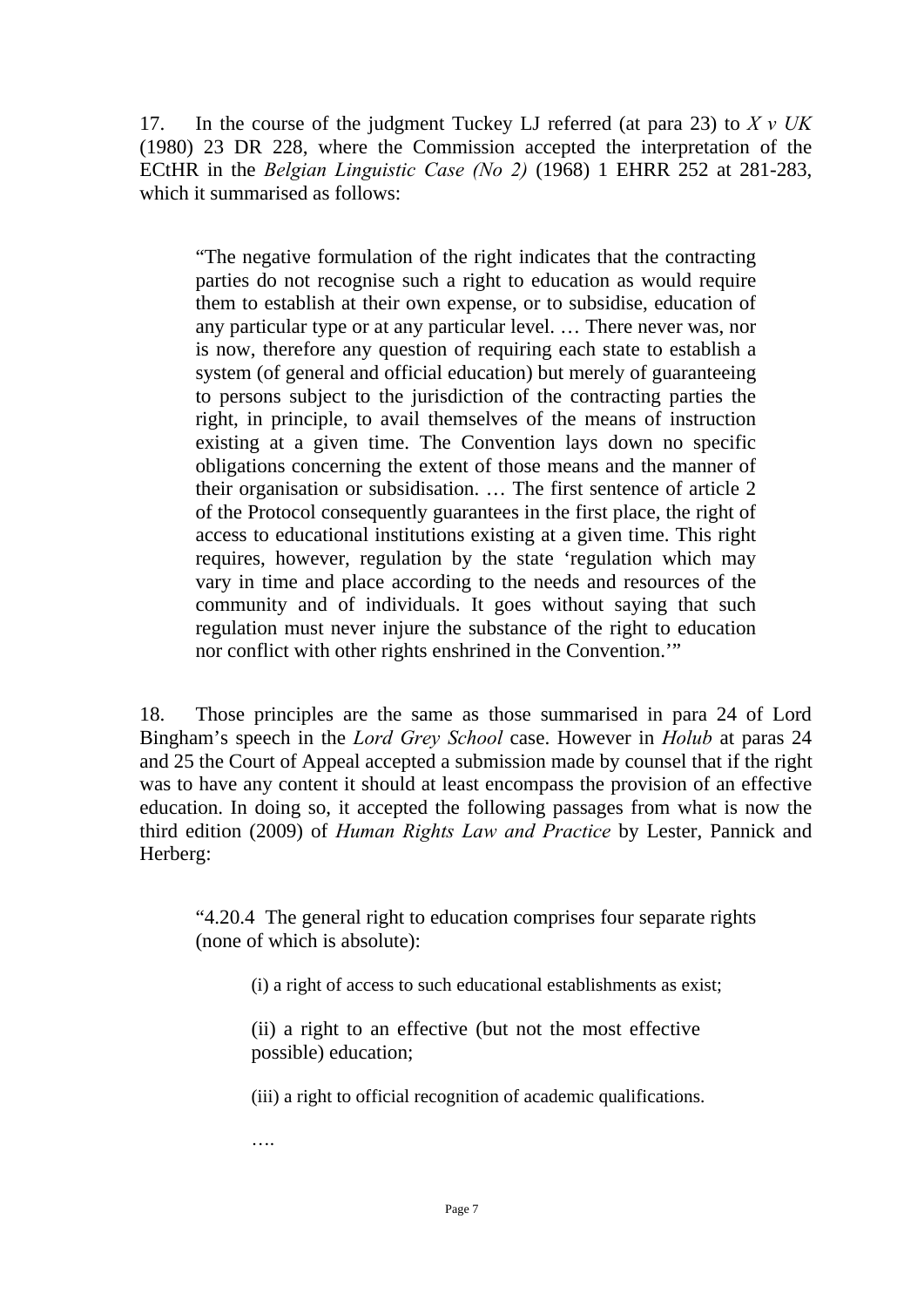4.20.6 As regards the right to an effective education, for the right to education to be meaningful the quality of the education must reach a minimum standard."

19. It is important to note that the authors are careful to say in that summary that none of the rights identified is absolute. Much of A's case is designed to support a submission that his right to a minimum standard of education is absolute. I would not accept that submission. I do not think that the court in *Holub* can have meant that there must be a minimum standard of education regardless of the system in place in a State Party to the Convention. Such a conclusion would be inconsistent with the reasoning in the *Belgian Linguistic Case (No 2)*. The minimum standard must have regard to the system in place. The examples given by Lester, Pannick and Herberg seem to me to make that clear. Thus the note to para 4.20.4(ii) simply says that in *Eren v Turkey* (2006) 44 EHRR 619 the annulment of a student's examination results, which resulted in his being denied access to university, was held to violate A2P1. And in the note to para 4.20.6 the authors refer to para 5 of the *Belgian Linguistic Case (No 2)*:

"the right to education would be meaningless if it did not imply in favour of its beneficiaries the right to be educated in the national language or in one of the national languages, as the case may be."

Reference was also made to *Cyprus v Turkey* (2001) 11 BHRC 45, where it was held that the abolition by the Turkish authorities of the Greek language secondary schools in Northern Cyprus constituted a breach of A2P1.

20. In my opinion none of those cases is of assistance in the present case. The correct approach is that identified by Lord Bingham at para 24 of the *Lord Grey School Case* quoted above and the question for decision which he formulated, as applied to this case, is whether A was denied effective access to such educational facilities as the State provides for such pupils. A was only denied effective access if he was deprived of the very essence of the right.

21. As I see it, the answer to that question must be given by reference to all the relevant circumstances of the case. In the instant case, as appears below, A could no longer continue at the school he was at. Given his very considerable problems, it was necessary for a proper analysis to be carried out as to what was best for him. It is inevitable that in a case of this kind there may be delays and interim measures may be difficult to put in place. As Lord Bingham put it, the test, as always under the Convention, is a pragmatic one to be applied to the specific facts of the case. Was A deprived of effective access to such educational facilities as the State provided for pupils like him? One of the real problems is that there are very few, if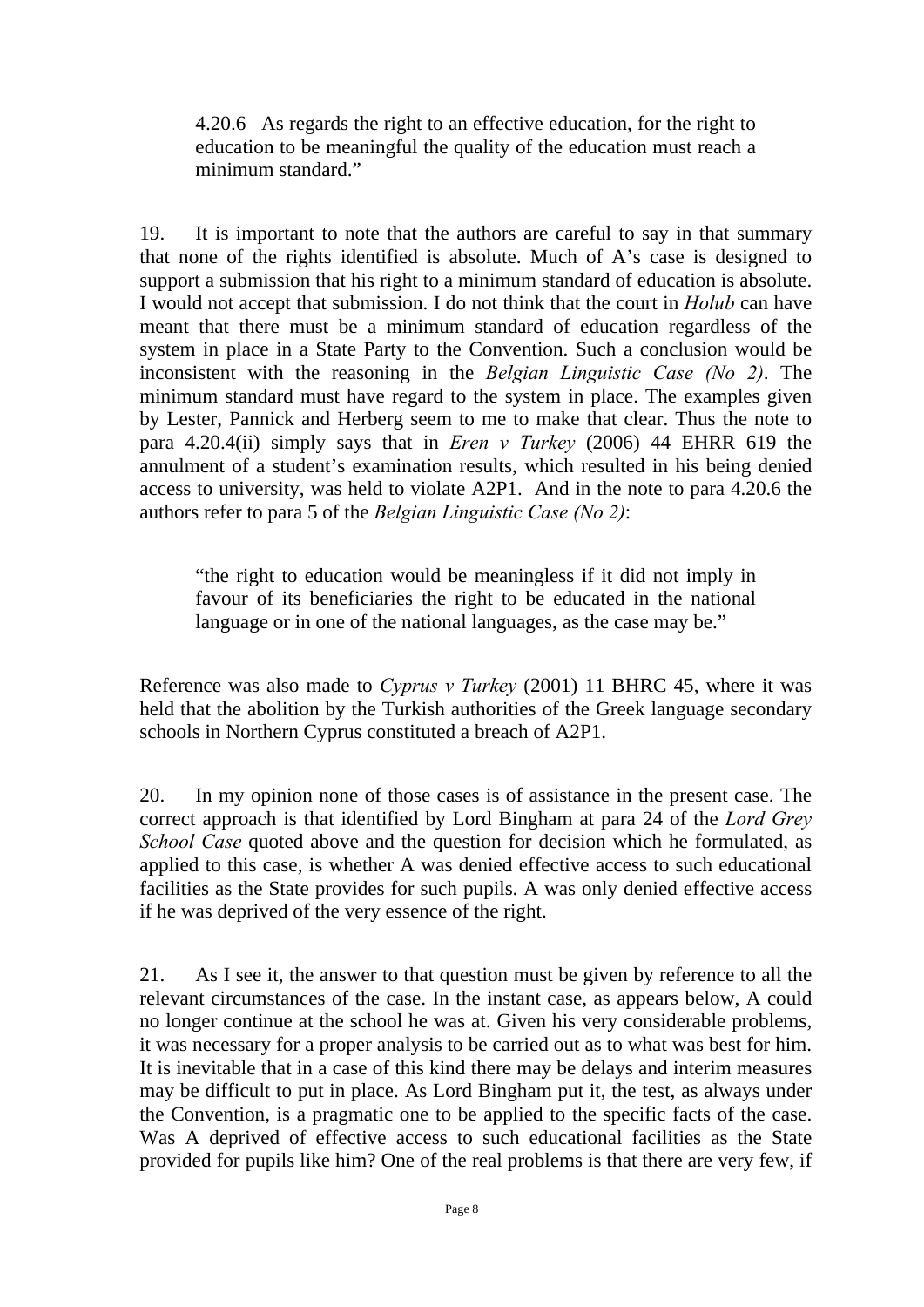any, pupils like A and it seems to me that that is a factor which can fairly be taken into account before it is held that Essex infringed A's rights under the Convention. It is important to appreciate, however, that the question in this appeal is not whether Essex infringed A's rights but whether he has a real prospect of establishing such an infringement at a trial.

22. It is also important to appreciate that that is not the same question as the question whether it is arguable that Essex could have done better or that Essex was in some way at fault in not doing more than it did in the interim period between January 2002 and July 2003, when a residential school was ultimately found to suit A's needs. I recognise that there has been no trial of A's allegations but, if the position is that, taking the facts at their highest from A's point of view, his case that Essex infringed his rights under A2P1 cannot succeed, it follows that his claim has no real prospect of success and the appeal must be dismissed.

#### **The facts**

23. The relevant facts were set out by the judge and, as so set out, were incorporated into Sedley LJ's judgment. The parties agreed a Statement of Facts and Issues. However, shortly before the hearing of this appeal those advising A produced further factual material upon which reliance was placed. Some of that material was disclosed to them recently and it was submitted that the court should have regard to it because it will or would be available at a trial and the question for the court at this stage is simply whether A has a real prospect of success at a trial. This position is far from satisfactory because the whole purpose of an agreed statement of facts and issues is that the parties should prepare and reach agreement on such a document well in advance of the appeal. However, I propose to have regard to the agreed statement as supplemented by the further material.

24. Essex maintains a community special day school for children with severe learning difficulties called LS School ('LS'). Pursuant to section 324 of the 1996 Act, Essex made and maintained an SSEN for A and named LS in Part IV. It was originally issued on 1 July 1993. A accordingly began his statutory schooling at LS in 1995. In about May 2001, when he was approaching his  $12<sup>th</sup>$  birthday his behaviour started to deteriorate. As part of the Annual Review process the school reported concerns about the unpredictability of his behaviour and asked Essex for more resources to cope with him. Concerns were expressed by the school, not only about his behaviour, but also about its ability to manage it. In a letter dated 17 September 2001, after observing A at school at lunch time, a consultant paediatrician said that he required two adults to hold him but that, in spite of that, he would lash out and bite or scratch those assisting him. The teacher had told him that he was running out of ideas as to how to control A. In November 2001 the SSEN was amended but LS remained the school named in Part IV.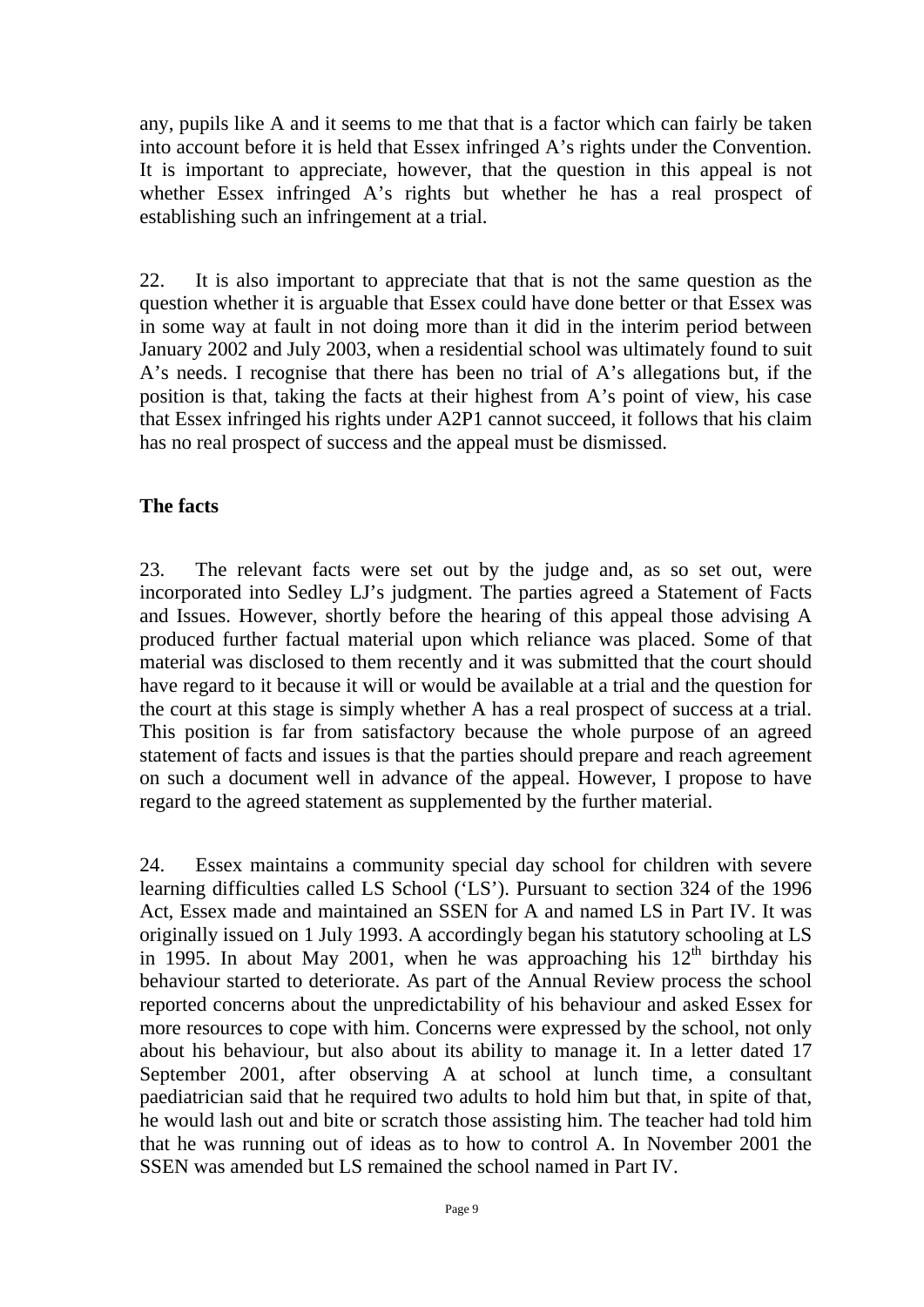25. A's behaviour deteriorated further and on 17 January 2002 A's parents were invited to and attended a meeting with representatives both from the school and from Essex and with his community consultant paediatrician to discuss his placement. His parents were advised that the school could not cope with him and that his continued presence in class posed a risk to the health and safety of other pupils. The school felt that his underlying medical and psychiatric problems needed to be addressed satisfactorily before he would be able to benefit from the education it provided. His parents were asked not to bring him into school for health and safety reasons until an urgent medical assessment in a hospital setting was carried out. They agreed, no doubt because they felt that they had no alternative. The position was confirmed in a letter from the head teacher dated 18 January in which he assured A's parents that the medical, educational and social services would continue to work together to find a solution for A. The letter expressly said that he would be in contact with them to arrange some home support while A was off school.

26. The intention of the professionals, including the school, was for A to receive an urgent medical assessment at the National Centre for Young People with Epilepsy ('NCYPE) at St Piers. However, it became clear that it might be quite some time before a residential assessment could be arranged and carried out. A's mother expressed concern as to how she would be able to cope. On 13 February a meeting took place to discuss the position at which a large number of professionals was present and A's situation was discussed in detail. It was reported to the meeting by Dr Yousif, who was a psychiatrist with the Learning Disability Outreach Team, that A had been accepted for an initial assessment at Chalfont or St Piers but that they were awaiting a date for it. The half day assessment would be the basis for a residential medical assessment which would last 5 days and which it was hoped would take place in April or May. In the event it did not take place until mid-September 2002.

27. Under the heading 'Ongoing Support', the note of the meeting says that the school was sending work for his parents to do with A. It also says that LS would if possible arrange for A to continue to access speech and language therapy sessions at school, with transport to be provided, and that both his class teacher and his social worker would keep in regular contact with his mother. Family care workers were said to be unable to provide respite support due to the risks involved. An occupational therapy assessment of A's room had begun with the aim of providing equipment and padding in order to protect him from self harming.

28. The initial medical assessment took place on 28 February. A consultant paediatric neurologist and an epilepsy nurse from the NCYPE made an outreach visit. Their report shows just how disturbed and difficult to cope with A was. They recommended a 5 day interdisciplinary assessment at St Piers, the aims of which would be to monitor seizure types and frequency, to advise on medication, to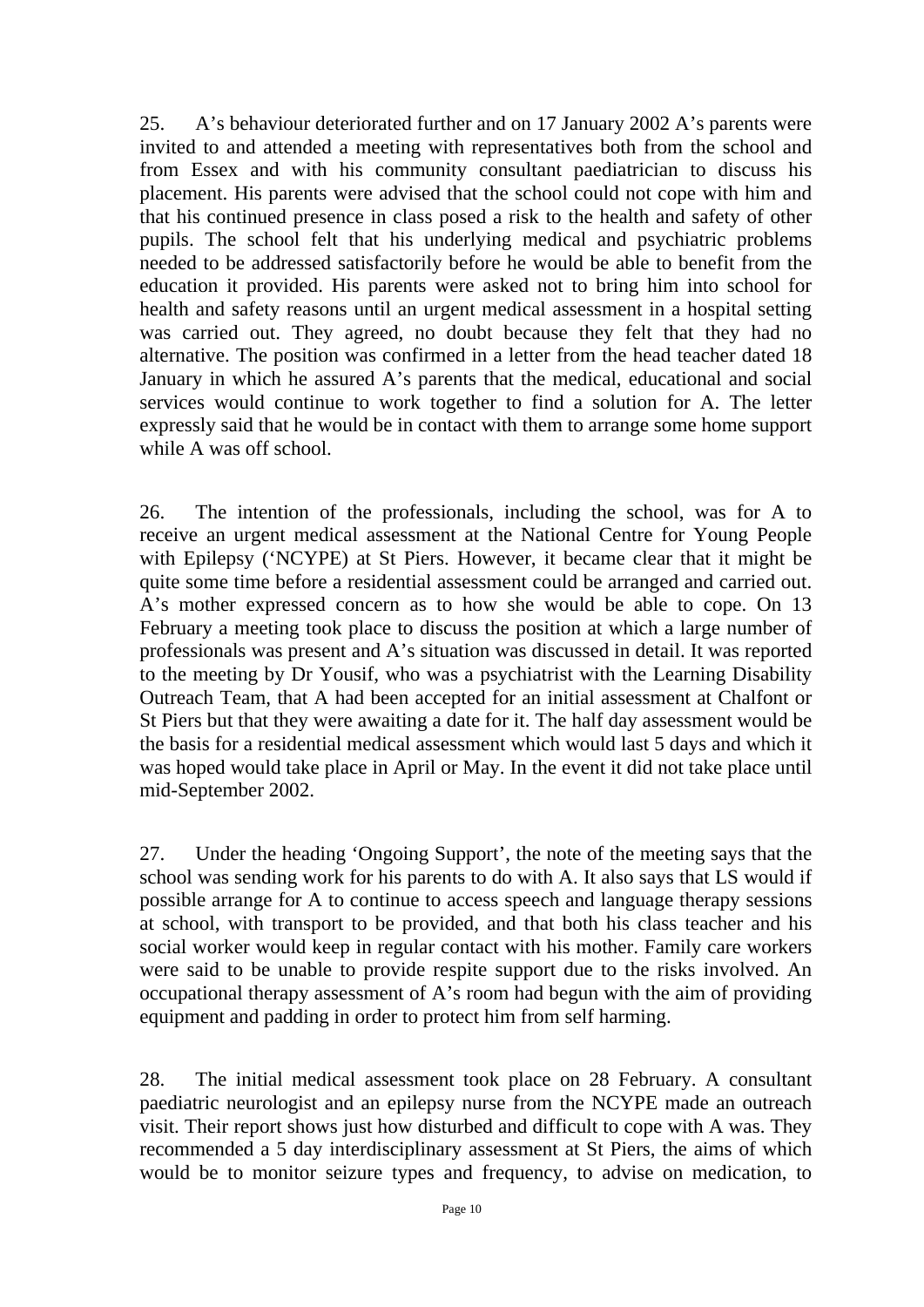assess behaviour and its possible relationship with epilepsy, to assess communication, to assess mobility and self-help skills and to advise on future educational placement. It can thus be seen that A required assistance from a number of different disciplines and it was sought to arrive at a cross-disciplinary solution to his problems.

29. On 4 March the head teacher of LS wrote to A's parents inviting them to bring him in to the school for speech therapy sessions beginning that week. Speech therapy sessions started on or about 20 March on a weekly basis. At first they were 30 minute sessions, which for a time were reduced to 15 to 20 minutes in about May.

30. On 20 March there was a further meeting at which very many professionals were present. The minutes show that many aspects of A's problems were discussed. Concerns were expressed about A's deteriorating behaviour and how his family could cope, especially since at least two residential homes had indicated that they could not provide him with respite care. Attempts continued to arrange a medical assessment.

31. On 14 April A's solicitors, the Children's Legal Centre, were instructed by his parents on his behalf. On 1 May a further meeting of professionals, described as a Partnership Meeting, was held at LS. It was attended by representatives of Essex's social services and education departments, staff from LS, A's parents and others. A's parents had been given two boxes of activities - touch books and bubbles – for them to do with A at home. However, A's mother said that A had become bored after a few sessions. It was noted at the meeting that the boxes of activities were 'not acceptable education'. Although LS reiterated their reasons for A not being in school, namely health and safety, it was acknowledged that A's educational needs were not being met. However, Essex's education department stated that there was no home tutor who was qualified to meet A's needs. LS was asked to consider whether there was any possibility of providing A with a teacher for home tuition or offering some tuition at school. The head teacher said that he would discuss with the class teacher and teaching assistants how best to do that. However, although that might meet A's short term needs, his long term educational needs also required to be addressed. Alison Stanford of the Special Educational Needs and Psychology Service ('SENAPS') stressed the need to await the recommendations of the residential medical assessment. By the time of that meeting, joint funding for a 5 day residential assessment, which would cost over £10,000 had been agreed between Essex Learning Services (Education), Essex Social Services and Essex Health Authority. Unfortunately the assessment could not take place until September 2002.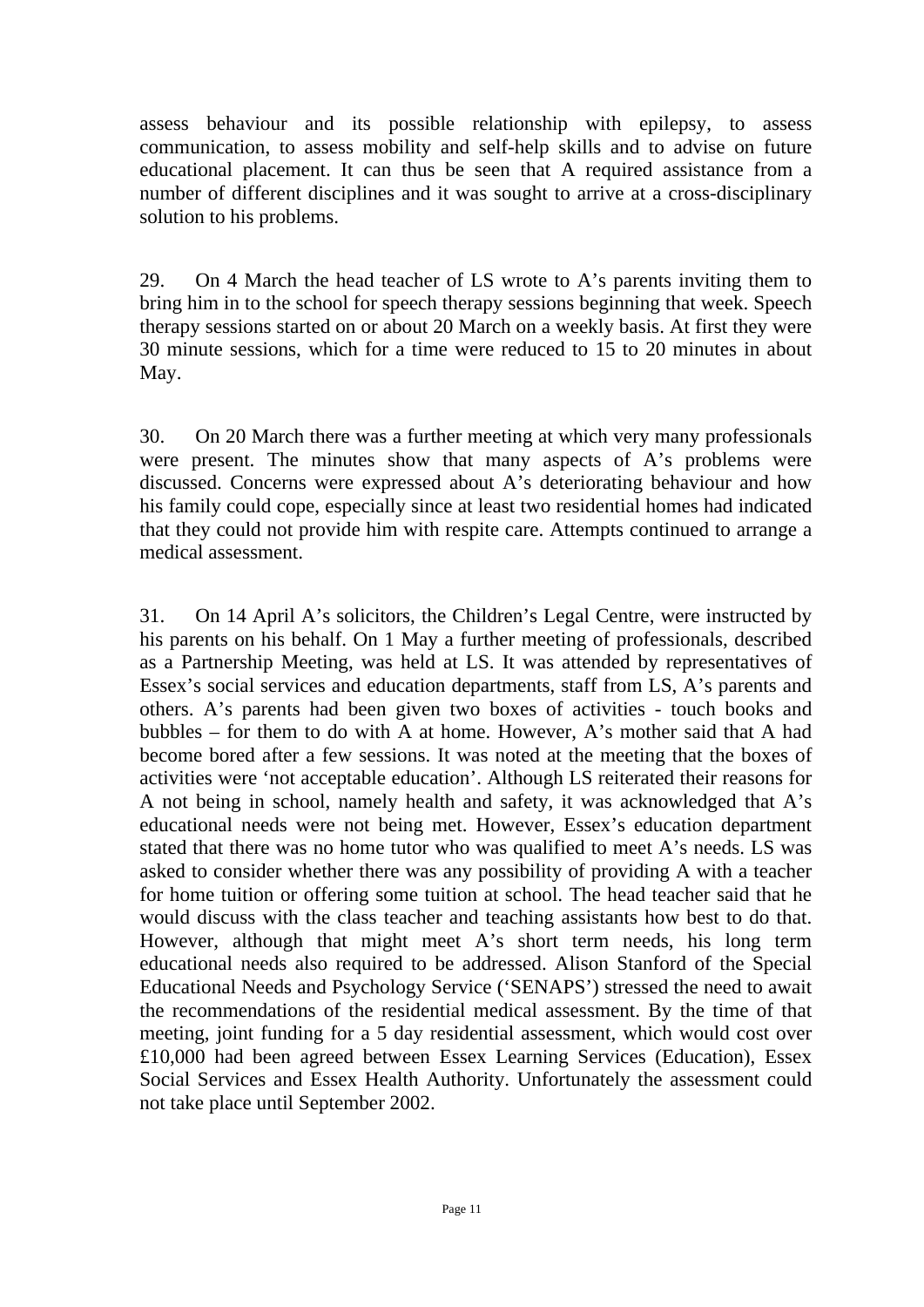32. By this stage A was exhibiting increasingly challenging behaviour. Although his parents tried hard to support him at home, they were struggling to cope with his behaviour. In a report dated 18 June 2002 a community nurse specialist with the Children with Disability Team stated that A's behaviour was due to "(i) lack of sensory stimulation, boredom and lack of meaningful occupation; (ii) inability to clearly communicate his needs and be clearly understood by those around him". She said that she had therefore referred A to an occupational therapist and social services had agreed to pay for some of the equipment which the occupational therapist had recommended. She had also referred A to his doctor who had prescribed him with the anti-psychotic drug Chlorpromazine with a view to calming his behaviour in the hope of reintegrating into activities, including attendance at school.

33. A review of A's SSEN on 19 June noted that A had been out of school since January but did not seek to amend the SSEN to name a different school. In a letter to A's parents written somewhat later, on 31 July, referring to the SSEN, a member of the Special Educational Needs and Psychology Service, Clare Taylor, said that the school had developed a structured programme for A pending the outcome of his assessment at St Piers. She added that the Social Services Outreach Team would also continue to support the school in meeting A's needs. Her letter was to some extent at least based on the information in a letter to her dated 21 June that there were a significant number of planned session times for A during the remainder of the summer term. They were for 45 minutes every Tuesday except for 9 July, which was Sports' Day, an hour every Wednesday and 15 minutes on two Thursdays. These were all activity sessions while his parents attended Makaton sessions. A also attended planned sessions in September and October 2002.

34. The residential medical assessment took place at St Piers from 8 to 13 September. A was observed by an inter-disciplinary team of professionals. An oral report was made on 13 September which, as noted at the time, included the following:

 It was felt by St Piers that A's epilepsy is not the overriding issue of concern at present. The overriding concern noted was that due to A's exclusion from school since February, he has spent many months at home, and his educational, emotional, social, psychological and developmental needs are clearly not being met. It was noted that although Mr and Mrs W clearly try hard to support A at home, that it is very difficult for them to meet A's comprehensive needs. This has resulted in A being hugely under stimulated, and him being effectively 'sensorily deprived'. This may be a causative factor for his self-injurious behaviour. St Piers stated how it is common for "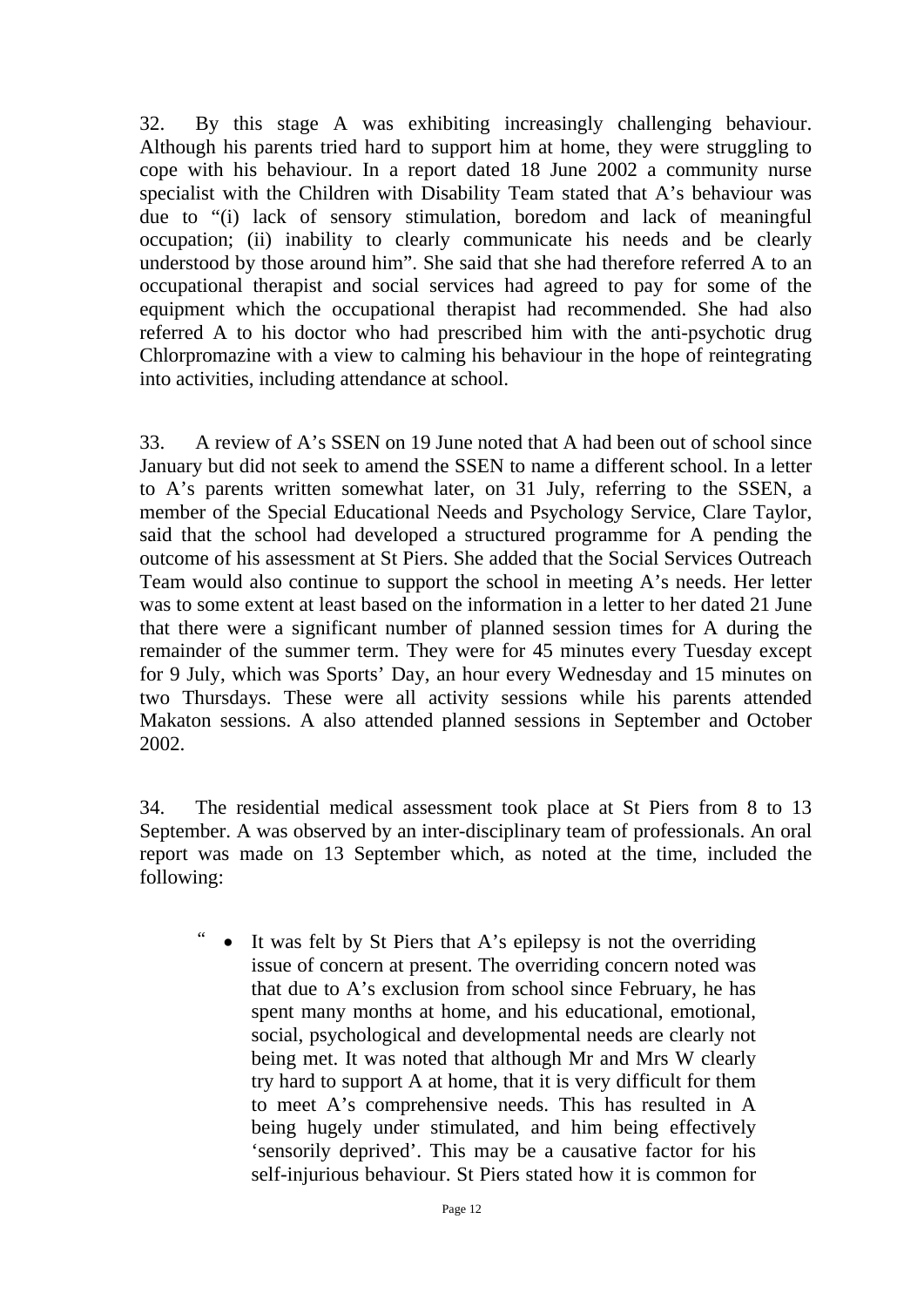self-injury to be seen in children with little sensory stimulation."

It was recorded that there was a notable improvement in A's behaviour during the 5 days and that his main disability was his learning disability as opposed to his autism. The note then included the following:

 In light of the above, it was clearly indicated that A's needs are not currently being met. The conclusion from St Piers [is] that it is strongly in A's best interests to be placed in a 24 hour residential school placement. This would be at a school specifically for children with high levels of challenging behaviour such as A. It is noted that by attending such a placement for an initial period of 1 year, this may have the eventual benefit of A becoming more easy for his parents to support at home in the long term. A would also be able to return home at weekends and during school holidays. St Piers recognised that Mr and Mrs W are very unhappy with this recommendation, however they stressed that they feel this placement would be strongly in A's best interest. …"  $\ddot{ }$   $\ddot{ }$   $\ddot{ }$ 

35. The very detailed report from St Piers followed. It included reports from each discipline including (but not limited to) an Education Report. A was diagnosed with "generalised seizure disorder; severe learning disability and challenging behaviour (aggressive and self-injurious behaviour)"*.* The report recommended a residential programme offering the benefit of a 24-hour curriculum with consistent behavioural strategies at a specialist school with expertise in managing very challenging behaviours in order to meet A's complex needs. He needed 1:1 (sometimes 2:1) supervision and support at all times. He was described as a very sad and anxious young man who had been under-stimulated. His behavioural problems were said to be long-standing and to have deteriorated over the previous 15 months during which he had become more impulsive and aggressive to other people, kicking, biting and throwing objects at people, leading to his exclusion from school. His self-harming behaviour had also intensified by the time of the St Piers assessment, characterised by slapping himself constantly or head-banging. His parents reported that his self-harming behaviour had deteriorated, the timing of this being shortly after he began his treatment with Chlorpromazine. At the time of the assessment his parents had to hold his hands constantly while he was awake to stop him from self-harming.

36. The report described A's difficulties as a combination of his severe learning difficulties, severely challenging behaviour and his epilepsy, as well as a result of poor management of his needs. It recommended that Chlorpromazine be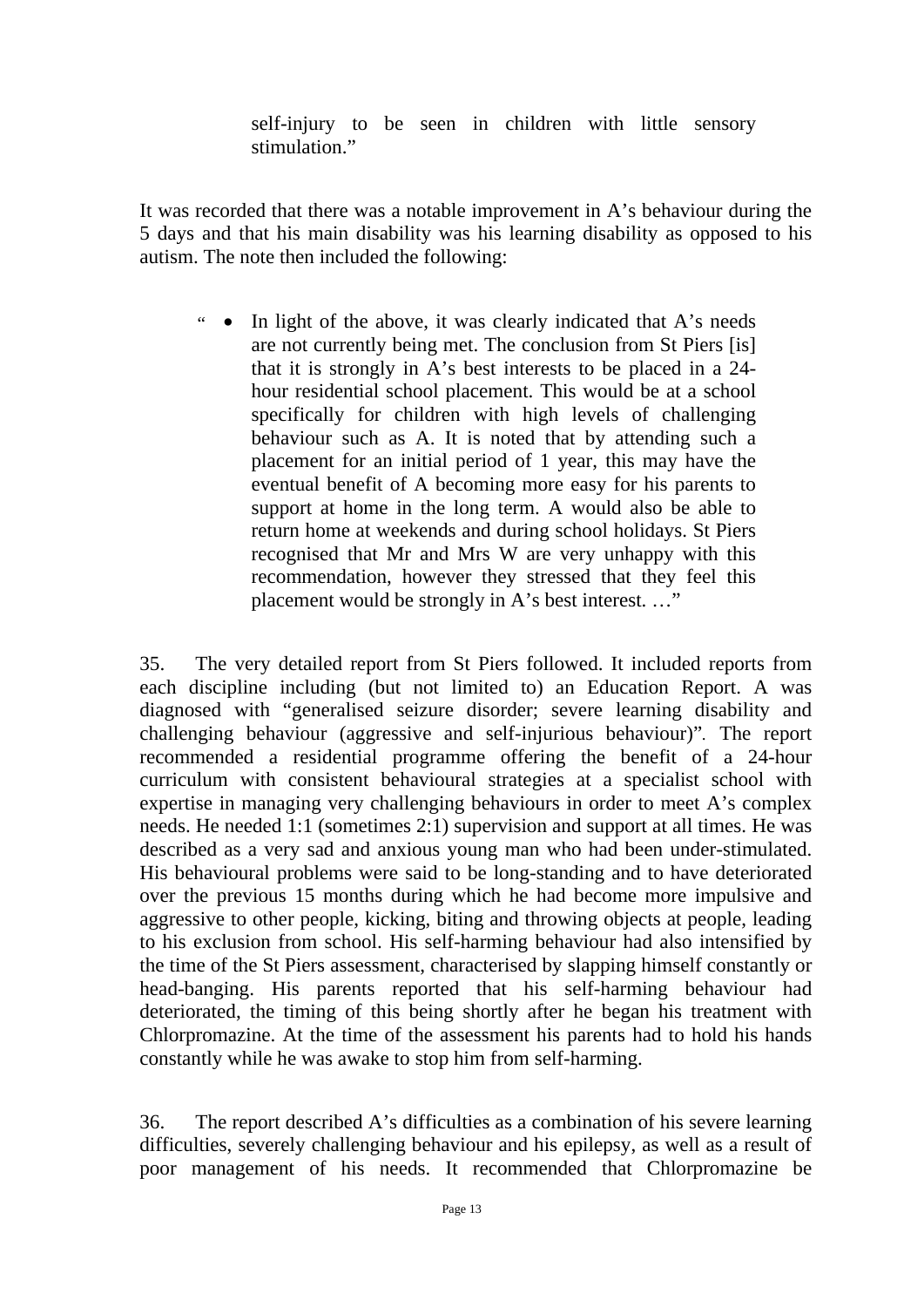discontinued and that the dose of another drug be increased. It also made a number of other recommendations and concluded in this way:

"A would benefit from a residential placement where an individual programme can be provided to enhance his play, social interaction, and self-help skills and to improve sensory integration. A residential programme would offer the benefit of a 24-hour curriculum, with consistent behavioural strategies. In view of the severity of A's current behaviour difficulties, placement should initially be at a specialist school with expertise in managing very challenging behaviours. Whilst the team understand Mr and Mrs W's reservations with regard to a residential placement and their commitment to him within the family, it is felt that this would offer the most positive way forward in developing A's skills at this critical time as a teenager and in transition to adulthood. As A grows, there is a real concern that behaviours could lead to a serious management problem if not addressed urgently."

37. As can be seen, A's parents were initially opposed to a residential solution. However, they accepted the recommendations and in October 2002 discussions took place as to inter-departmental funding for a placement for A and on 10 October joint funding between education and social services was approved. Between 16 October and 17 December Essex wrote to no fewer than 26 schools seeking a placement for A, but without success.

38. At a meeting in 2003 professionals acknowledged that his home environment was having a negative impact on A's behaviour because he remained under-stimulated and bored and needed to be supported appropriately. In January 2003 A started to receive respite sessions three mornings a week at the Limbourne Centre, where he was also offered tuition. He continued to attend sessions at LS as before. On 10 January A's solicitors wrote to Essex threatening a possible application for judicial review on the grounds that A was not receiving an education in accordance with his SSEN.

39. On 9 February Kisimul School offered a place for A at a cost of £223,589 per annum which Essex agreed to pay. A's parents accepted the offer on 9 April. However the placement did not become available until 28 July 2003 because of construction work at the school. In the meantime at a meeting of professionals on 23 May it was reported that the sessions at LS were not very positive, in that A's behaviour had deteriorated in relation to self-injury. The school felt that it was minding him rather than teaching him. The specialist teacher at Limbourne Centre also reported that he was finding it difficult to engage A at any meaningful level. A's behaviour at home continued to deteriorate.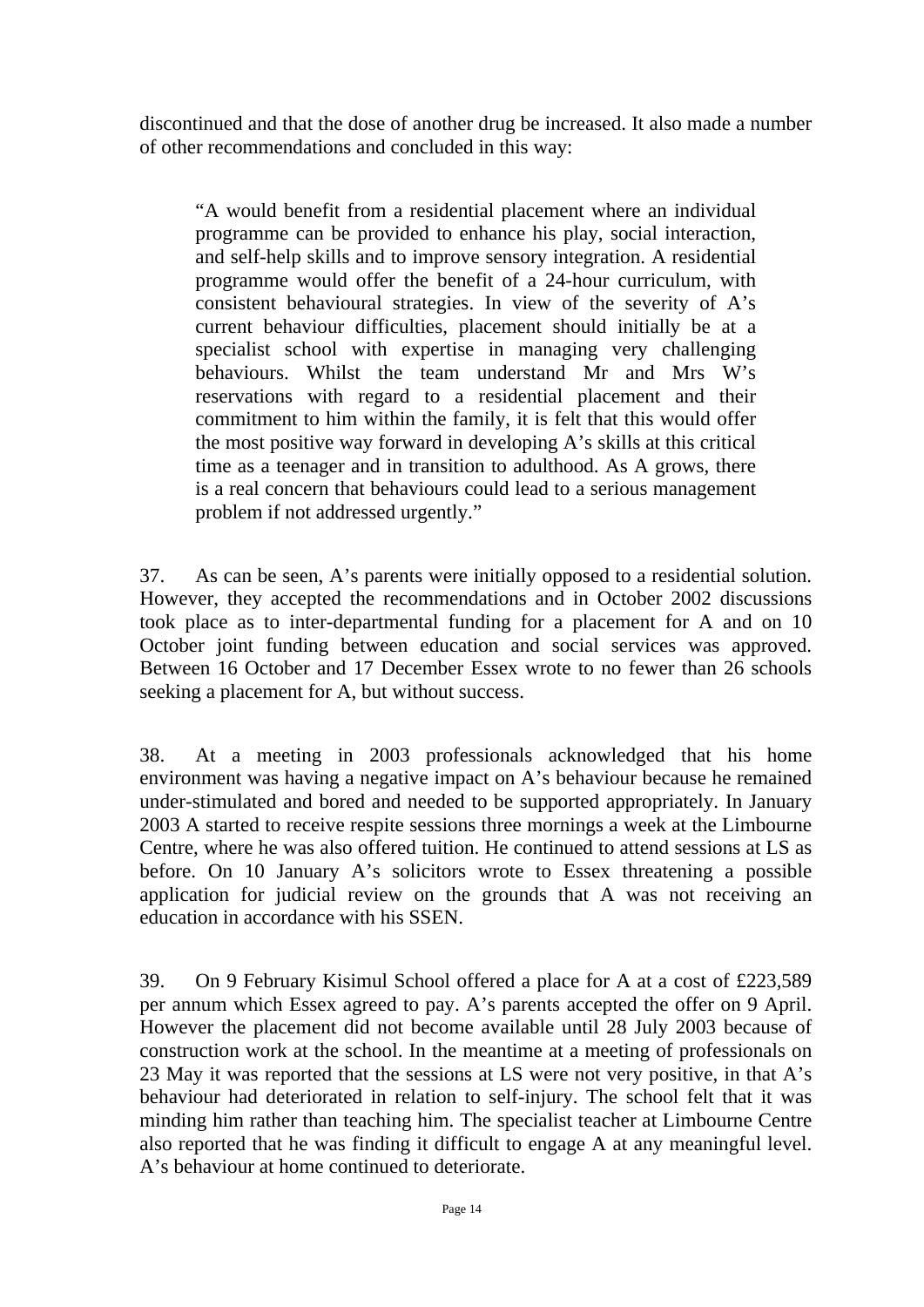40. On 30 May A's solicitors sent Essex a letter before action in contemplation of an application for judicial review alleging that the educational provision for A was inadequate along with a demand that an appropriate residential placement be provided immediately and that there be an urgent re-assessment of A's special educational needs. They also applied for funding from the Legal Services Commission ('LSC'), which was refused on the basis that an appropriate school place was going to be available from the end of July 2003.

41. A took up his place at Kisimul School, where he progressed well. His overall health and behaviour improved. He received an appropriate education and his self-harming very much reduced. He left the school in the summer of 2008 and now lives in residential therapeutic accommodation in Halstead in Essex. He will need to spend the rest of his life in this kind of accommodation. He is able to visit his family regularly. It can thus be seen that, although there were on any view unfortunate delays between January 2002 and July 2003, his education thereafter has been a considerable success, albeit at a cost of over £1.2 million to the public purse.

# **A's case in this appeal**

42. In para 4 of the amended particulars of claim A accepts that his education at LS satisfied his rights under A2P1. Although para 46(i) seems to say something different, A's case and the oral argument in this appeal focused on the period after 17 January 2002. A further accepts that his education at Kisimul School satisfied his rights under A2P1 as from 28 July 2003. His essential case is that his rights were infringed between 18 January 2002 and 28 July 2003. In short his case is that he received no effective or meaningful education during that time. In this appeal it was submitted on his behalf that he has a real prospect of establishing that case at a trial and that his case should be permitted to go to trial, especially since it has been accepted by the LSC as a test case.

43. A's case may be summarised in this way. As was recognised by many professionals at the time, A did not receive even a minimum education for 18 or 19 months. He was provided only with some educational toys, once weekly speech and language therapy sessions from March 2002, some activity sessions at LS during May and June 2002 and from 25 June 2002 some planned classroom time at LS. Then, in and after October 2002 some further activities were made available as set out above. Whether taken individually or together this did not amount to even a minimum education and denied him, or deprived him of, the very essence of his right to education under A2P1.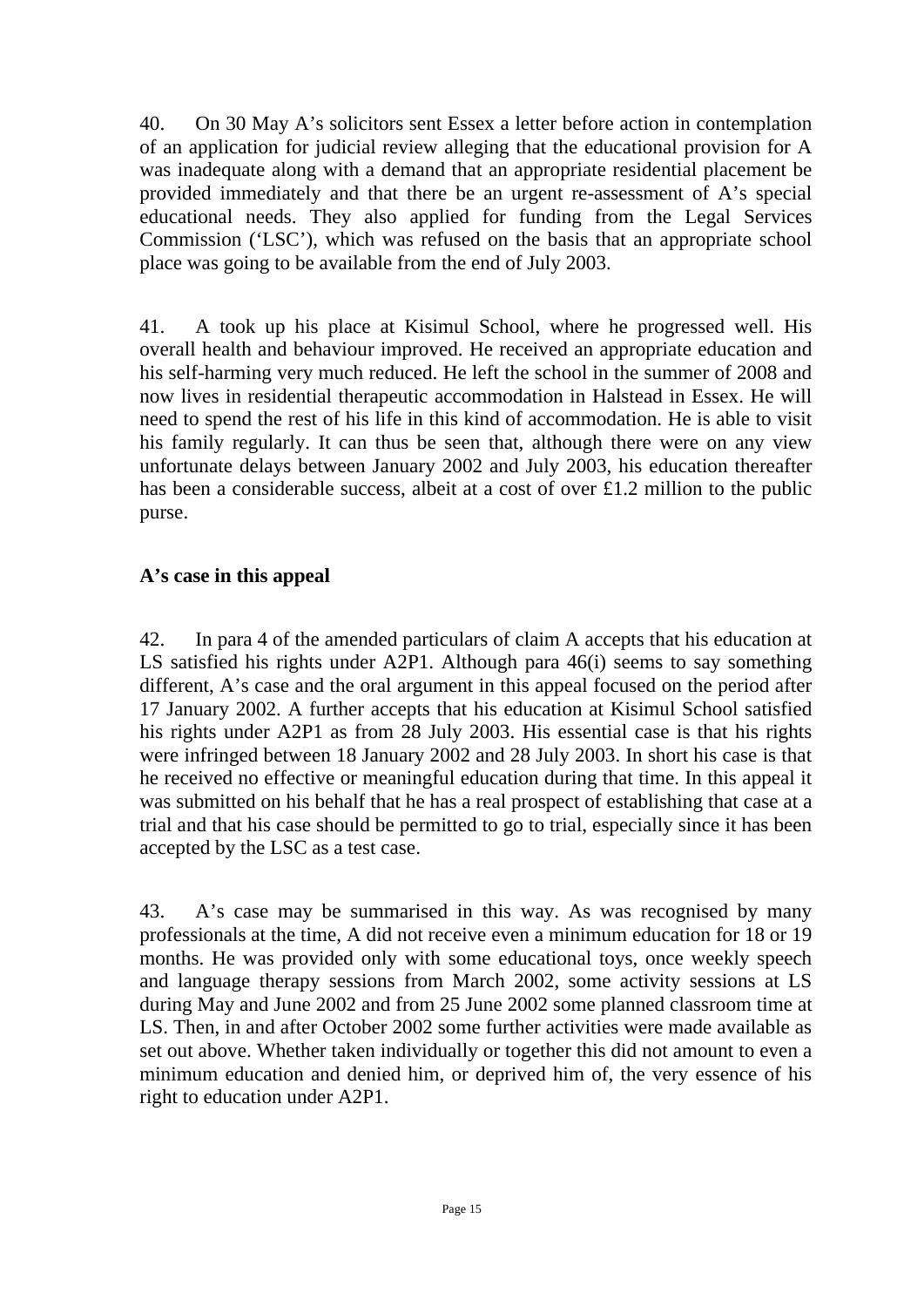# **Discussion**

44. I would not accept that the case should go to trial because it is said to be a test case. Where the relevant principles of law are developing, it is sometimes appropriate to determine those principles (especially where the issue is whether a duty of care is owed) only after ascertaining the facts at a trial; but this is not such a case. The relevant principles seem to me to be reasonably clear and the question is simply whether A has a real prospect of success. That question can be answered by taking the facts most favourable to A and deciding whether, on that footing, A could succeed at a trial.

45. Was A deprived of an effective education during the relevant period? I recognise that if that question is asked by reference only to what he was provided with between January 2002 and July 2003, it could be answered in the affirmative. However, as Lord Bingham observed, the correct approach is the pragmatic one adopted by the ECtHR. It was recognised on all sides that what A required was a satisfactory long term solution for his various problems. It was also recognised at an early stage that, in the absence of a considerable improvement in his condition and behaviour, A could not go back to LS. I agree with the judge and the Court of Appeal that any other view is unarguable.

46. All the professionals agreed that A required a multi-disciplinary assessment and that the only place where that could be done was St Piers. Unfortunately it was not possible for that assessment to be carried out until September 2002. When it was carried out, it took account of the many and varied problems that beset A and indeed his family. Thereafter Essex agreed to the recommendations reasonably quickly, notwithstanding the very considerable costs involved. There were then further delays because, although Essex wrote to some 26 schools, none of them was able to assist until Kisimul School made its offer on 9 February 2003. There was then a yet further delay because of construction work at the school and it was not until July that A was able to take up his place. Thereafter all was well.

47. It seems to me that, however A's case is put on the facts, in terms of long term education for A the only realistic solution was a residential placement of the kind recommended in September 2002 and achieved in 2003. That was surely the critical step so far as A was concerned and in that regard it cannot be said that he was deprived of it. A long term solution was required and it is surely not surprising that it took some time to achieve. The solution was moreover strikingly successful.

48. Since it was a long term solution that was required, the logic of the case for A is that he needed a residential solution of the kind recommended by St Piers immediately and that, since he did not receive it for some 18 months, the failure to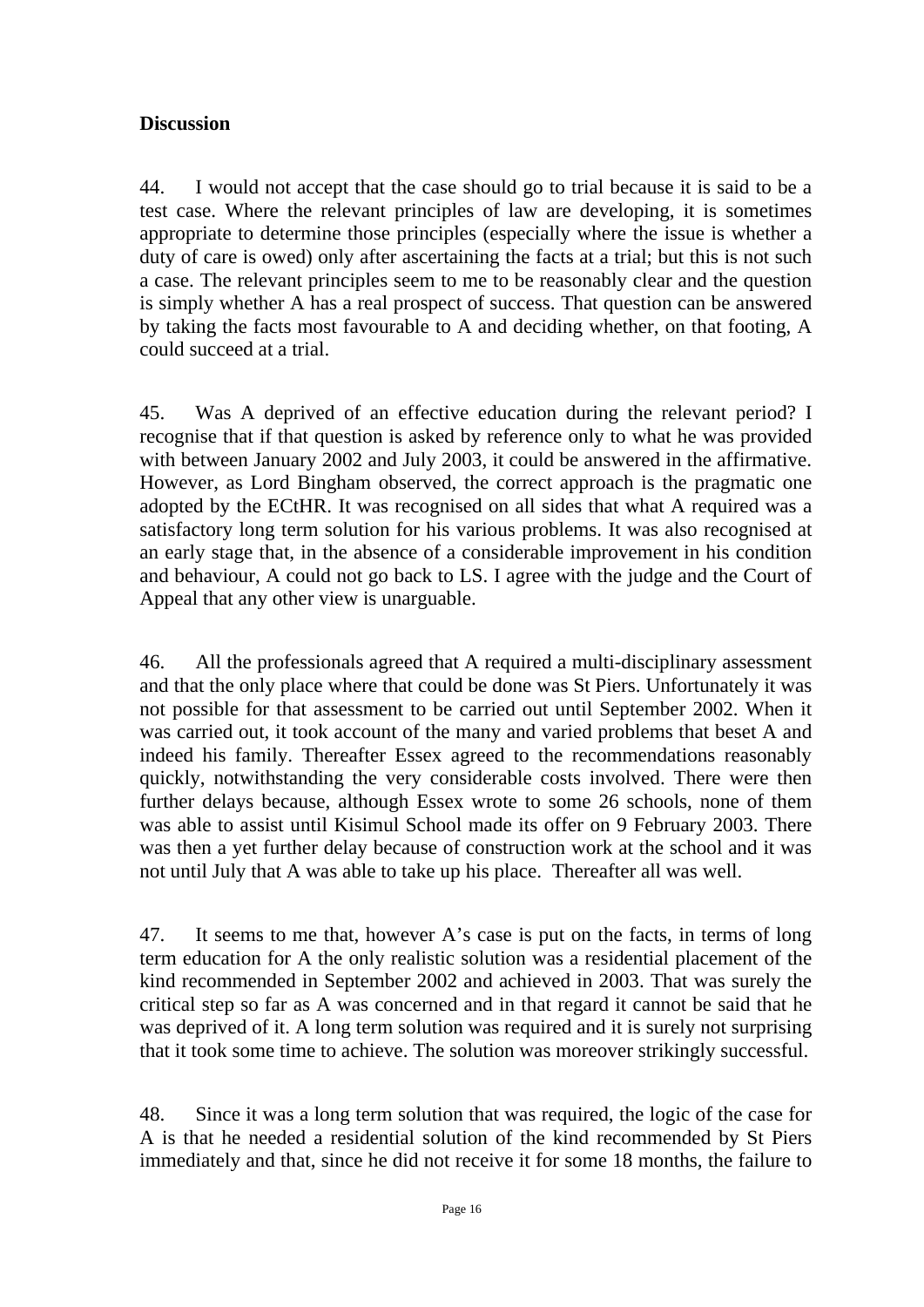provide it was an infringement of his rights under A2P1. If that was what was required and if he had an absolute right to it under the Convention, it follows that he was deprived of it between January 2002 and July 2003, that whether Essex was in any way at fault or open to criticism is irrelevant and that his rights under A2P1 were infringed because his right to education was in fact denied.

49. The case was not, however, put in that way on behalf of A, no doubt because such a case would be far from the pragmatic approach adopted by the ECtHR. As Lord Clyde put it in *Brown v Stott* [2003] 1 AC 681 at 727 F, it must be remembered that the Convention

"is dealing with the realities of life and it is not to be applied in ways which run counter to reason and common sense."

A's case focuses therefore, not on what was really required, namely the residential placement eventually recommended by St Piers and arranged and paid for by Essex, but on the interim measures.

50. The fact that it was not said that there was an infringement of A's A2P1 right to a long term solution immediately shows that the correct approach is to consider the problem in the context of the system available and to recognise that solutions take time and money to put in place, sometimes a considerable amount of both time and money, as here. In my opinion the same approach should be adopted to the interim measures. All the professionals were working towards the long term solution, hoping that it would be achieved sooner rather than later. Some interim measures were put in place in the period from January 2002 to July 2003. It is said with apparent force that A was deprived of any meaningful education in that period and, indeed, that A's condition and behaviour deteriorated during that period. Moreover, the account of the facts set out above shows that, at any rate on A's case, there were grounds for criticism of Essex in not providing more than they did.

51. The question is not, however, whether Essex were at fault but whether the limitations on A's education impaired the very essence of his right to education and deprived his right of effectiveness or, as Lord Bingham put it, whether he was deprived of effective access to education. The answer to that question (or those questions) must have regard to the fact that the problems were correctly seen to be short term problems pending a multi-disciplinary 5 day examination of A in order to achieve a long term solution.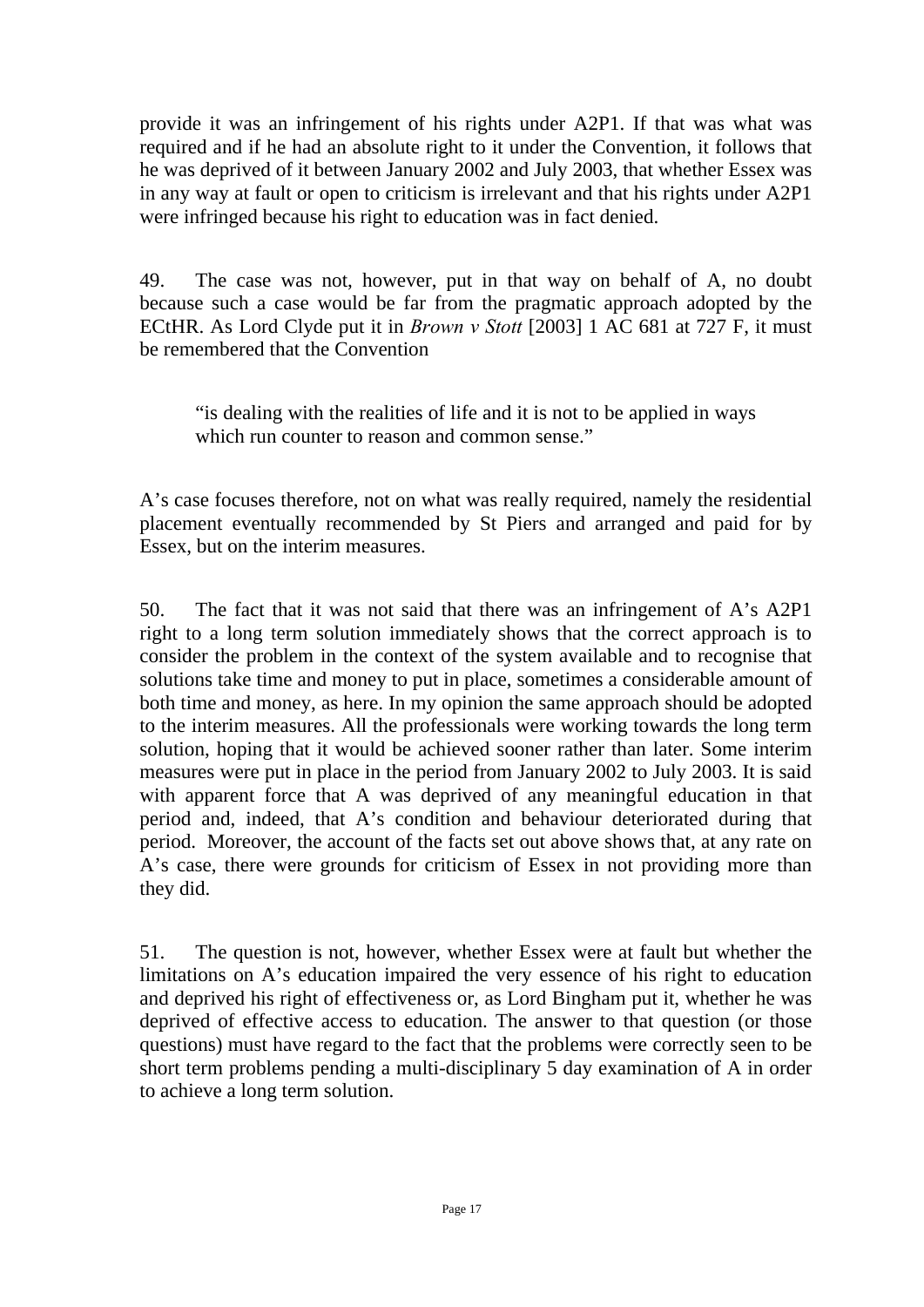52. Even taking A's case at its highest, considerable efforts were made by LS and others to assist A in various ways. They were not limited to the somewhat ineffectual provision of two boxes of educational toys, which were described as 'not acceptable education'. Essex were faced with considerable difficulties. There was no home tutor who was available to meet A's needs. Residential respite care was not available but A was referred to an occupational therapist. However the school did provide a significant number of speech therapy and activity sessions described above. I nevertheless recognise that A's condition and behaviour deteriorated in the period before the assessment in September 2002 and that the St Piers' report referred to 'poor management of his needs'.

53. Lord Kerr (whose judgment I have seen in draft) says that the level of A's need, as disclosed in the report, finds a stark and sorry contrast with what had actually been provided for him in the preceding 9 months. I agree that that is so but the report does not identify any solution other than that A should be provided with long term residential care, which was not available before that.

54. After delivery of the report and its acceptance by both A's parents and Essex there was a further period of waiting, while Essex tried to find a school and, when they did, while construction work was carried out at the new school. During that period the activity sessions at LS continued and in January 2003 A started to receive respite sessions three mornings a week at the Limbourne Centre because his behaviour at home continued to deteriorate. He was also offered tuition there.

55. The interim efforts made by Essex were far from perfect and it is arguable that Essex were both in breach of duty under domestic law in various ways and more generally open to criticism for not doing more than they did but, once one takes account of the fact that what was needed were interim measures pending the long term solution, I do not think that A can succeed at a trial. I agree with the Court of Appeal (and with the judge) that, as Sedley LJ put it at para 12, it is not possible "to spell out of this unhappy interlude, with its undoubtedly adverse consequences for both A and his parents, either a failure of the education system or a denial of access to it."

56. It is I think relevant to note that, although A's solicitors were instructed on 14 April 2002, no legal action was taken. It was not suggested during the period between January and September 2002 that Essex were in breach of statutory duty or that they were infringing A's A2P1 rights. On 10 January 2003 the solicitors threatened a possible application for judicial review on the ground that A was not receiving an education in accordance with the SSEN. Unsurprisingly no such application was made because there was no realistic prospect of A returning to LS at that time. Subsequently, on 30 May 2003 the solicitors sent the letter before action described above, which came to nothing because the LSC refused funding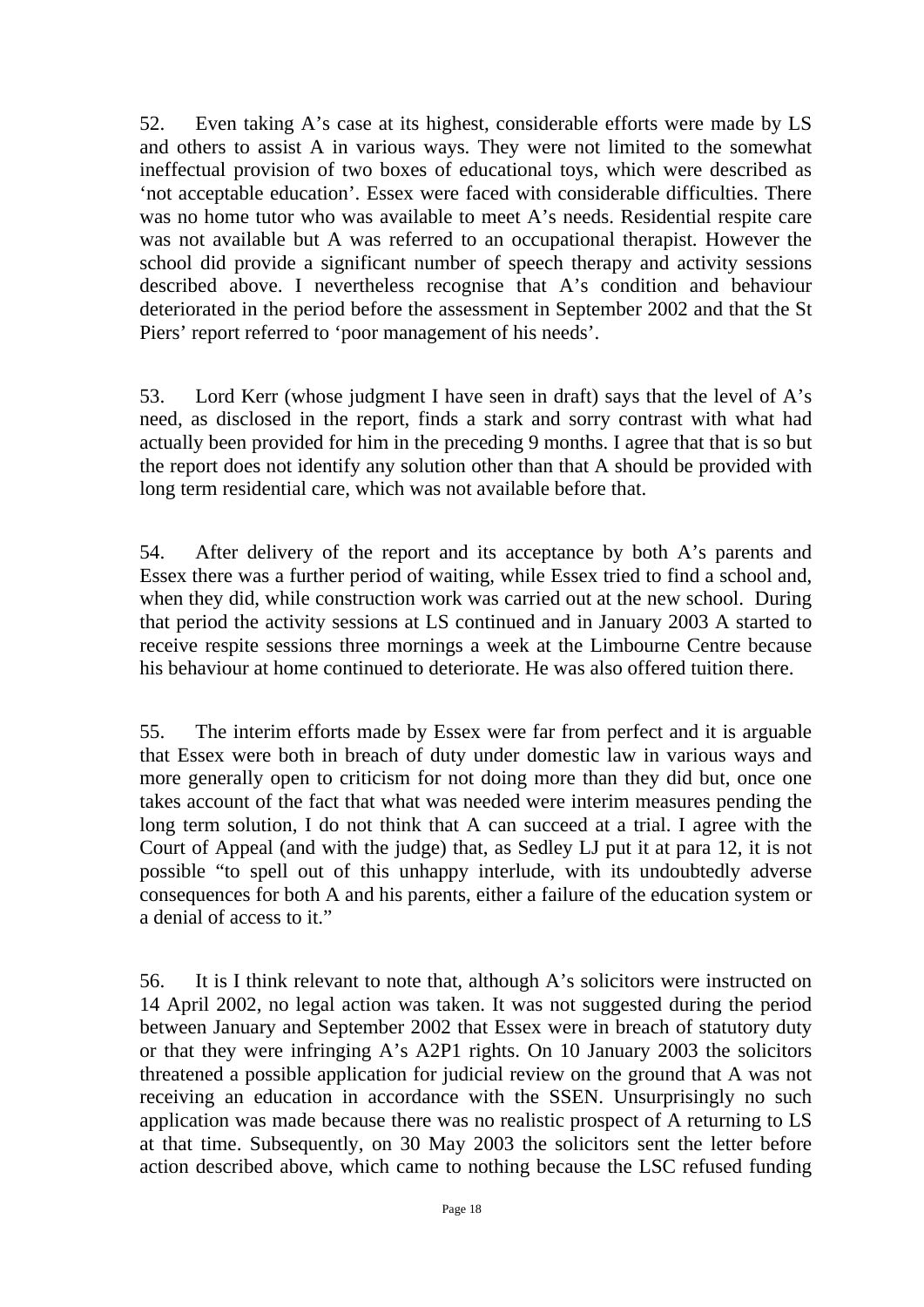because a residential place was pending. So far as I am aware, no allegation was made that Essex were infringing A's A2P1 rights in the interim.

57. As I see it, viewed in the round, A was not arguably denied the very essence of his right to education. On the contrary, he was ultimately provided with high quality education at very considerable cost. I do not accept the submission made on behalf of A that he was abandoned by the educational authorities after his parents were persuaded to withdraw him from school. On the contrary, Essex were doing their utmost to have A properly appraised and thereafter did their utmost to arrange residential care, for which they paid. While the interim measures are at least arguably open to some criticism, that is not the question and their shortcomings do not arguably amount to a denial of A's right to education. In this regard I agree with the judgment of Lord Brown which I have seen in draft. I also agree with Lord Phillips on this part of the case. It follows that I would dismiss the appeal.

58. This analysis makes it unnecessary to consider the limitation point. However, I agree that the appeal should be dismissed on that ground too, for the reasons given by Lord Kerr.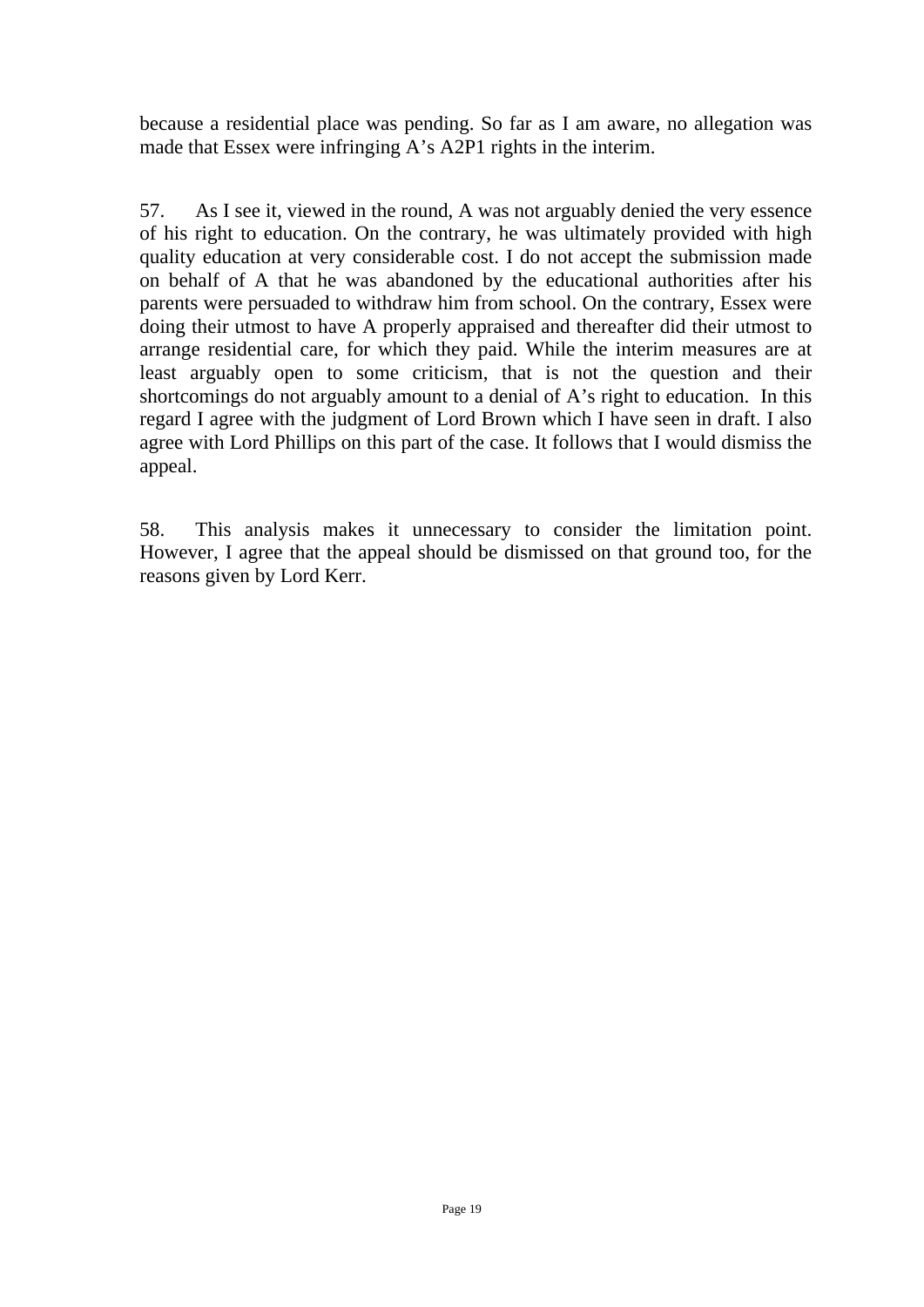#### **APPENDIX**

#### *Summary of the 1996 Act as set out by the judge:*

- 3. By section 312 a child has 'special educational needs' if he 'has a learning difficulty which calls for special educational provision to be made for him'. A child has a 'learning difficulty' if, amongst other things, he 'has a significantly greater difficulty in learning than the majority of children of his age' or 'he has a disability which either prevents or hinders him from making use of educational facilities of a kind generally provided for children of his age in schools within the area of the local education authority'.
- 4. By section 321 of the Act a local authority is to exercise its powers with a view to securing that of children for whom they are responsible, they identify those who have special educational needs and for whom it is necessary for the authority to determine special educational provision. The local authority is 'responsible' for, amongst others, children within the authority's area who either attend a school maintained by the authority or attend an independent school with fees paid for by the authority.
- 5. Pursuant to section 323, where the Local Education Authority ('LEA') considers a child may fall within section 321, they are required to make an assessment of his needs, after having taken into account any parental representations. Under section 329, a parent may also initiate the process, by requesting an assessment under section 323. If such a request is made, the authority must comply with it if no such assessment has been made within the previous six months and it is necessary for the authority to make an assessment under section 323. Under section 329A (as inserted by section 8 of the Special Educational Needs and Disability Act 2001), the head teacher of a school may also request an assessment.
- 6. If as a result of an assessment under section 323 the local authority decides it is necessary for the local authority to make special educational provision for the child, then by section 324 the authority must make and maintain a Statement of Special Educational Needs ('SSEN'). Section 324 provides for the contents of such a statement. In particular, it must: give details of the educational needs and the provision required to meet them; specify the type of school or institution which the authority considers appropriate to meet those needs; and name any school or institution which is considered to be appropriate. The Education (Special Educational Needs) (England) (Consolidation) Regulations 2001 (SI 2001/3455) (the Regulations) prescribe in more detail the form and content of the statement.
- 7. The Regulations also make detailed provision for the assessment process. They specify (at regulations 7 to 11) that the authority must seek: (a) advice from the child's parent; (b) educational advice (usually from the head teacher of the child's school); (c) medical advice from the health authority; (d) advice from an educational psychologist employed by the authority; (e) advice from social services; and (f) any other advice which the authority considers appropriate for the purposes of arriving at a satisfactory assessment. The authority must also take into account any evidence submitted by or at the request of the child's parent. Once the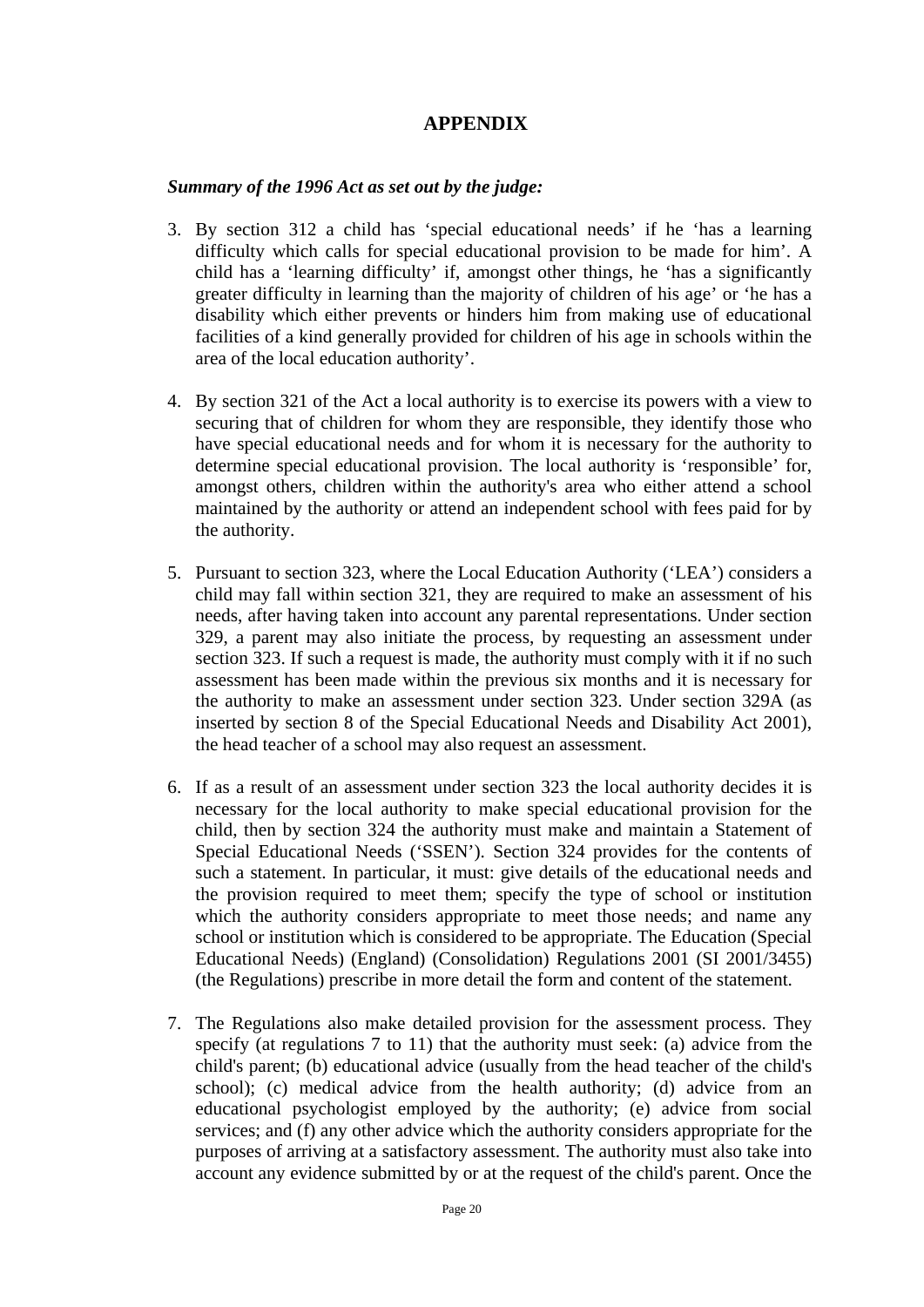assessment is complete, the authority must either provide the parents with a copy of a proposed statement of special educational needs (or amended statement if the child already has one) within 2 weeks, or inform them that they have decided not to make a statement or amend an existing statement within the same time period and inform the parents of their right to appeal (regulation 17).

- 8. If a proposed statement has been issued, there then follows an 8 week period during which the parent has the right to make representations as to the content of the Statement (Schedule 27 of the Act and regulation 17). At the end of the 8 week period, the authority must issue a complete statement unless certain defined exceptions apply.
- 9. Once a statement is made, the local authority has a statutory obligation to arrange that the special educational provision specified is made for the child – section 324(5). The Statement must also be reviewed annually (regulation 18 of the Regulations).
- 10. Parents are given rights of appeal to the Special Educational Needs and Disability Tribunal ('SENDIST') against decisions made by the authority see eg sections 329(2), 325(3) and 326.
- 11. Appeals from the SENDIST lie to the High Court on a point of law (Tribunals and Inquiries Act 1992 section 11, as amended by section 181 of the Education Act 1993): Subsequently replaced by the procedure under the Tribunals, Courts and Enforcement Act 2007.
- 12. By section 19, a local authority is under a duty to make arrangements for the provision of suitable education at school or otherwise than at school for those children of compulsory school age who, by reason of illness, exclusion from school or otherwise, may not for any period receive suitable education unless such arrangements are made for them. This duty arises only where it is not reasonably possible for a child to take advantage of any existing suitable schooling *(R(G) v Westminster City Council* [2004] EWCA Civ 45; [2004] 1 WLR 1113).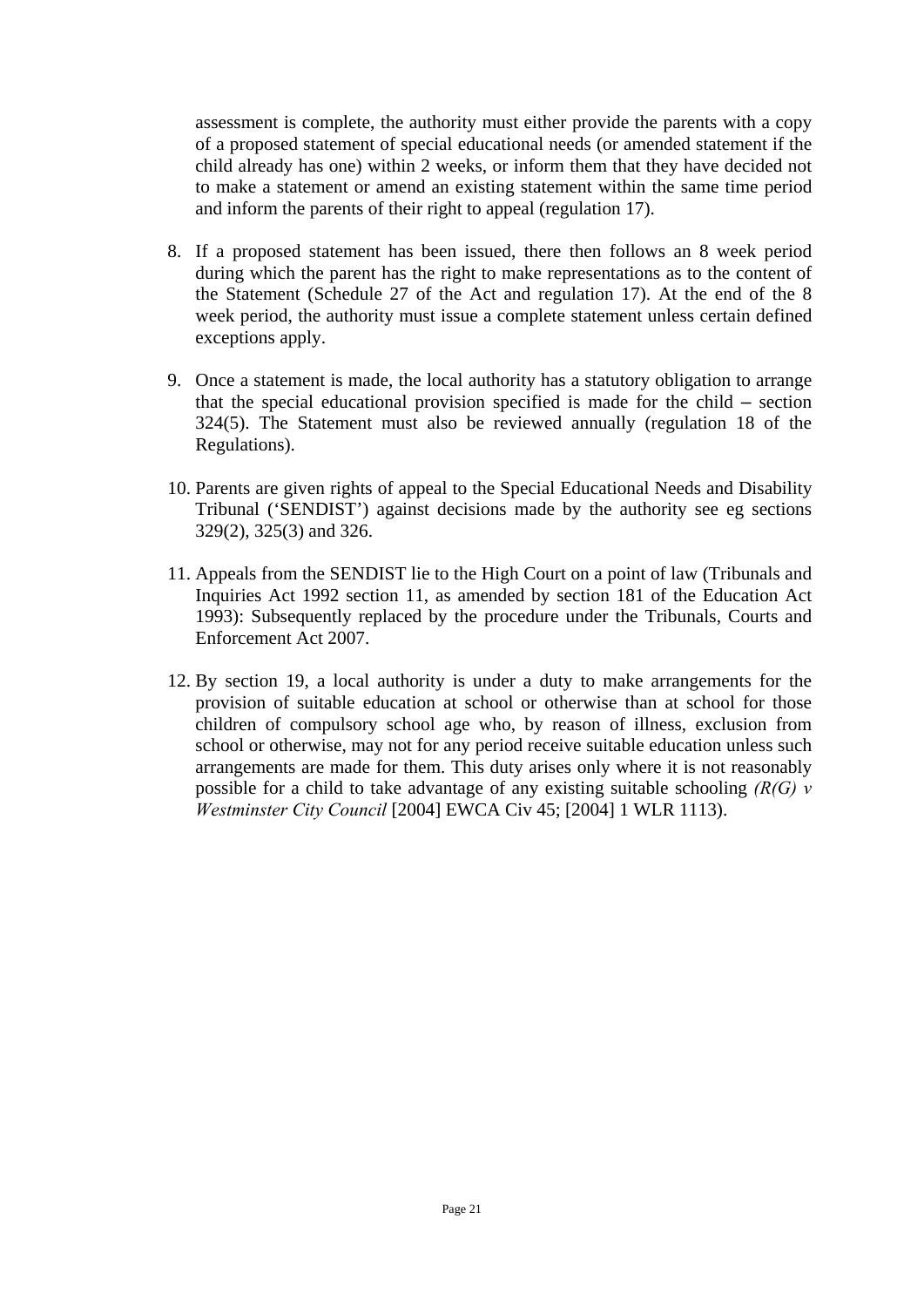#### **LORD PHILLIPS**

#### *Introduction*

59. The appellant, "A", is a young man who was born on 3 July 1989. He claims that during a period of 18 months, starting in January 2002, when he was 12 years old, he was denied the right to education guaranteed by Article 2 of the First Protocol ("A2P1") to the European Convention on Human Rights ("the Convention"). He seeks a declaration and damages under section  $7(1)(a)$  of the Human Right Act 1998 ("HRA"). His claim was dismissed by Field J on 13 July 2007 under CPR Part 24 on the ground that it had no reasonable prospect of success. At the same time an application on his behalf under section 7(5)(b) of the HRA for an extension of the one year time limit for bringing such a claim on the grounds that this would be equitable was dismissed by Field J [2007] EWHC 1652 (QB). On 16 April 2008 the Court of Appeal dismissed his appeal against summary judgment and did not deal with the time bar point [2008] EWCA Civ 364. A appeals to this Court against each of the decisions against him.

60. A is autistic and has a severe learning disability. He also has a severe communication disorder and challenging behaviour. He suffers from epilepsy, frequently having 10-15 short epileptic fits a day, despite medication. He is doubly incontinent, has no concept of danger and requires constant supervision. He is reliant on adults for his every need. Under the Education Act 1996 ("the Education Act") he had, at the material time special educational needs.

61. A's claim was brought together with similar claims by three other young people with special educational needs. Their claims were also out of time. They suffered the same fate as A's claim. Only A has appealed, with support from the Legal Services Commission on the basis that his claim should be treated as a test case. The National Autistic Society ("NAS") has been given permission to intervene and its submissions of principle have been to the same effect as those advanced on behalf of A.

#### *The principal issues*

62. A's case has been advanced by Mr Nicholas Bowen QC. His submissions were clearly set out in his written case and supported in oral argument, albeit that this ranged rather wider than his case at times. His primary contention has been that A2P1 imposes on the State an absolute obligation to provide effective education to a minimum standard for a child with special educational needs. He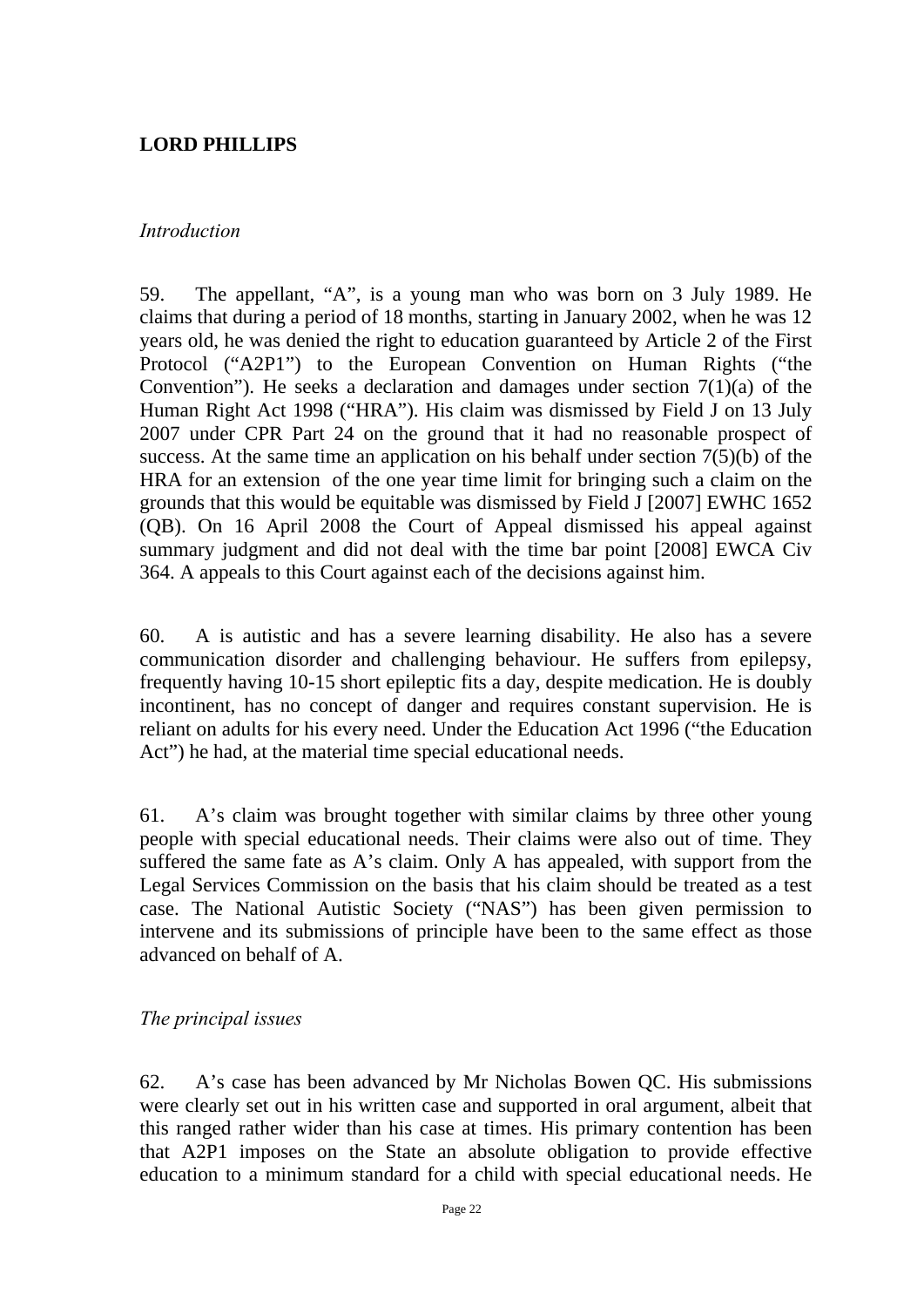submits that this obligation is recognised by the Education Act and makes submissions as to how the duties under A2P1 and the Education Act have to be complied with by a local authority.

63. The principal issues have been agreed as follows in the Statement of Facts and Issues:

- "(i) Does Article 2 Protocol 1 guarantee a child an absolute minimum standard of education? If so, how is to be measured?
- (ii) If A2P1 does guarantee an absolute minimum standard of education how, in a case where a child has a statement of special educational need under EA96, and against what criteria, is an acceptable minimum to be judged? Should (as the Appellant argues) the breach contended for be judged on the same basis as the requirements of domestic law whereby an education authority is obliged to make and maintain the provision in part 3 of the statement as contained in the duty in section 324 EA96?"

#### *The subsidiary issues*

64. The subsidiary issues have been agreed as follows in the Statement of Facts and Issues:

- "(iii) Can Essex be said to have denied the Appellant's right to an education under A2P1 on the facts of this case?"
	- (iv) Did Field J err in refusing to extend time for the bringing of this claim?"

#### *The facts*

65. Most of the material facts in this case are not in dispute. They have been set out in detail in the judgments of Lord Clarke and Lord Kerr, and I need not repeat them. Their essence can be summarised as follows. A's special needs were very demanding. By January 2002 LS, the State maintained special primary school which A attended, could no longer cope with the demands made by A's behaviour.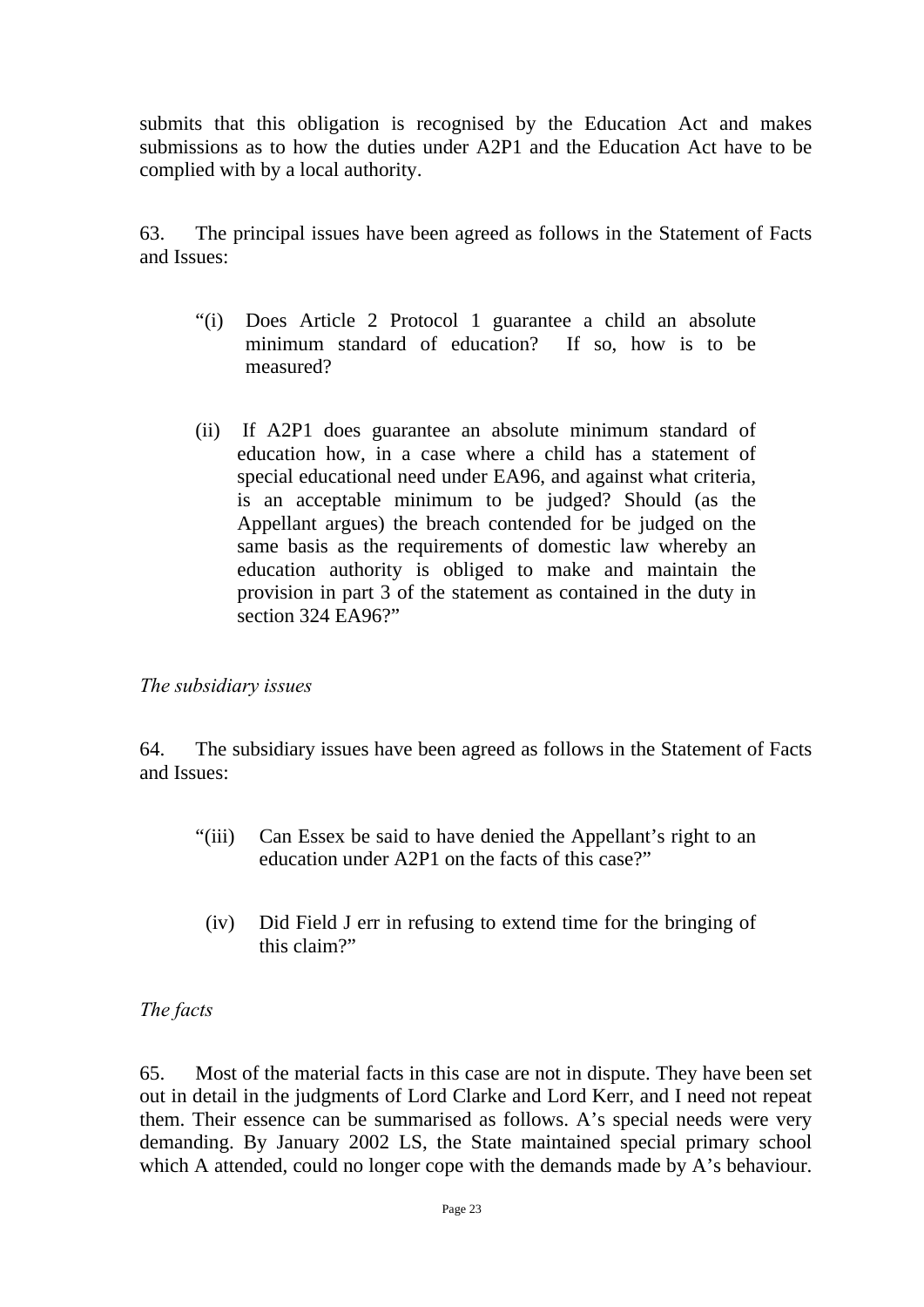He was removed from LS to spend his days at home and ceased to receive the education that was needed to cater for his special needs. Indeed he was provided with very little support that could be described as educational at all. It took 18 months to arrange for and carry out a medical assessment of A's current needs and to find a residential place for him in a special school where those needs could be met.

# *The problem*

66. Special educational needs have been defined as a learning difficulty. A primary role of education is imparting knowledge. Ability to receive knowledge, or to learn, varies according to cognitive ability and some children are unable to keep up with their classmates. Their special educational needs may require special educational provision. But there are some barriers to learning that have nothing to do with cognitive ability. The sensory deprivation of blind or deaf children inhibit their learning in a conventional school. They also have special educational needs. A had profound learning disability, but this was exacerbated by the physical and psychiatric problems that I have described above. He was and is profoundly disabled. From the age of six it was possible to cater for his needs at LS School, a community special day school for children with severe learning difficulties. As he approached the age of 12, however, his behaviour deteriorated to the extent that the school was no longer able adequately to protect him from himself and the other pupils from him. This was the reason why he had to leave the school, rather than any cognitive inability to cope with the teaching.

67. At this stage an assessment of A's medical and psychiatric problems was necessary before any long term plans could be made for his continuing education. This involved an initial assessment, followed by a five day residential medical assessment by an interdisciplinary team of professionals. It did not prove possible to arrange for this assessment to be carried out until 8 months after his exclusion from LS. A further ten months elapsed before A could be placed in Kisimul School, a special residential school where he was able to receive the 24 hour a day supervision that he needed. He has now finished his schooling, but his needs are such that he will have to live in residential therapeutic accommodation all his life.

68. A's predicament is an extreme example of a widely experienced problem, as evidence placed before the Court by NAS has demonstrated. One child in a hundred suffers from an autism spectre disorder ("ASD") of some kind. ASD is an umbrella term which covers autism, Asperger syndrome and a range of other disorders. Many of these children are successfully educated in the mainstream educational system, but many are not. "Make school make sense: Autism and education: the reality for families today" published by NAS in 2006 recorded at p25 that one in five children with autism have been excluded from school, 67%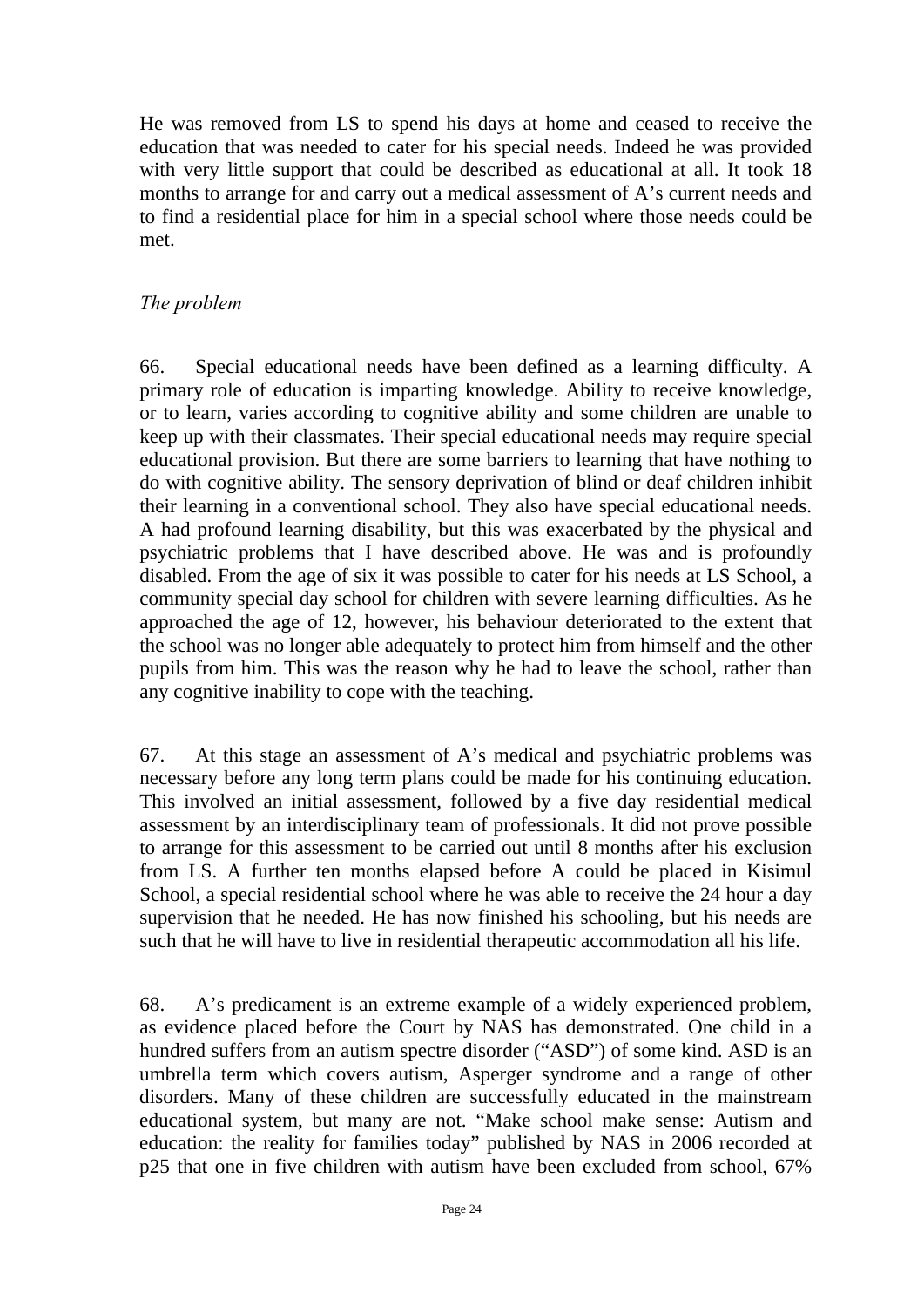more than once and 16% more than ten times. 24% of excluded children are excluded permanently.

69. NAS has placed in evidence a statement of Gillian Roberts, the Principal of the Robert Ogden School in support of the proposition that with sufficiently trained and experienced staff it is possible for schools to meet the needs of children across the autism spectrum. The Robert Ogden School is owned by NAS. It is the largest independent special school for children and young people who have been diagnosed with ASD. It currently has 105 pupils and a staff of 282. The school is residential and an Ofsted report of September 2008 commends it highly, commenting that the quality of the curriculum is outstanding because it is designed effectively to meet individual pupils' needs.

70. The evidence adduced by NAS, and the facts of this case, suggest that there are insufficient trained staff in the education system and insufficient special schools of the requisite quality and expertise to cater satisfactorily for the demands made by children with ASD.

*A's case* 

71. A2P1 provides:

"*Right to education* 

No person shall be denied the right to education. In the exercise of any functions which it assumes in relation to education and to teaching, the state shall respect the right of parents to ensure such education and teaching in conformity with their own religious and philosophical convictions".

Mr Bowen's first submission was that implicit in the provision that no person shall be denied the *right* to education was the positive obligation on the State to provide a minimum of effective education for each individual child. Where the child had special educational needs the State had to cater for those needs to the extent necessary to achieve the minimum standard of education, otherwise the education would not be effective. Mr Bowen described this repeatedly in his printed case as an economic and social right. He submitted that this was an absolute right. Failure to provide the minimum standard of education, or delay in providing it, could not be excused on the ground of lack of resources.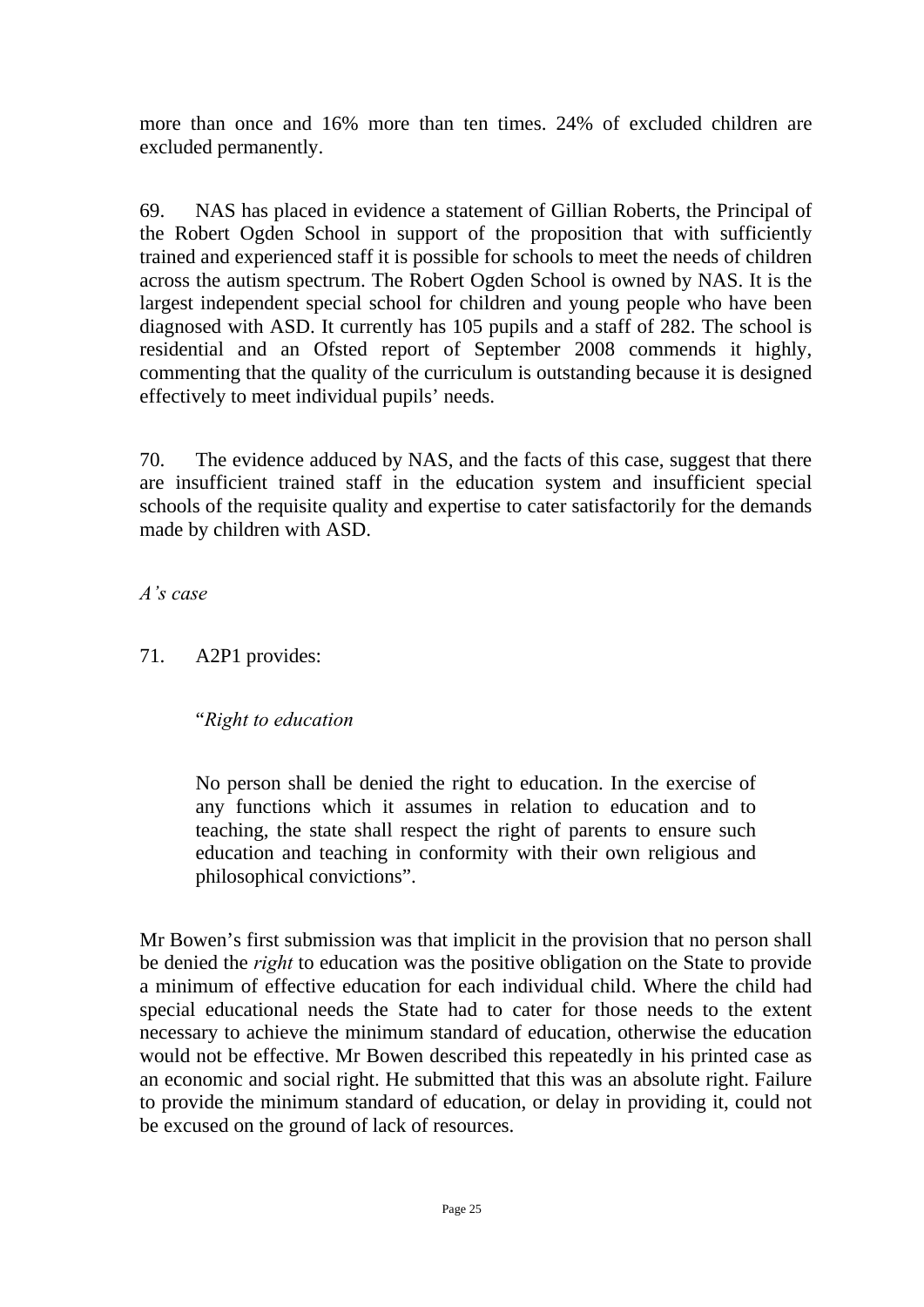72. Mr Bowen described the case law in this area as "undeveloped". He nonetheless sought to derive support for his submissions from the decision of the Strasbourg Court in the *Belgian Linguistic Case (No 2)* (1968) 1 EHRR 252. The applicants in that case were French speaking Belgian parents who contended that article 2 entitled their children to be educated in French. The Court observed, at p 280:

"3. By the terms of the first sentence of this article, 'no person shall be denied the right to education'. In spite of its negative formulation, this provision uses the term 'right' and speaks of a 'right to education'. Likewise the preamble to the Protocol specifies that the object of the Protocol lies in the collective enforcement of 'rights and freedoms'. There is therefore no doubt that article 2 does enshrine a right."

73. Mr Bowen relied on this passage. He also relied on the following statement, at p 281, in support of his contention that education must cater for the special educational needs of the individual child in order to be "effective":

"4….

For the 'right to education' to be effective, it is further necessary that, inter alia, the individual who is the beneficiary should have the possibility of drawing profit from the education received".

74. Mr Bowen drew attention to the fact that Lord Bingham had referred to the right to "effective" access to educational facilities in *A v Head Teacher and Governors of Lord Grey School* [2006] UKHL 14; [2006] 2 AC 363 at para 24 and to the following statement in the judgment of the Court of Appeal in *R (Holub) v Secretary of State for the Home Department* [2001] 1 WLR 1359, 1367, at para 25, quoting from *Lester & Pannick, Human Rights Law and Practice* (1999), para  $4.206$ 

"As regards the right to an effective education, for the right to education to be meaningful the quality of the education must reach a minimum standard."

75. When these passages are read in their context they do not support the proposition that A2P1 imposes on contracting States a positive obligation to provide education that caters for the special needs of the small, if significant, portion of the population which is unable to profit from mainstream education. On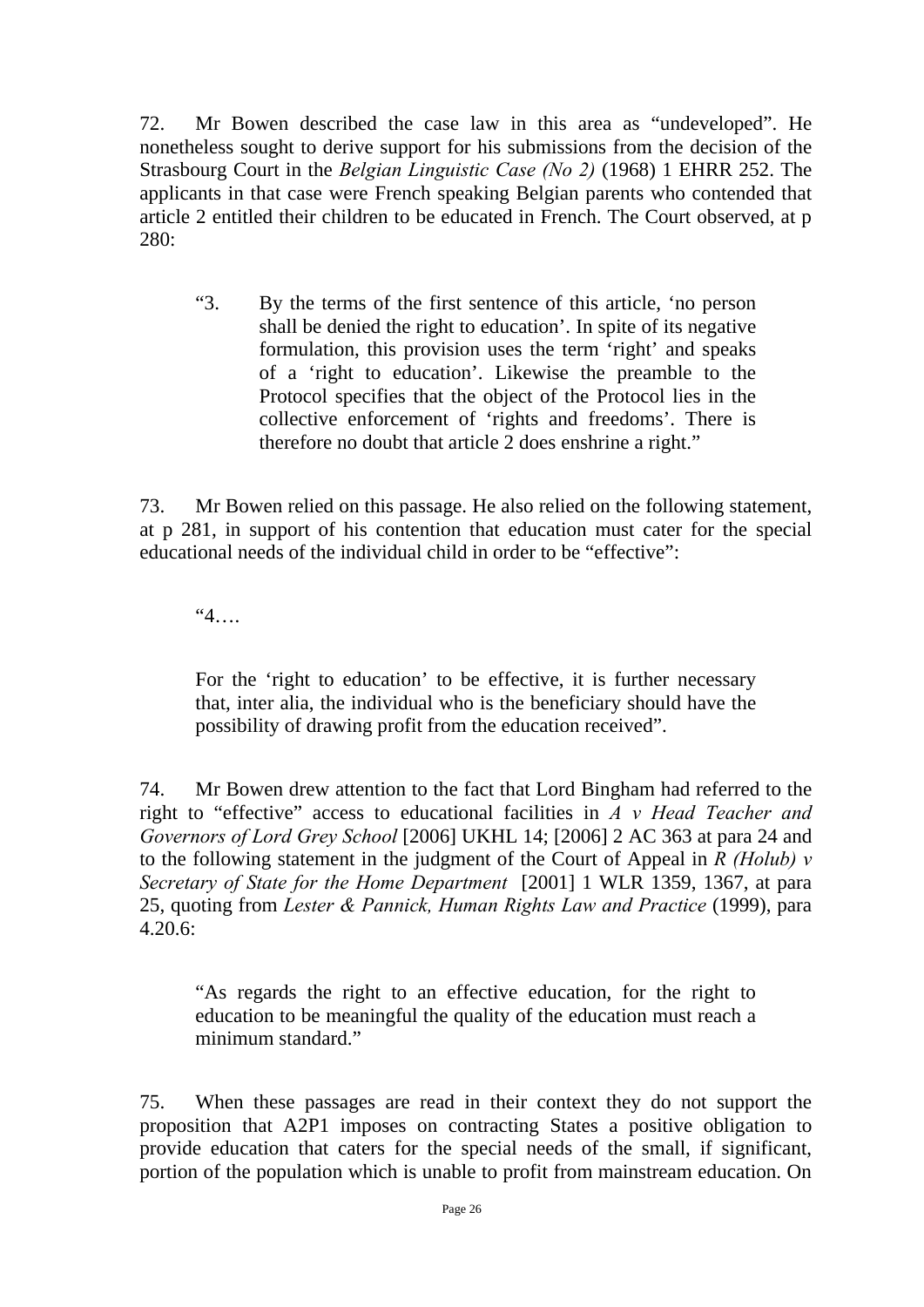the contrary the authorities assume, correctly, that all contracting States have a system of education and limit the positive obligation imposed by A2P1 to regulating education in such a way as to give access without discrimination to that system.

76. Thus para 3 of the judgment in the *Belgian Linguistic* case continues, at pp 280-281:

"The negative formulation indicates, as is confirmed by the preparatory work, that the contracting parties do not recognise such a right to education as would require them to establish at their own expense, or to subsidise, education of any particular type or at any particular level. However, it cannot be concluded from this that the state has no positive obligation to ensure respect for such a right as is protected by article 2 of the Protocol. As a 'right' does exist, it is secured, by virtue of article 1 of the Convention, to everyone within the jurisdiction of a contracting state. To determine the scope of the 'right to education', within the meaning of the first sentence of article 2 of the Protocol, the court must bear in mind the aim of this provision. It notes in this context that all member states of the Council of Europe possessed, at the time of the opening of the Protocol to their signature, and still do possess, a general and official educational system. There neither was, nor is now, therefore, any question of requiring each state to establish such a system, but merely of guaranteeing to persons subject to the jurisdiction of the contracting parties the right, in principle, to avail themselves of the means of instruction existing at a given time. The Convention lays down no specific obligations concerning the extent of these means and the manner of their organisation or subsidisation. In particular, the first sentence of article 2 does not specify the language in which education must be conducted in order that the right to education should be respected. It does not contain precise provisions similar to those which appear in articles  $5(2)$  and  $6(3)(a)$  and (e). However, the right to education would be meaningless if it did not imply, in favour of its beneficiaries, the right to be educated in the national language or in one of the national languages, as the case may be."

While the last sentence might suggest that A2P1 imposes positive requirements as to the education that a State must provide, it can also be read as dealing with access to an existing system of education, for this is bound at least to include education in a language of the State.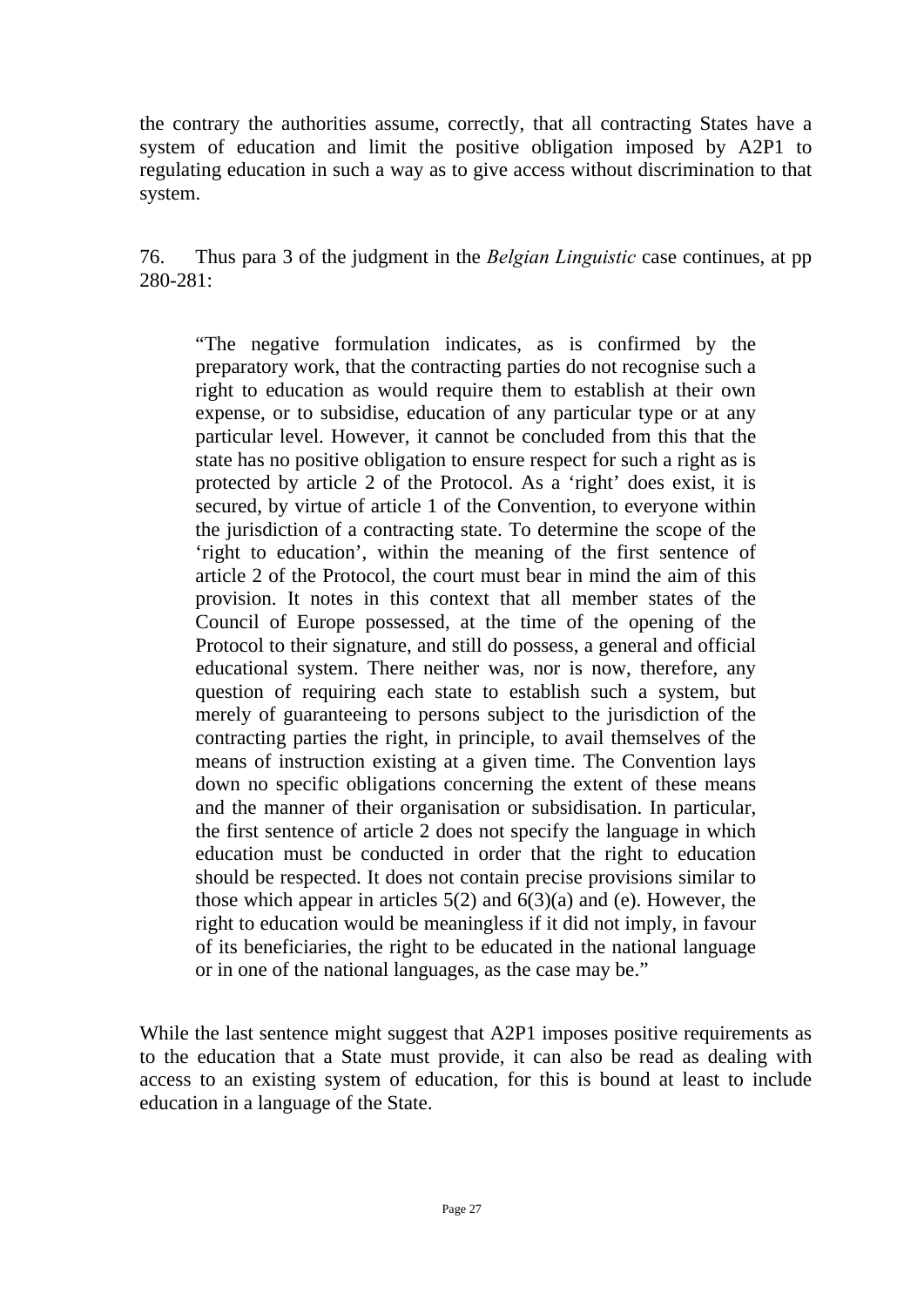77. The statement in para 4 of the *Belgian Linguistic* case, at p281, that the individual who is the beneficiary of education should have the possibility of drawing profit from the education received did not impose an obligation to make special provision for those with special needs. It dealt with the obligation to ensure official recognition of studies that had been completed.

78. The passage of his judgment in which Lord Bingham referred to "effective access" in the *Lord Grey School* case reads:

"24 The Strasbourg jurisprudence, summarised above in paras 11-13, makes clear how article 2 should be interpreted. The underlying premise of the article was that all existing member states of the Council of Europe had, and all future member states would have, an established system of state education. It was intended to guarantee fair and non-discriminatory access to that system by those within the jurisdiction of the respective states. The fundamental importance of education in a modern democratic state was recognised to require no less. But the guarantee is, in comparison with most other Convention guarantees, a weak one, and deliberately so. There is no right to education of a particular kind or quality, other than that prevailing in the state. There is no Convention guarantee of compliance with domestic law. There is no Convention guarantee of education at or by a particular institution. There is no Convention objection to the expulsion of a pupil from an educational institution on disciplinary grounds, unless (in the ordinary way) there is no alternative source of state education open to the pupil (as in *Eren v Turkey* (Application No 60856/00) (unreported) 7 February 2006). The test, as always under the Convention, is a highly pragmatic one, to be applied to the specific facts of the case: have the authorities of the state acted so as to deny to a pupil effective access to such educational facilities as the state provides for such pupils?"

79. These passages make it plain that the value of the right conferred by A2P1 depends upon the system of education that is in place in the particular State concerned. Volume VIII of the *Collected Edition of the "Travaux Préparatoires" of the European Convention on Human Rights* (1985) explains why, uniquely, a negative formulation was used to describe the right in A2P1:

"While education is provided by the State for children, as a matter of course, in all member States, it is not possible for them to give an unlimited guarantee to provide education, as that might be construed to apply to illiterate adults for whom no facilities exist, or to types or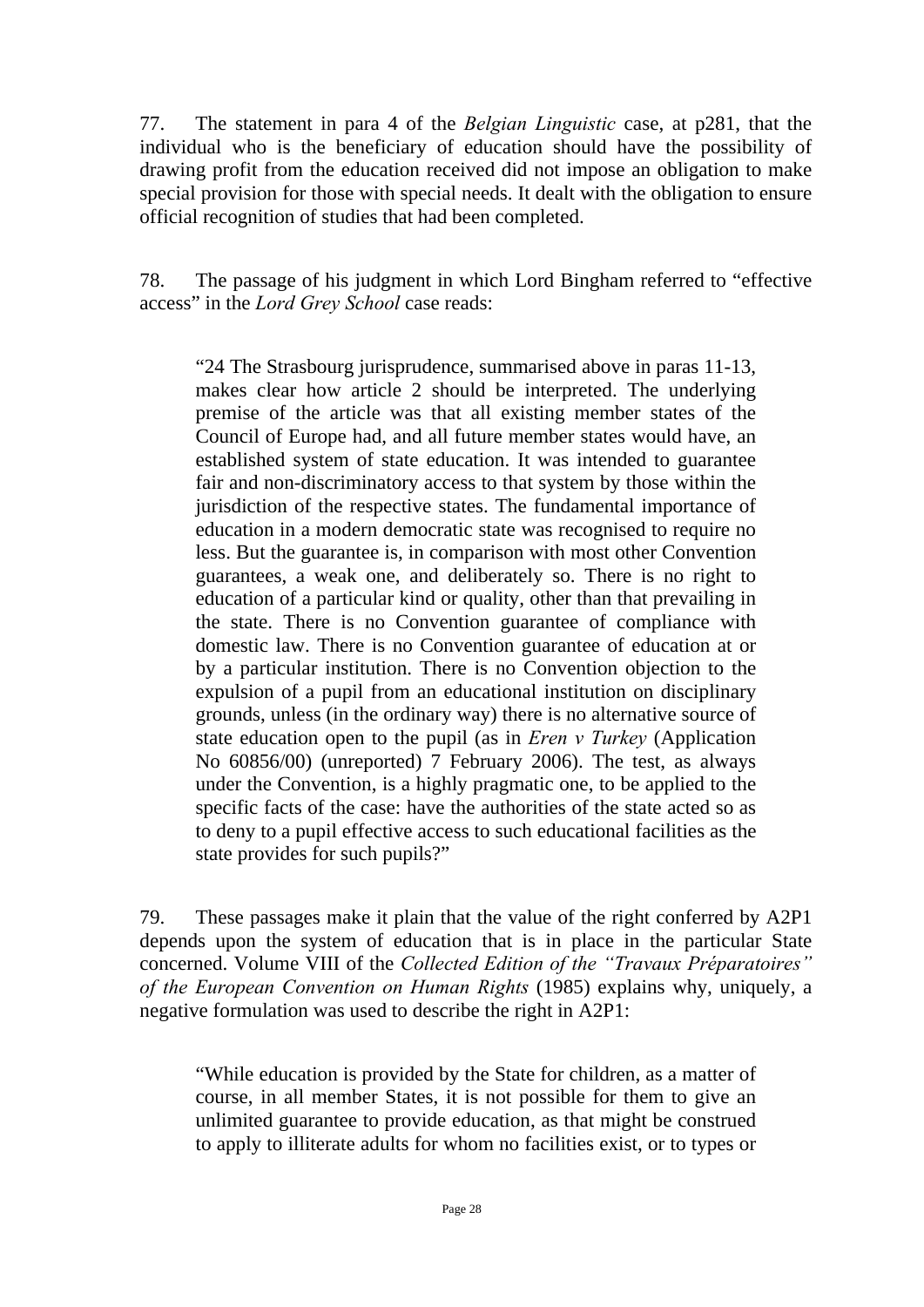standards of education which the State cannot furnish for one reason or another".

Contracting States that provide facilities for the education of adult illiterates are obliged by A2P1 to ensure that adult illiterates have access to those facilities. Those States that do not have such facilities are not required by A2P1 to establish them.

80. The cost of providing for the needs of a child such as A are enormous. The fees charged for providing him with a place at Kisimul were £223,589 a year. It may well be that some contracting States are not able to contemplate expenditure on this scale to cater for the needs of an individual child. It is plainly highly desirable that a State should make provision for the educational needs of those who are disabled, but the signatories to A2P1 did not commit themselves to establishing educational facilities that did not exist in their countries.

81. For these reasons I reject Mr Bowen's first submission. A2P1 does not impose a positive obligation on contracting States to provide effective education for children who have special educational needs.

82. Mr Bowen's second submission was linked to the first. The starting point was the statement of Lord Bingham at para 24 of the *Lord Grey School* case. A2P1 guarantees "fair and non-discriminatory access" to the system of education maintained in the particular state. The system of education maintained in England and Wales requires that provision is made for children with special educational needs. This was the system to which A2P1 guaranteed access. The system was one which provided the measure of the minimum standard of effective education that had to be provided for children with special educational needs.

83. Mr Bowen placed at the heart of his argument the requirement of section 19 of the Education Act:

- "(1) Each local education authority shall make arrangements for the provision of suitable … education at school or otherwise than at school for those children of compulsory school age who, by reason of illness, exclusion from school or otherwise, may not for any period receive suitable education unless such arrangements are made for them.
- (6) In this section 'suitable education', in relation to a child or young person, means efficient education suitable to his age,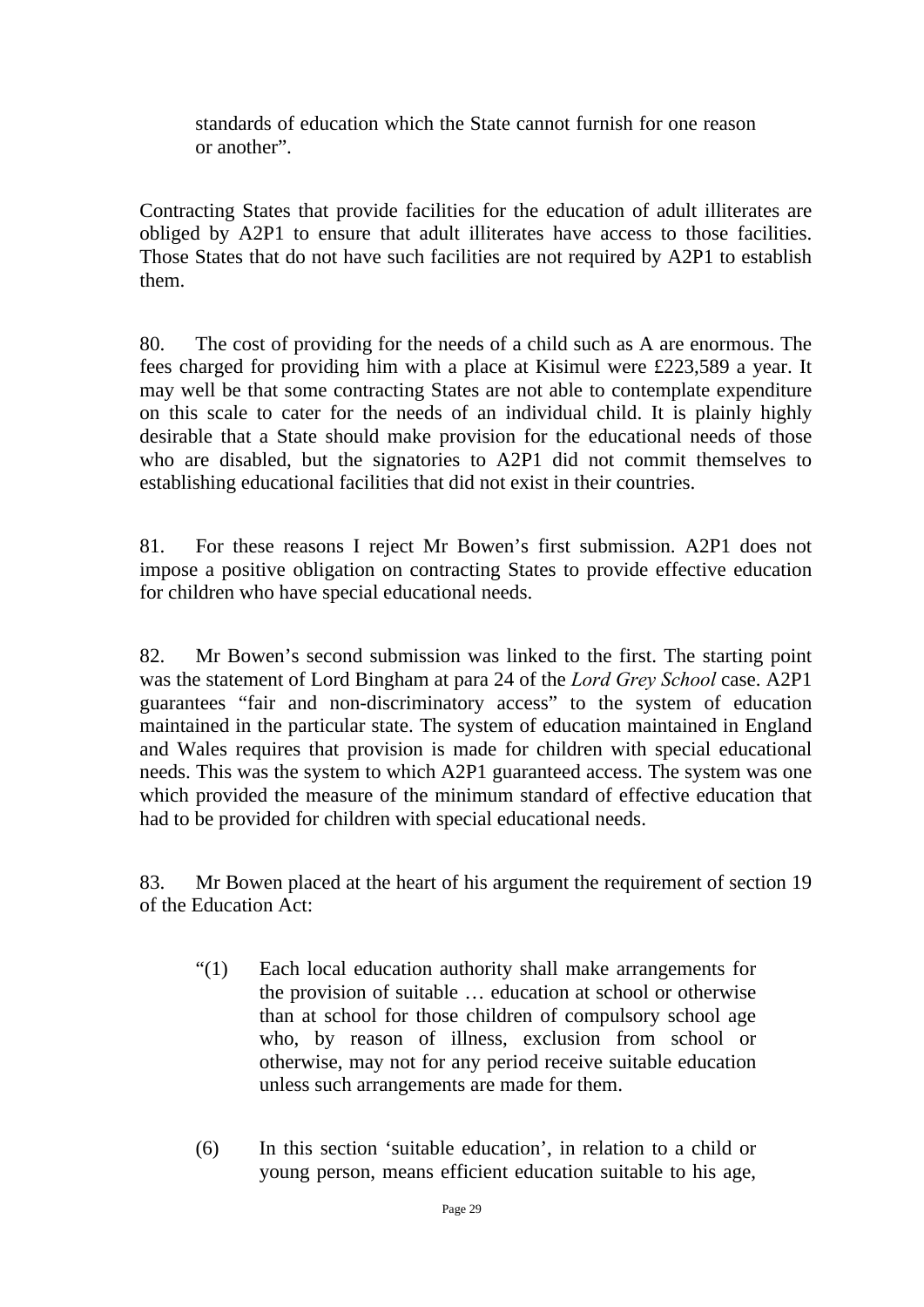ability and aptitude and to any special educational needs he may have."

This was an unqualified obligation. He also relied on the obligation of a local authority to arrange that the special educational provision specified in a statement of special educational needs is made for the child – section  $324(5)(a)(i)$  of the Education Act. He submitted that financial constraints were no answer to these obligations. There had been a failure to satisfy the statutory obligations under the Education Act and this constituted a denial of A's right to education under A2P1. The obligations were absolute; there was no defence of "all reasonable endeavours".

84. The *Lord Grey School* case shows that a failure to satisfy the educational requirements of domestic law will not automatically constitute an infringement of A2P1. But in that case the House of Lords held that the claimant had been provided with education that satisfied the requirements of A2P1. He was not deprived of access to the minimum standard of education provided by the State. In this case, during the 18 month period, there was a failure to comply with the requirements of the Education Act and a failure to provide any significant education to A. Does it follow that there was an infringement of A2P1?

85. It does not. It is not right to equate a failure to provide the educational facilities required by domestic law with a denial of access to education under A2P1. The reason why A was, for 18 months, denied the very special schooling that his needs required was that there was not immediately available the resources required to carry out the medical assessment that he needed nor, thereafter, a place in a school that would satisfy his needs. Field J analysed the position in this way at para 101 of his judgment. The reality is that, in a case such as this, a local education authority may be unable, through lack of resources, immediately to satisfy the obligations imposed by section 19 of the Education Act.

86. Article 2 guarantees the right to "to avail themselves of the means of instruction *existing at a given time*"; "the right of access to educational establishments *existing at a given time.*"- paras 3 and 7,at pp 281 and 292, of the *Belgian Linguistic* case. Insofar as a State's system of education makes provision for children with special needs, Article 2 guarantees fair and non-discriminatory access for those children to the special facilities that are available. But if the facilities are limited, so that immediate access cannot be provided, the right of access must have regard to that limitation. Thus the right of access to education conferred on A by A2P1 had to have regard to the limited resources actually available to deal with his special needs. These caused the delay in catering for his special needs. In these circumstances that delay did not constitute a denial of his right to education.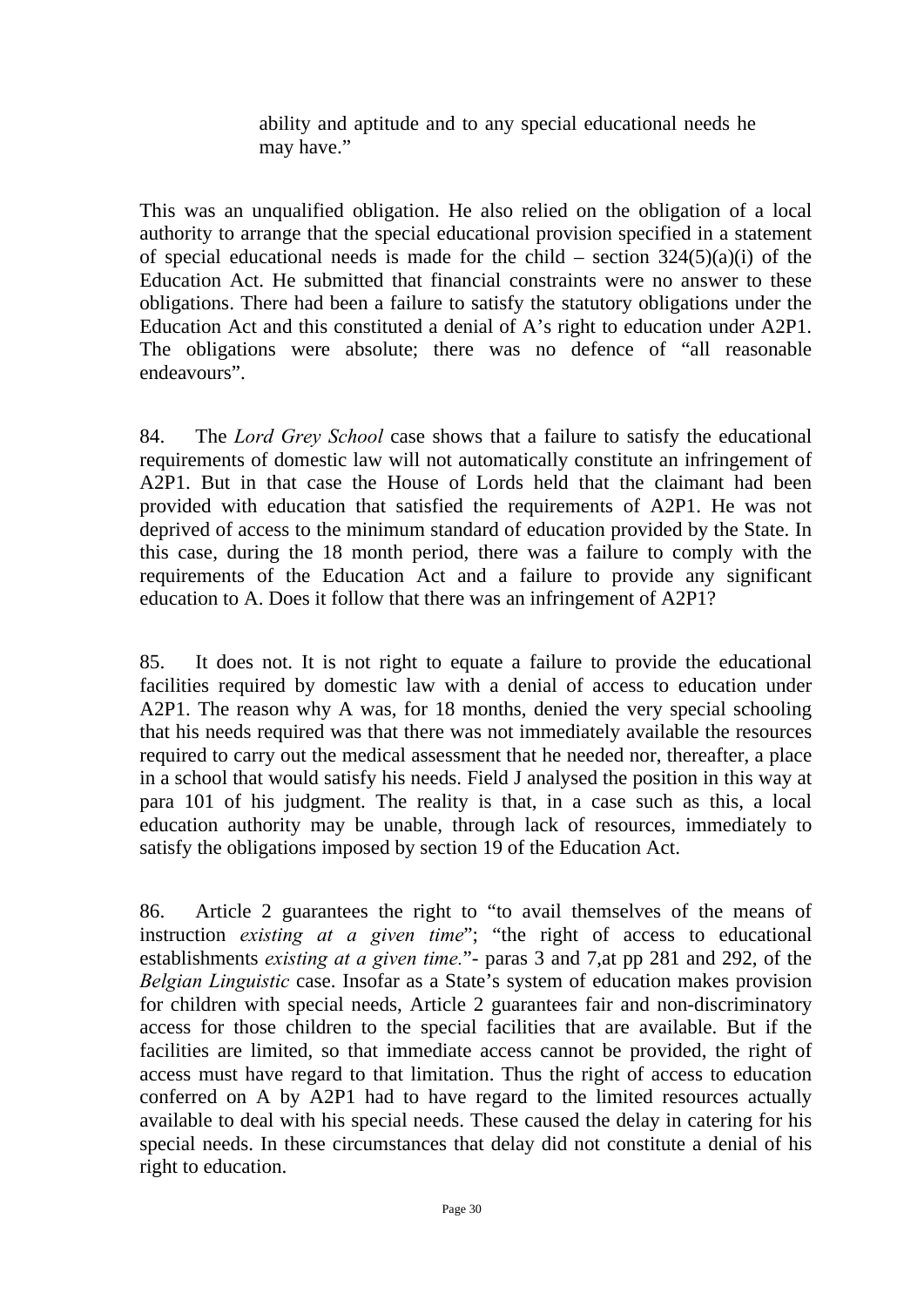87. There was some debate as to whether Field J was correct to attribute all of the 18 month delay in placing A at Kisimul to the limited resources available. A's case was not advanced, however, on the basis that there had been a failure to take all reasonable steps to cater for his needs. It was advanced on the basis that A2P1 imposed an absolute obligation to cater for them, and to do so timeously. Where there has been maladministration, resulting in a failure to provide access to education for a period, there can be difficulty in deciding whether this is so significant as to amount to a denial of education in breach of A2P1. Had part of the delay in this case been caused by maladministration I would not, on the facts of this case, have held that this amounted to a denial of A's right to education under A2P1. In this respect I agree with the reasoning of Lord Brown at paragraph 128- 132 and Lord Clarke at paragraph 57.

88. For these reasons I reject Mr Bowen's second submission.

89. In the course of submissions, encouraged perhaps by interventions from the court, there was some discussion about the paucity of educational provision that was afforded to A during the 18 months that he was out of school, living with his parents. His special educational needs could not be met at home, as his assessment ultimately showed, but it is possible, indeed likely, that the failure over 18 months to meet those needs might have been mitigated by the provision of significantly more educational assistance than was in fact provided. I agree with Lord Kerr that there might, dependent upon facts that have not been explored, be a case for saying that, during this 18 month period, A was deprived of such educational provision as could have been made available and that this deprivation violated A2P1. In this I also agree with Lady Hale.

90. Such a case would be fact specific and would not raise the issues of principle that have been pursued on A's behalf. A's primary case has not been that he was denied access to what was available but that A2P1, coupled with domestic law, imposed an absolute obligation under the HRA to provide what A needed. I do not think that it would be desirable to permit A an extension of time to pursue this alternative case, which, even if successful, would resolve no issue of principle and be unlikely to sound in significant damages.

91. There has been considerable debate, here and below, as to the implications of the following observation of Lord Hoffmann in the *Lord Grey School* case at para 61:

"The correct approach is first to ask whether there was a denial of a Convention right. In the case of article 2 of the First Protocol, that would have required a systemic failure of the educational system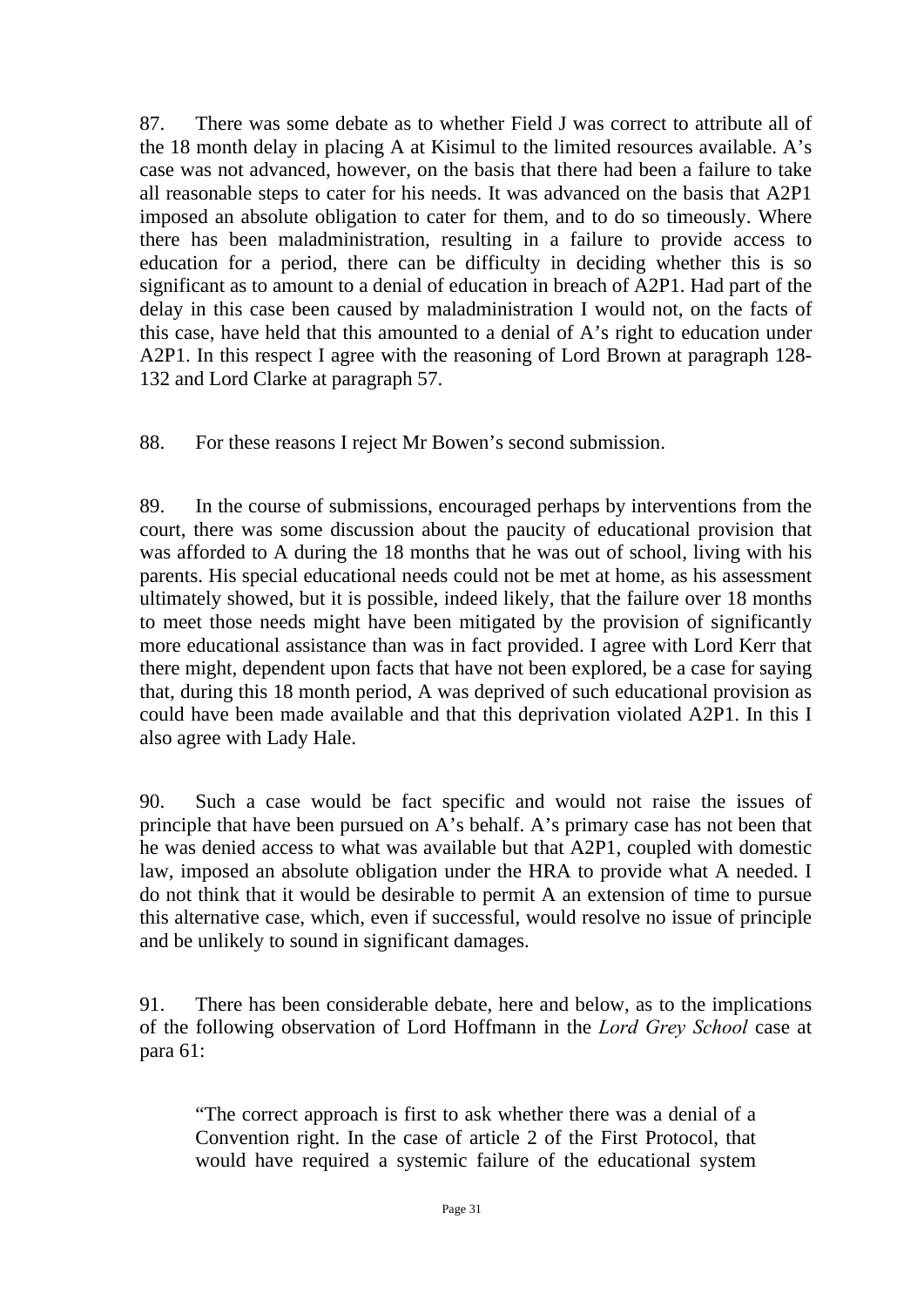which resulted in the respondent not having access to a minimum level of education. As there was no such failure, that is the end of the matter."

That observation is not of general application. It was made in the context of a case where a child was excluded from his school, but not from the educational system as a whole, which was held by the majority to have provided him with the "basic minimum of education available under the domestic system" – para 57. Lord Hoffmann's observation does not cover the position where a pupil is denied access to the system, nor to a case such as this where a pupil has special needs that can only be satisfied by special educational provision.

92. This case has highlighted a problem for parents of children with severe disabilities. If there is not currently available in the system the special educational facilities that their child needs and that domestic law requires, a court may be reluctant to make a mandatory order that such facilities be provided. The Lamb Inquiry into Special Educational Needs and Parental Confidence, which was commissioned by the Government, has called for "major reform of the current system". This may well be highly desirable. So far as A2P1 is concerned, it takes the system as it finds it.

#### *Disposal*

93. I would answer the first two agreed issues by holding that A2P1 does not guarantee that a child with special educational needs will receive the special educational provision required by the Education Act. I would answer the third issue by saying that the failure during the period of 18 months to cater for A's special needs did not constitute a denial of A's right to education under A2P1. I would answer the fourth issue, "no", thereby precluding A from pursuing a claim that he was denied such educational provision as was available in the 18 month period, albeit that this would not have been adequate to meet his special needs.

94. For these reasons I would dismiss this appeal.

# **LADY HALE**

95. The main focus in this case has always been on the period from 18 January 2002 to 28 July 2003. During those 18 months, a child (aged 12 when it started and 14 when it ended) with very special educational needs was (a) denied access to the schooling to which he was legally entitled in domestic law, and (b) supplied with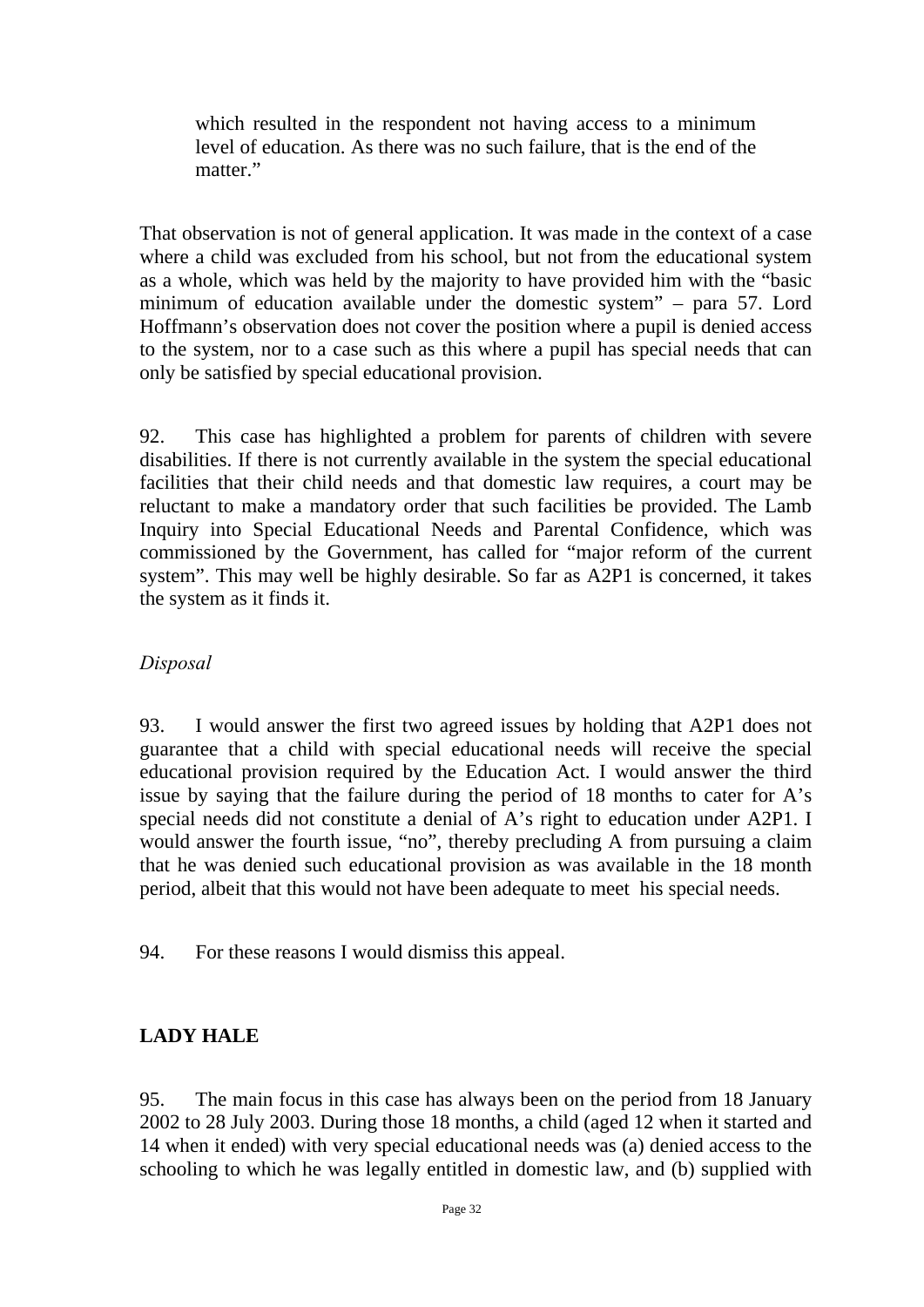hardly anything to make up for it. The issues are (i) whether there is a triable case that this was also a breach of his right to education under article 2 of the First Protocol of the European Convention on Human Rights, and (ii) whether the judge erred in refusing to extend time for bringing the claim. On issue (i), I agree with Lord Kerr and Lord Phillips that there is indeed such a triable issue. On issue (ii), I am in a minority of one.

# *The Right to Education*

96. We are asked to decide whether Article 2 of Protocol 1 guarantees a child an absolute minimum standard of education and, if so, how this is to be measured. My answer is that we have been referred to no authority in Strasbourg which has met this question head-on. We cannot therefore be clear that the answer is "yes"; but equally we cannot be clear that the answer is "no". Fortunately, however, we do not need to answer this question in order to decide this case.

97. In its most recent decision on Article 2 of Protocol 1, *Oršuš v Croatia*, App no 15766/03, 16 March 2010, at para 146, the Grand Chamber repeated the basic proposition derived from all the cases dating back to the *Belgian Linguistic* case:

"The right to education, as set out in the first sentence of Article 2 of Protocol No 1, guarantees everyone within the jurisdiction of the Contracting States 'a right of access to educational institutions existing at a given time', but such access constitutes only a part of the right to education. For that right 'to be effective, it is further necessary that, *inter alia*, the individual who is the beneficiary should have the possibility of drawing profit from the education received, that is to say, the right to obtain, in conformity with the rules in force in each State, and in one form or another, official recognition of the studies which he has completed' (see Belgian Linguistic Case (No 2) (1968) 1 EHRR 252, paras 3 – 5; *Kjeldsen, Busk Madsen and Pedersen v Denmark* (1976) 1 EHRR 711, para 52; and *Leyla Şahin v Turkey* (2005) 44 EHRR 99, para 152)."

98. Undoubtedly, it is an important part of making the right effective that pupils and students are entitled to the certificates or other qualifications which they have earned as a result of the studies which they have been able to complete. But the Grand Chamber said that this was '*inter alia*', thus acknowledging that there may be other rights entailed in making the basic right of access effective. The Chamber in *Oršuš*, in their Judgment of 26 June 2008, at para 58, stated that: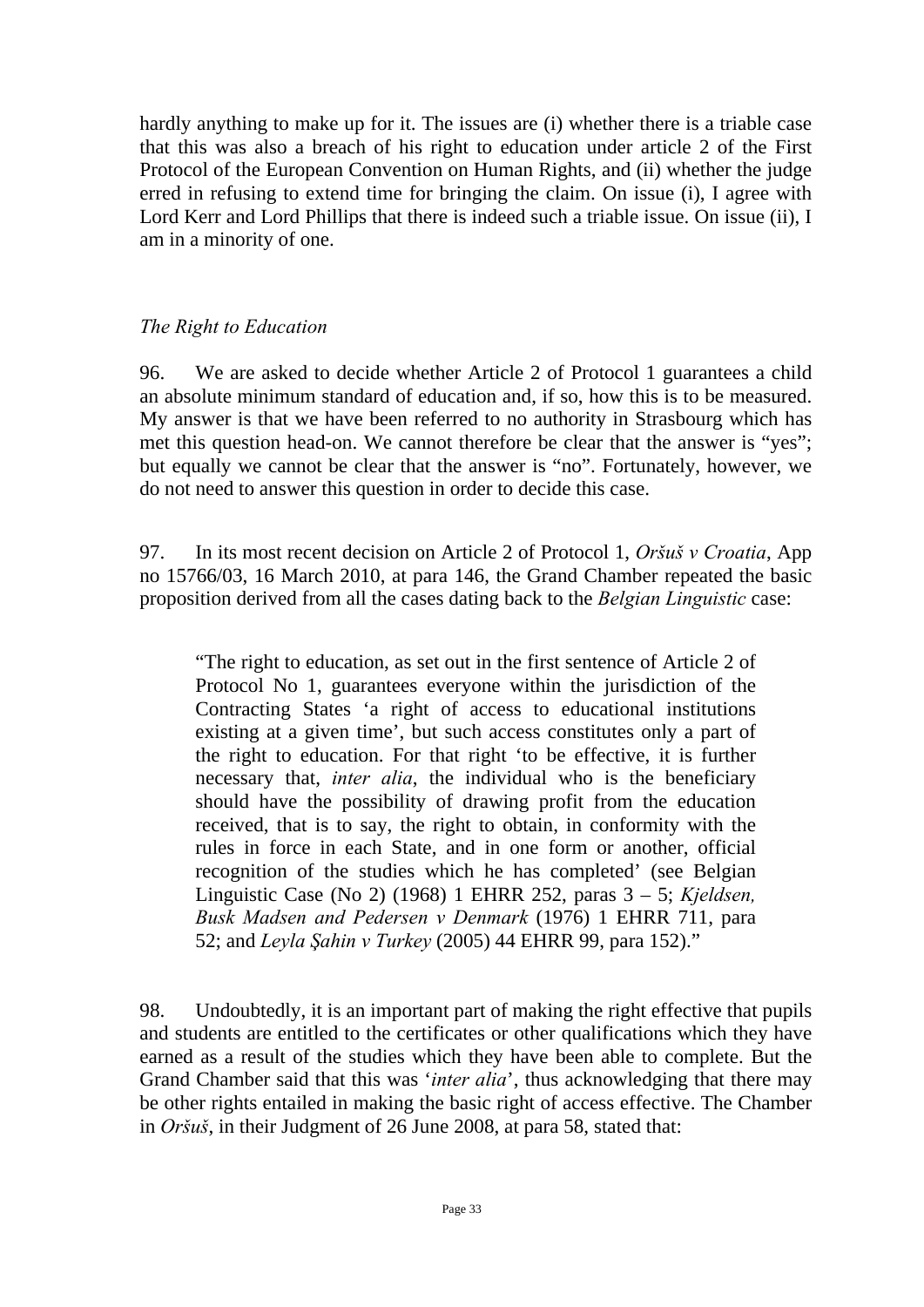"The right to education is principally concerned with primary and secondary schooling and for this right to be effective the education provided must be adequate and appropriate."

*Oršuš* was concerned with the segregation of Roma children into separate classes, ostensibly because their Croatian was not good enough for them to take part in classes with the other children. The Chamber held that their education was nevertheless adequate and appropriate. The Grand Chamber did not consider Article 2 of the first Protocol on its own, because it concluded that the segregation was unjustified racial discrimination.

99. I accept, therefore, that the European case law does not at present lay down any minimum standards for what must be provided. But the possibility that it will do so in future certainly cannot be ruled out. Despite the wide margin of appreciation given to Member States to design and regulate their own systems of education, some failures may be so serious as to amount to a denial of the right. Lester, Pannick and Herberg, *Human Rights Law and Practice*, 3<sup>rd</sup> edition, at para 4.20.1, for example, comment that article 2 would not be violated by the inclusion or exclusion of a particular subject within the National Curriculum, "unless the subject's addition or omission were to be so serious as to preclude the provision of proper education". We cannot be sure that they are wrong.

100. Be that as it may, I have never dissented from the basic proposition laid down by Lord Bingham in *A v Head Teacher and Governors of Lord Grey School* [2006] UKHL 14, [2006] 2 AC 363, at para 24, that the primary purpose of article 2 was to guarantee fair and non-discriminatory access to the established system of state education within the member state in question. Thus,

"The test, as always under the Convention, is a highly pragmatic one, to be applied to the specific facts of the case: have the authorities of the state acted so as to deny to a pupil effective access to such educational facilities as the state provides for such pupils?"

In that case, I disagreed only in the application of that test to the particular facts. This case is very different.

101. I agree with Lord Justice Sedley, in this case at [2008] EWCA Civ 364, para 10, that there is a "possible tension" between Lord Bingham's reference to "such educational facilities as the state provides for such pupils" and Lord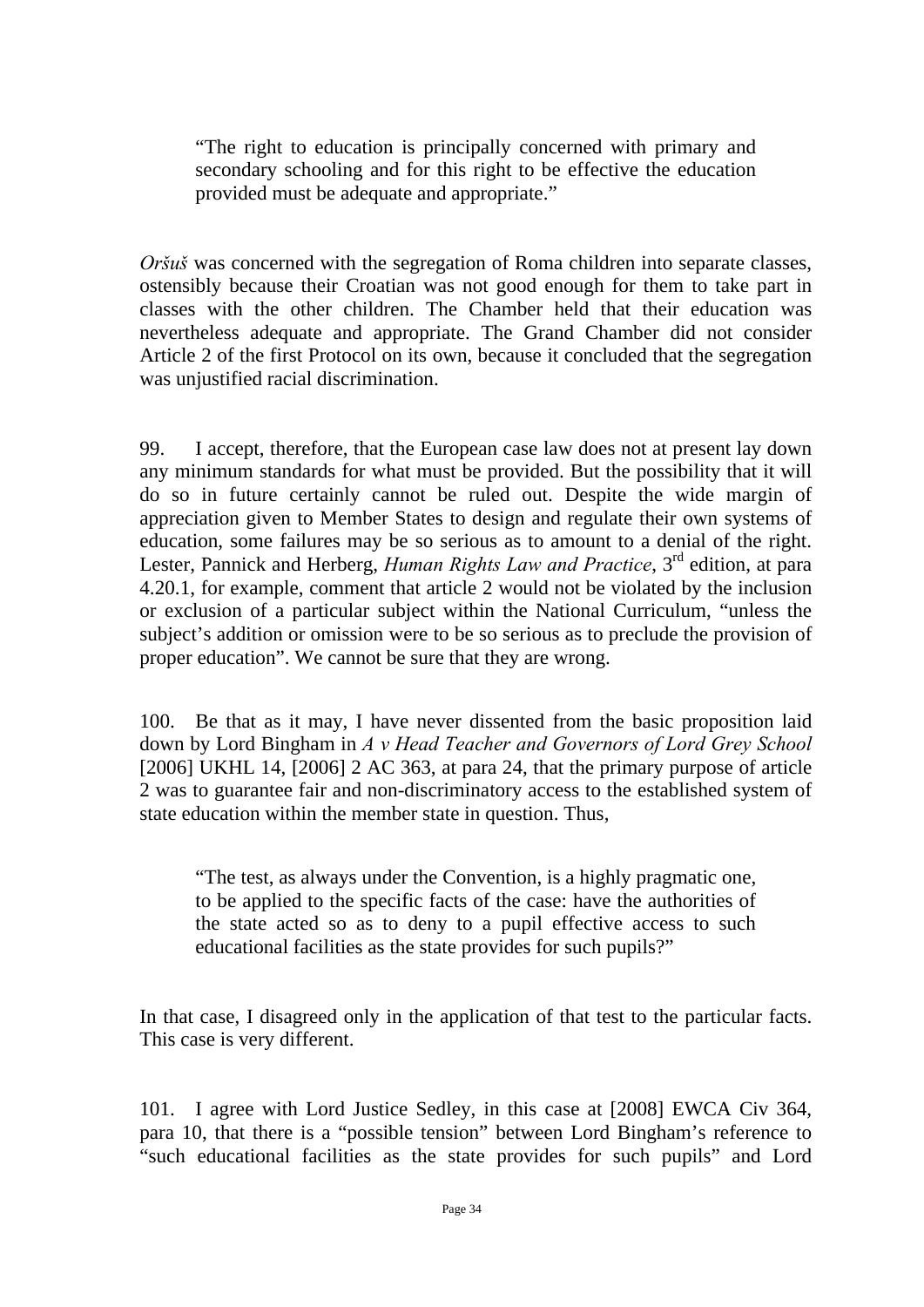Hoffmann's reference to "the basic minimum of education available under the domestic system" (para 57) and later to "a systemic failure of the educational system which resulted in the respondent not having access to a minimum level of education" (para 61). I do not think that there is any requirement that the failure be "systemic" in the usual sense of applying throughout the whole system. An individual child who is denied access can complain even though the system as a whole is working reasonably well. In *Timishev v Russia* (2005) 44 EHRR 776, Article 2 was breached because the applicant's children were denied access to their school for an invalid reason. Lord Hoffmann's words have to be seen in the context of the facts of the *Lord Grey* case. The school had excluded the pupil but the system had then offered him alternative tuition – in my view this was a denial of the education provided for pupils such as him, in the particular circumstances of that case, but in the view of the majority, the system as a whole had not let the pupil down. If it had, the fact that the system had not failed other pupils would not have prevented their finding a breach in A's case.

102. More relevant for our purposes is the possible tension between what is provided for "such pupils" and the "basic minimum". I disagree with Lord Justice Sedley's view that this tension does not affect the present case, because it is one of total exclusion. The question has to be, "exclusion from what?". This is where the fact that, unlike the pupil in *Lord Grey*, the appellant has such very special educational needs comes into play. The effect of exclusion for "such pupils" can be so much more serious than for other children. A denial of access which would have no long term impact upon an ordinary pupil may be catastrophic for a pupil with special needs. I respectfully endorse everything which Lord Kerr so movingly says, in para 139 of his judgment, about the particular meaning and importance of education in this case.

103. This country has for a long time now recognised that disabled children have a right to education. There was a time, before the Education (Handicapped Children) Act 1970, when children who were suffering from a severe disability of mind could be declared "unsuitable for education at school" (see Schedule 2 to the Mental Health Act 1959). There was then no duty upon local education authorities to provide for them. But under the 1970 Act it was accepted that no child should be labelled ineducable. As the Warnock Report, *The Report of the Committee of Enquiry into the Education of Handicapped Children and Young People* (1978, Cmnd 7212, para 1.7) explained:

"Though the general concept of education may remain constant, its interpretation will thus be widely different in the case of different children. There is in our society a vast range of differently disabled children, many of whom would not have survived infancy in other periods of history. In the case of the most profoundly disabled one is bound to face the questions: Why educate such children at all? Are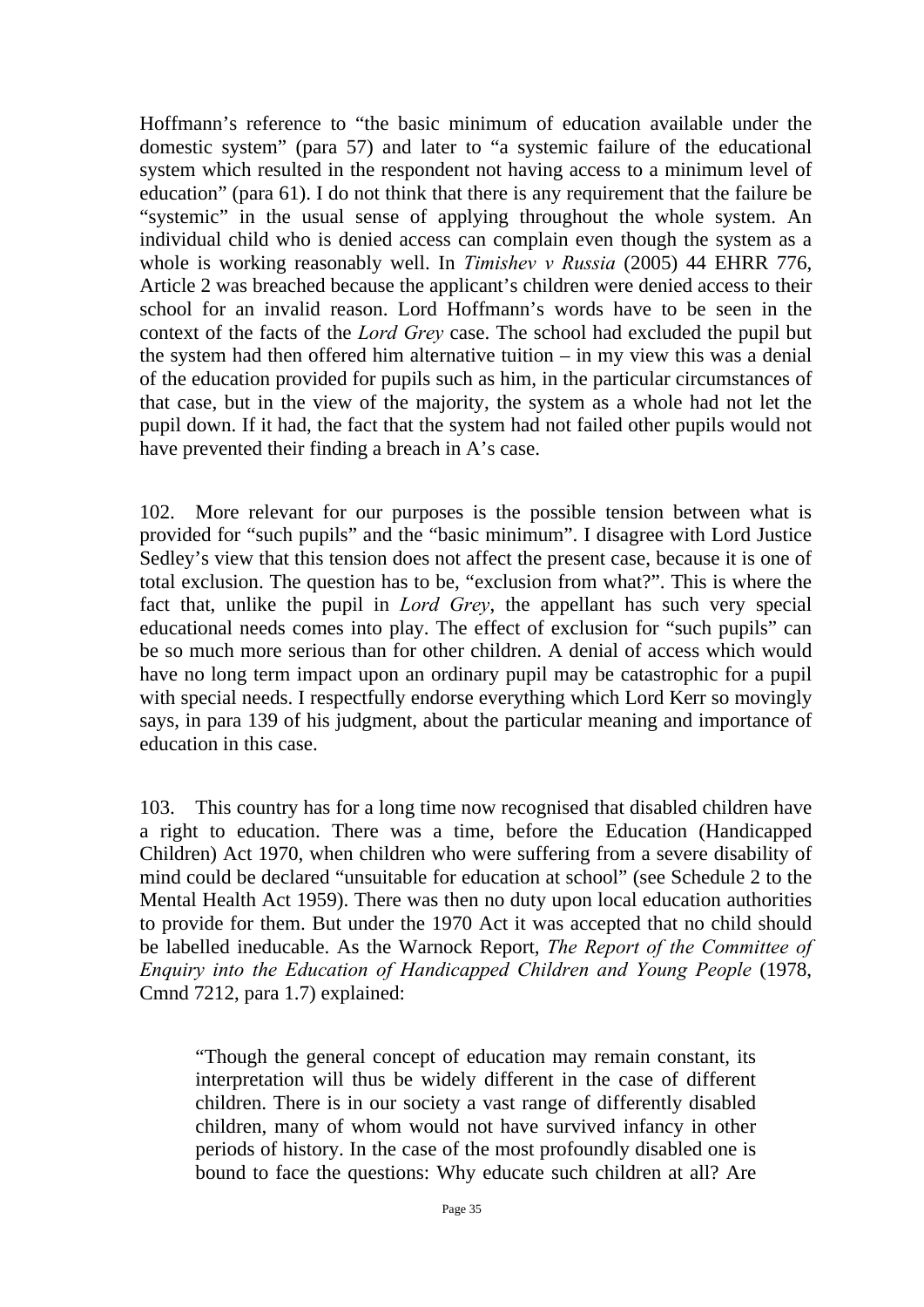they not ineducable? How can one justify such effort and such expense for so small a result? Such questions have to be faced, and must be answered. Our answer is that education, as we conceive it, is a good, and a specifically human good, to which all human beings are entitled. There exists, therefore, a clear obligation to educate the most severely disabled for no other reason that that they are human. No civilised society can be content just to look after these children: it must all the time seek ways of helping them, however slowly, towards the educational goals we have identified. To understand the ways in which help can be given is to begin to meet their educational needs. If we fail to do this, we are actually increasing and compounding their disadvantages."

104. Our present system of identifying and providing for the special educational needs of disabled children, contained in the Education Act 1996, is the outcome of the recommendations of the Warnock Report, first legislated in 1981, and based on that philosophy. This is not to suggest that everything is rosy in the education of children with special educational needs. The interveners' case shows very clearly that it is not. The routes to achieving that basic human rights philosophy are controversial (as is shown in Haines and Ruebain (eds), *Education, Disability and Social Policy*, forthcoming). But that the education system in this country recognises the right of any child, however disabled in mind or body or both, to an education "suitable to his age, ability and aptitude and to any special educational needs he may have" (see Education Act 1996, s7) is not controversial.

105. The European Court of Human Rights, concerned as it is with fair and nondiscriminatory access to education, recognises that this may mean that different children have to be educated in different ways. To return to the Grand Chamber in *Oršuš*, at para 149:

"According to the Court's well-established case-law, discrimination means treating differently, without an objective and reasonable justification, persons in relevantly similar situations. . . However, Article 14 does not prohibit a member State from treating groups differently in order to correct 'factual inequalities' between them; indeed in certain circumstances a failure to attempt to correct inequality through different treatment may in itself give rise to a breach of Article 14 . . ."

106. The appellant has not pursued a case under Article 14 before this Court. I was rather surprised to learn that it was not suggested to the Court of Appeal that it took longer to find new places for children with special educational needs who were excluded from school than it did for other children (see [2008] EWCA Civ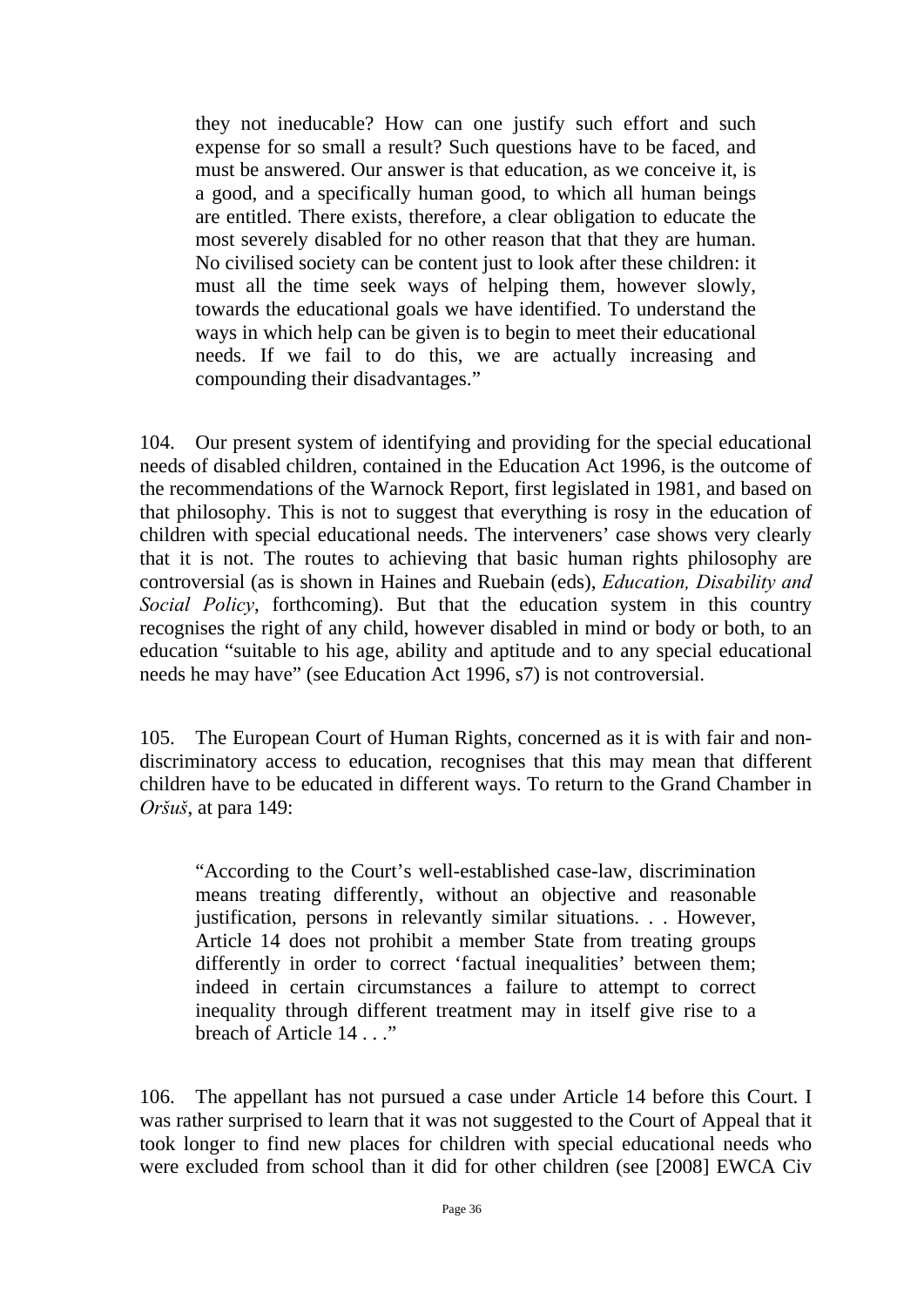364, para 18). The appellant was out of school, and deprived of any real educational input, for more than 18 months. If that is at all typical of the length of time for which ordinary children are kept out of school, it is a sorry state of affairs. For very out of the ordinary children, such as this child, it can be catastrophic. This could well be a case in which a failure to treat such a child better than other children amounted to discrimination. The question then would be whether this could be justified, precisely because of the very real difficulties in finding a suitable placement for him.

107. I say all this, not to adjudicate upon an Article 14 claim which is not before us, but to point out that the content of the right to education may indeed differ from child to child, as Lord Bingham indicated in the *Lord Grey* case. A Roma child may require special help to learn the Croatian language (but that does not mean that he should be arbitrarily segregated in a different class simply because he is Roma). A disabled child may require two to one attention even though most children do not. Just as the Croatian system attempted, but clumsily, to cater for the special needs of the Roma children, so does our system make elaborate and some may think generous attempts to cater for the special needs of disabled children.

108. The question then is whether there is a triable case that the appellant was unjustifiably denied access to the education which our system provides for children like him. I have to accept, from the *Lord Grey* case, that the mere fact of illegality in domestic law is not enough. But his case goes far deeper than that. The appellant cannot, and does not, complain about the excellent schooling which was eventually provided for him. But he does complain, first, that not enough was done to prevent things getting to such a pitch that his first school was unable to cope with him. Prevention is always better than cure, no more so than in catering for special educational needs. Secondly, he complains that he should not have been denied any real education for the 18 months that he was out of school. Should it have taken the authorities so long to assess his needs and find the right place? More importantly, in my view, should they have left him without any alternative while that was taking place?

109. These are factual issues which have not been fully investigated. If a new place could have been found sooner, or if there is more that could reasonably have been done for the appellant in the meantime, I find it hard to see how the effective denial of any education could be justified. What legitimate aim could it serve and how could it be proportionate to such an aim?

110. I am perfectly prepared to assume that the local authority meant no harm. But that is not the test. A local authority which interferes unjustifiably in family life may mean no harm, indeed may mean nothing but good, but it has still acted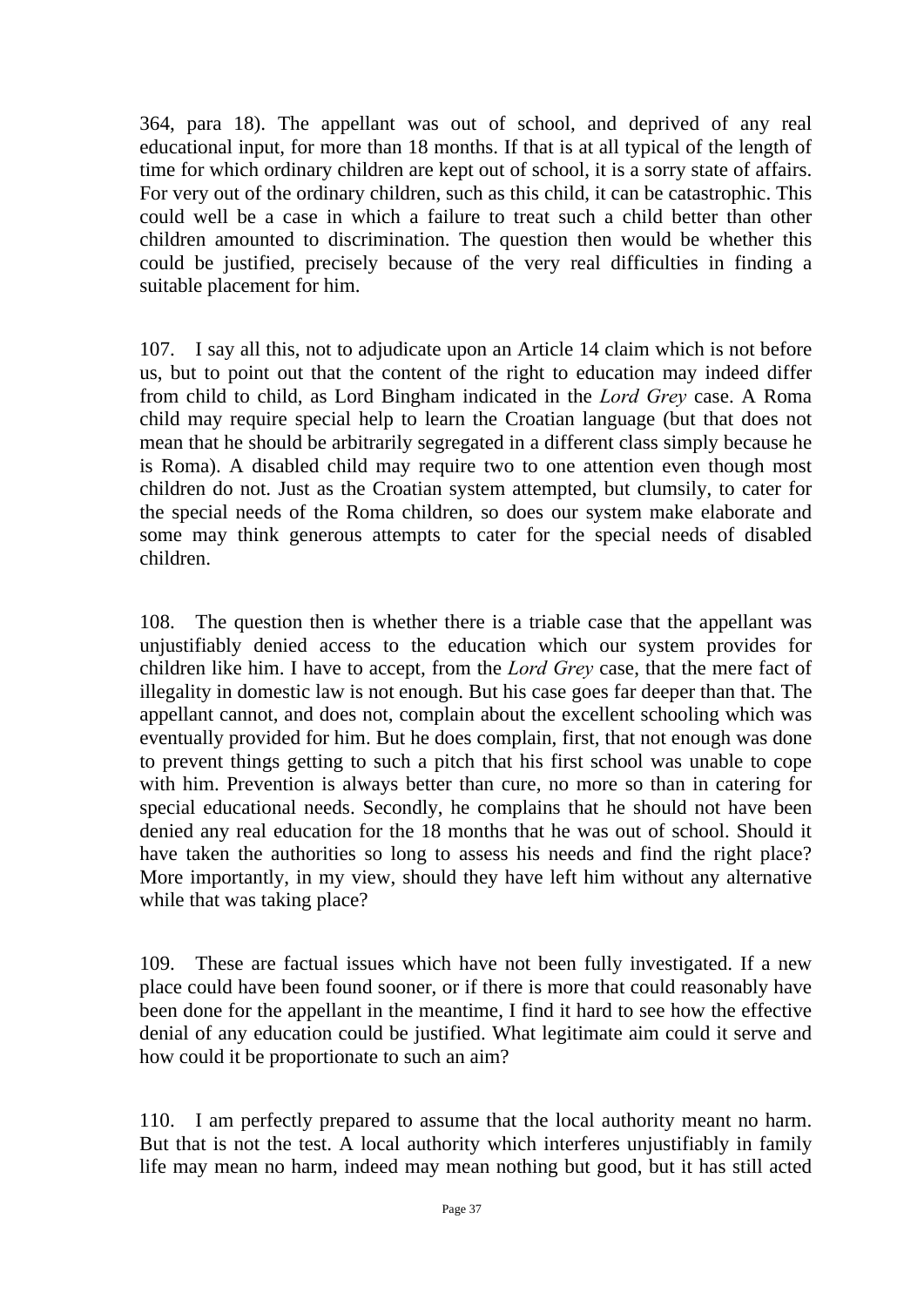incompatibly with human rights. A prison governor who relies upon a mistaken interpretation of the law to keep a prisoner longer than the law in fact allows may mean no harm, but he has still acted incompatibly with the prisoner's human rights. A hospital or care home which detains a patient or a resident for her own good without complying with the elaborate safeguards laid down in the Mental Capacity Act 2005 may mean nothing but good, but it has still acted incompatibly with the patient or resident's human rights. We have to protect people from wellmeaning interferences with their human rights by public authorities as much as from those who mean them ill. Indeed, I would assume that most public authorities in this country do mean well and certainly that Essex County Council does so. But that is not the point.

111. The second question put to us, about the nature of the minimum obligation, assumed an affirmative answer to the first, which we need not answer. The third question put to us was whether Essex can be said to have denied the Appellant's right to an education on the facts of this case. The answer is that we do not know until the facts are tried. In agreement with Lord Phillips and Lord Kerr, and for the fuller reasons given by Lord Kerr, I would allow the appeal on that ground.

# *The limitation issue*

112. There is little to say about this as the other members of the Court can find no error of principle in the judge's exercise of his discretion. There is still very little case law on the principles applicable to limitation in human rights cases and so I think it right to express my reservations about the approach adopted by the judge and by others in this Court.

113. Proceedings under the Human Rights Act must be brought within a year, beginning with the date on which the act complained of took place or such longer period as the court considers equitable having regard to all the circumstances (s 7(5)). Where there is a continuing violation, as is alleged here, time runs from when the breach was ended rather than when it began (*Somerville v Scottish Ministers* [2007] UKHL 44). The alleged breach ended on 28 July 2003. The year therefore expired on 27 July 2004. The proceedings were begun on 5 May 2005, just over nine months later. This is not a long delay in making a claim which relates to the past rather than seeks a remedy for the future.

114. "Equitable" must mean fair to each side. There is nothing to suggest that the delay caused any prejudice to the local authority. The letter before action was sent on 6 February 2004, well within the limitation period. The evidence is mostly documentary but it is also unlikely that the professionals' memories of this very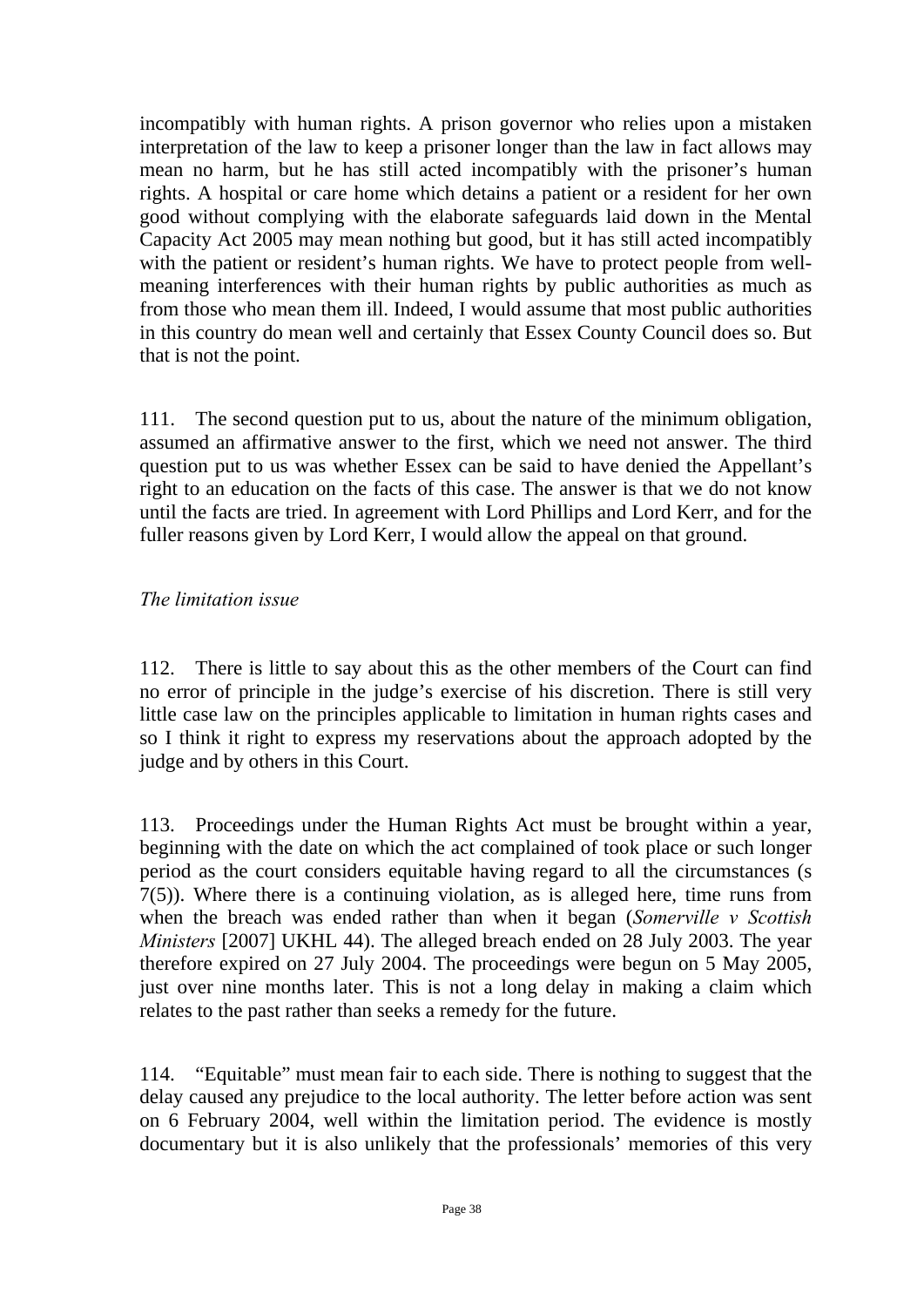unusual child will have dimmed over the ensuing years. A fair trial of the factual issues will still be possible.

115. On the other side of the coin, the action would almost certainly have been started within the limitation period had funding not been refused in March 2004. It was not until a year later that funding was approved. This was because of the high public interest in the legal issues despite the fact that the appellant was now back at school. Difficulties with funding are often regarded as a good reason to extend time unless there is real prejudice to the other side.

116. The judge placed at the forefront of his account of the relevant legal principles that "there is a significant public interest in public law claims against public bodies being brought expeditiously" (para 119). That is of course true in judicial review, when remedies are sought to quash administrative decisions which may affect large numbers of people or upon which other decisions have depended and action been taken. It is normally a prospective remedy, aiming not only to quash the past but also to put right the future. Expedition is less obviously necessary in a claim for a declaration in vindication of the claimant's human rights, upon which nothing else depends, or of a claim for damages. These are retrospective remedies, aimed at marking or compensating what has happened in the past. Public authorities are no longer in any different position from other defendants in the general law of limitation (see limitation Act 1980, s 37(1)). This claim is more akin to a tort claim than to judicial review.

117. Had judicial review proceedings been launched before the appellant went back to school, with a claim for damages included, there would have been no problem. I do not think it fair to blame the appellant for not having tried to launch judicial review proceedings earlier. It is not obvious to me that the right approach to difficult problems such as this is to rush off to the administrative court. Most people try to resolve their difficulties over access to public services by negotiation and agreement with the authorities. Very few have the knowledge or the resources to approach the administrative court. If all the people who were trying to persuade public authorities to comply with their legal obligations did so, the court would soon be swamped. Better by far to try and achieve a negotiated solution. Indeed, while negotiations are going on, the court may well refuse leave on the ground that the application is premature.

118. But if, once the problem is solved, it appears that there has indeed been a violation of human rights, then it may be important that these are vindicated, whether by a declaration or by an award of damages or both, so that lessons can be learned. This is especially so in a novel situation such as this where the court may be able to lay down principles which will guide the authorities' approach to such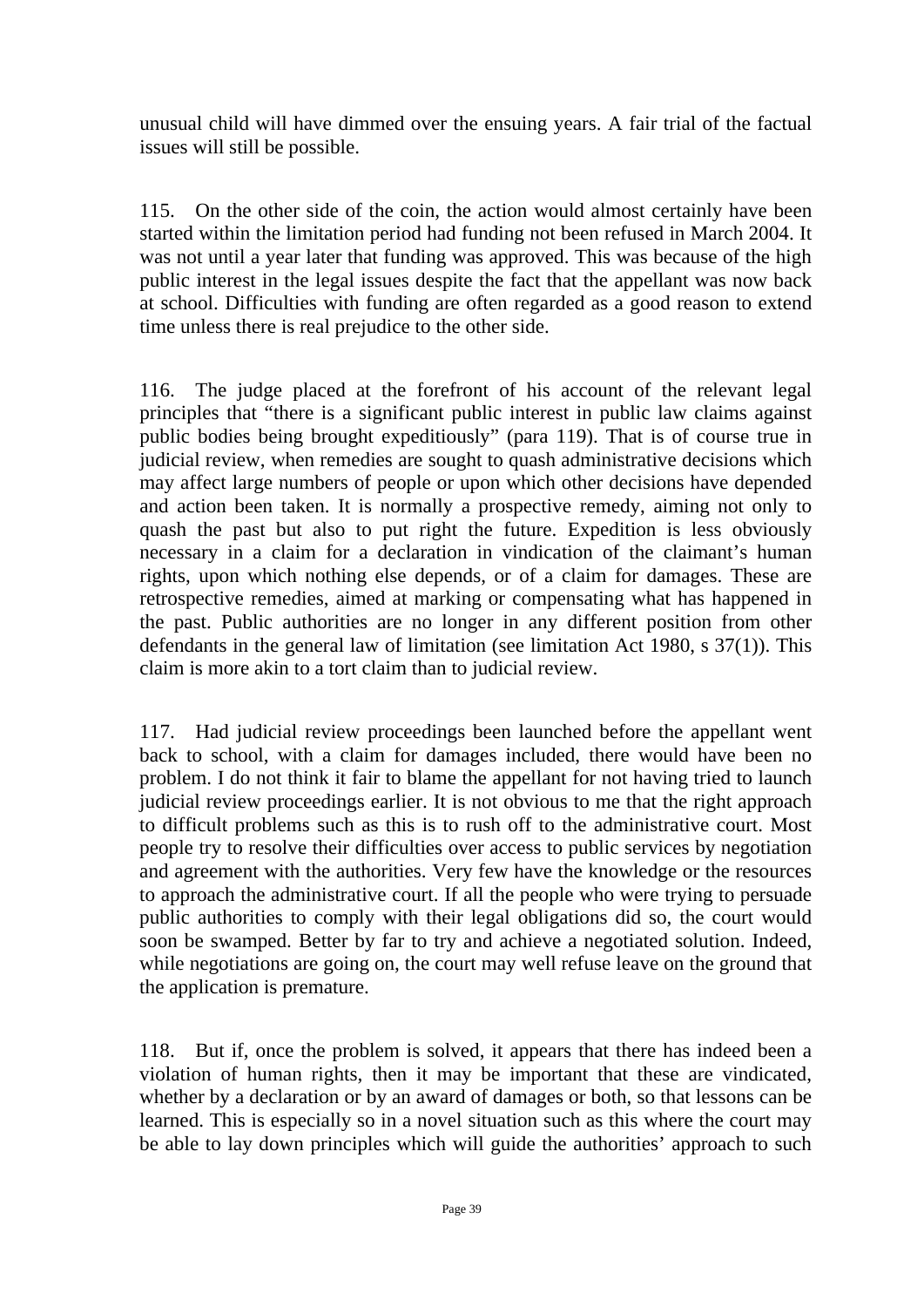cases in future and thus benefit others as well as the particular people involved. That is, after all, why the House of Lords granted leave to appeal in this case.

119. In my view, therefore, the judge erred in principle by approaching this as if it was a judicial review case and by minimising the importance of vindicating the human rights of the individual claimant and setting standards for others in a position similar to this. I venture to speculate that, if he had thought that the case raised a triable issue, he would have had little difficulty in extending time so that it could be tried.

120. For these reasons, which fall some way short of what the appellant was hoping to achieve in this litigation, I would allow this appeal.

# **LORD BROWN**

121. The appellant, now aged 21, claims that the respondent Council, during an 18 month period from January 2002 to July 2003, violated his right to education under article 2 of the First Protocol to the Convention (article 2). Other members of this Court have amply set out the facts of this case, all the relevant jurisprudence both domestic and from Strasbourg, and indeed the full terms of article 2. None of this need I repeat.

122. I do, however, wish to put in my own words why I for my part regard this claim as having been rightly struck out summarily at first instance for having no realistic prospect of success – this being the principal ground upon which I would dismiss the present appeal.

123. It is difficult to exaggerate the degree of learning difficulty suffered by this appellant during the period in question and the extent of the problem faced by the respondent Council on this account. Perhaps some small measure of this can be gleaned from the huge expense involved in finally meeting the appellant's educational needs: five years' placement in a special residential school, Kisimul, at the cost of £223,589 per annum.

124. I readily acknowledge that the appellant's (and indeed his parents') situation was very far from satisfactory during the eighteen month period leading up to that five year placement. One obvious feature of this (much relied upon by Mr Bowen QC for the appellant) was the respondents' continued naming of LS, a community special day school, as the suitable school for the appellant's special educational needs pursuant to section 324 of the Education Act 1996 long after it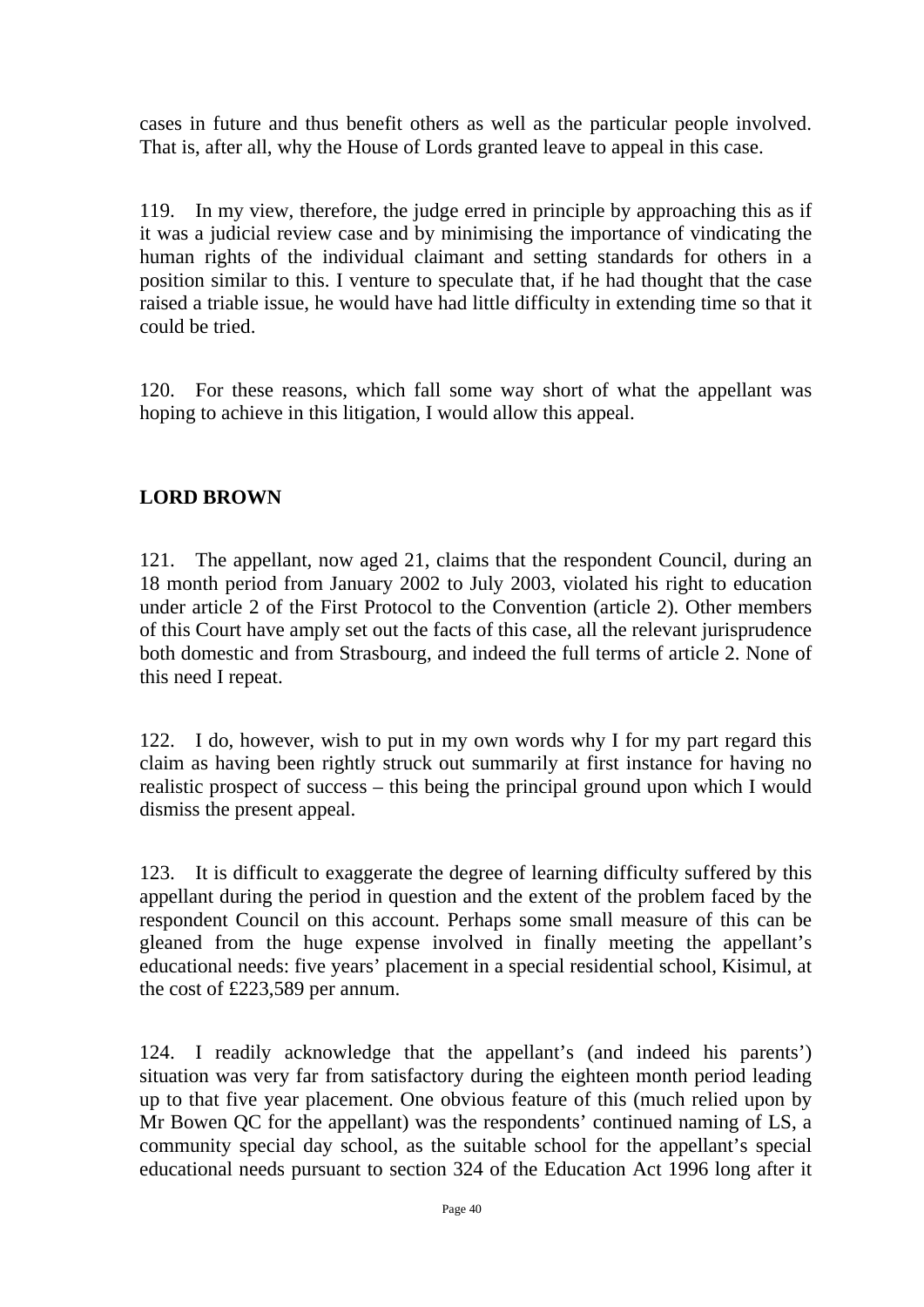became apparent to all that that school could no longer hope to cope with the appellant's increasingly aberrant behaviour. Let it be assumed that this was in breach of the respondents' public law duty under that section (and that the respondents were also in breach of their more general duty under section 19 of the Act). As, however, Sedley LJ observed in the court below (at para 13), "this was a child with needs so profound that it took the system a considerable time to adjust and cope".

125. I am quite prepared to assume too that, considerable though the efforts made by the respondents to cope with the appellant's worsening difficulties evidently were, they are open to criticism for not having done yet more to resolve, or at least temporarily ameliorate, the deepening crisis in the appellant's (and his parents') life. As Sedley LJ also observed (at para 13):

"No doubt [the Council] could and arguably should have moved faster, once it had become clear that LS School should not have been, or at least should not have remained, the school stipulated in the SSEN".

Finally let it be assumed that, but for the respondent's failures to move faster and/or do more, the appellant's difficulties would not have intensified to the extent they did by the time his residential placement finally began.

126. Would such assumed failings on the part of the respondents put them in breach of article 2? That critically is the question now before the Court.

127. I understand Lord Kerr to answer that question in the affirmative. At paragraph 162 of his judgment, for example, he appears to suggest that unless the respondents can show that the entire eighteen month period was reasonably required to find a new school to meet the appellant's needs and that in the meantime they did all they could to mitigate the position by considering other less ideal options, they would be in breach of article 2. Indeed, paragraph 163 infers that liability would be established here unless a trial "revealed that there was nothing more that the County Council could have done". To my mind, however, such an approach puts the threshold for establishing a breach of article 2 far too low.

128. I simply cannot accept that article 2 is breached whenever an education authority fails to do all that it possibly could do to ensure that a child is receiving the education he needs – here, as Lord Kerr correctly explained at paragraph 139, training in the particular skills that will allow and encourage him to function to the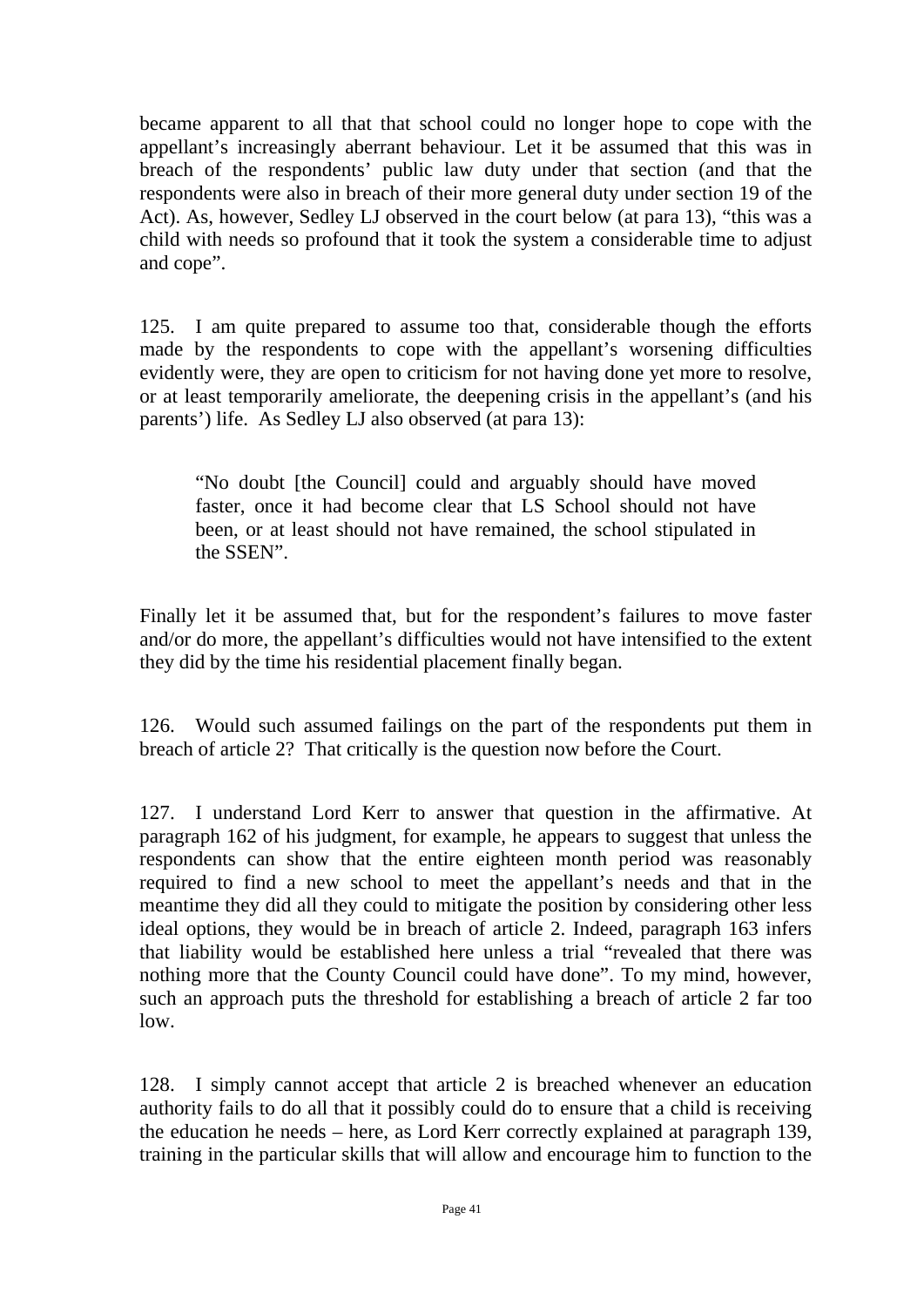best of what will inevitably be his restricted ability. In my opinion altogether more is required to be shown before article 2 is breached. Indeed Lord Kerr seems to me to come closer to identifying what could be regarded as a breach of article 2 in the broad illustrations he gives at paragraph 161: if the authority "takes no action to supply any alternative" to schooling which has been discontinued or "if it knows" that a pupil is not receiving [education] and engages in a completely ineffectual attempt to provide it".

129. This essentially is the approach to article 2 which, albeit in a very different educational context, the House of Lords took in *A v Head Teacher and Governors of Lord Grey School* [2006] 2 AC 363. Article 2 was, Lord Bingham suggested at paragraph 24, "intended to guarantee fair and non-discriminatory access" to any given member state's "established system of state education" by those within that state's jurisdiction. The test to be applied in any given case is: "have the authorities of the state acted so as to deny to a pupil effective access to such educational facilities as the state provides for such pupils?" Lord Hoffmann asks essentially the same question at paragraph 57: "was the applicant denied the basic minimum of education available under the domestic system?" Returning to the point at paragraph 61, Lord Hoffmann said:

"The correct approach is first to ask whether there was a denial of a Convention right. In the case of article 2 of the First Protocol, that would have required a systemic failure of the educational system which resulted in the respondent not having access to a minimum level of education."

Like Lord Kerr I see no significant difference between the approach of Lord Bingham and that of Lord Hoffmann. Each, moreover, agreed with the other's reasoning and Lord Nicholls and Lord Scott each agreed with the reasons of both. Only Lady Hale disagreed with the reasoning in the case although not with the result.

130. Some uncertainty has been expressed in later cases as to precisely what Lord Hoffmann meant by "a systemic failure of the educational system". Again, like Lord Kerr, I do not understand Lord Hoffmann to be saying that, for a breach of article 2 to be established, the authority's system generally must have failed. Article 2 can be breached by a systemic (i.e. wholesale) failure even in an individual case. It seems to me that Sedley LJ captured the concept admirably when he observed (also at paragraph 13), a propos of his above cited acknowledgment that the respondent council here no doubt could and arguably should have moved faster: "But that is a long way from the system either breaking down or abandoning the child."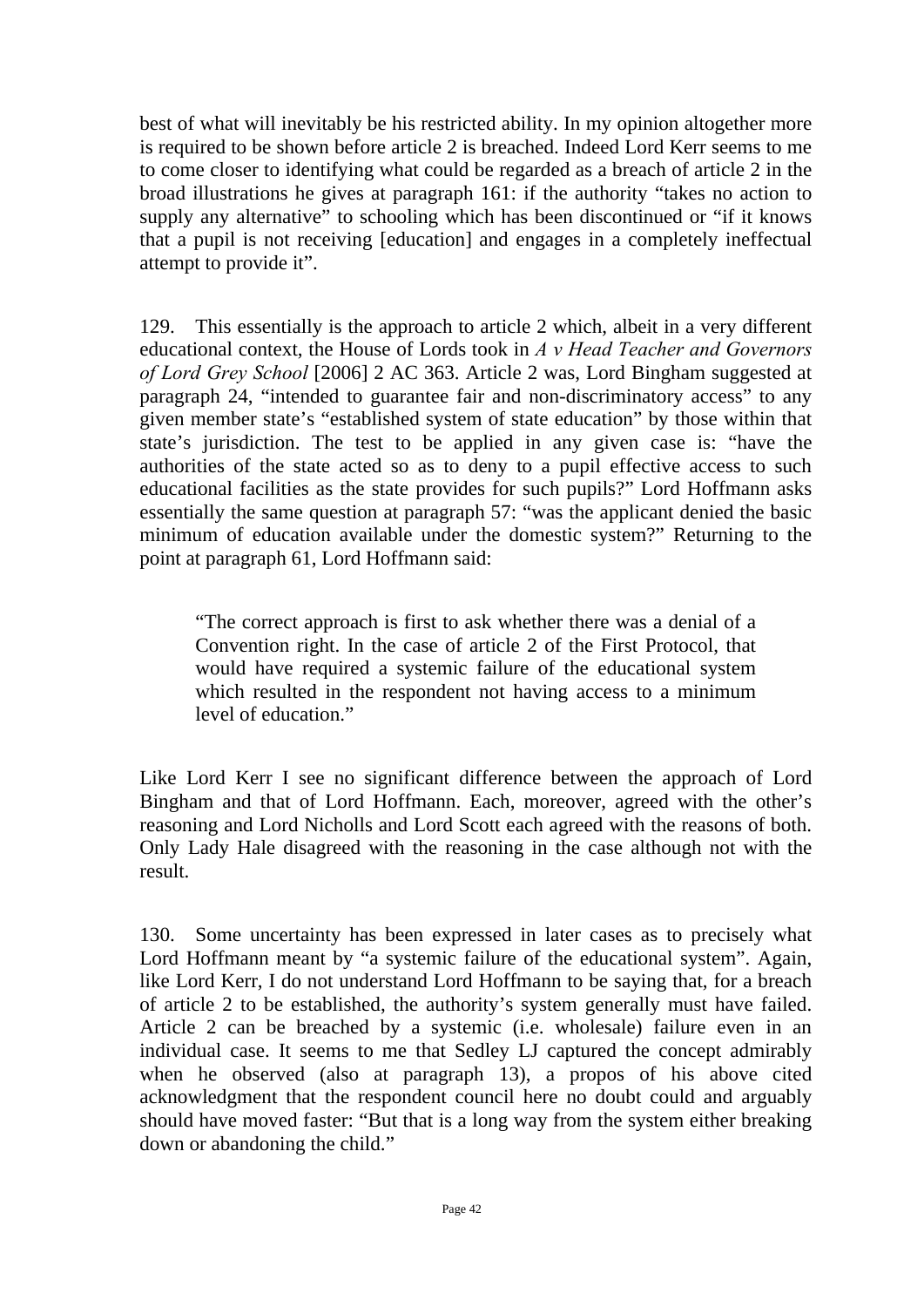131. The facts of this case are now before us in very considerable detail – much additional material having been adduced even since the Court of Appeal hearing. On no possible view of this material could a court reasonably conclude that the council took no action to supply the appellant with the education he required (after he ceased to attend LS school) or that their attempts to provide it were "completely ineffective" (Lord Kerr's paragraph 161 illustrations of Convention breach), given the magnitude of the problem confronting them and the difficulties of its solution. Nor can it reasonably be said that the appellant was denied "effective access to such educational facilities as the [UK] provides for such pupils" (Lord Bingham's test in the *Lord Grey* case): "such pupils" are inevitably difficult to accommodate within the system and it is not sufficient for establishing a violation of article 2 to show merely a breach of the education authority's domestic public law duties or even maladministration. Denial implies a substantially higher degree of blameworthiness than this: as I would hold, something akin to an abandonment of the particular child's plight (a refusal to engage with its needs) or a complete breakdown (not merely shortcomings) in the authority's handling of the individual child's case.

132. Nothing in the Strasbourg jurisprudence to my mind encourages a less exacting approach than this to the application of article 2 and I can think of few things more unfortunate in this field of law than that our own courts should adopt a looser approach. With the possibility of a damages award at the end of the road, many fresh claims would be generated, all at considerable public expense. Better by far that any serious shortcomings in the handling of an individual child's education should be the subject of a prompt public law challenge so that they may be corrected in good time.

133. Inevitably, if one felt the least doubt as to whether the respondent Council's handling of this case could properly be characterised as a violation of the Convention, there would need to be a full trial. If, however, I am right as to the proper approach to article 2, this is unnecessary. There is a close parallel here with the cases concerning the existence or scope of a common law duty of care. As to these, it is worth recalling what Lord Hope said in *Mitchell v Glasgow City Council* [2009] 1 AC 874, 883 (at para 12):

"There will, of course, be cases where the existence or scope of a duty of care cannot safely be determined without hearing the evidence. But no advantage is to be gained by sending a case to proof when it is clear from the averments that, even if everything that the pursuer avers is proved, the case must fail. That is likely to be the case where the issue on which the case depends is one of principle or, as Lord Reed put it in para 135 of his opinion, of legal analysis. In such cases, it is not just that there would be no advantage in sending the case to proof. It would be unfair for the defenders to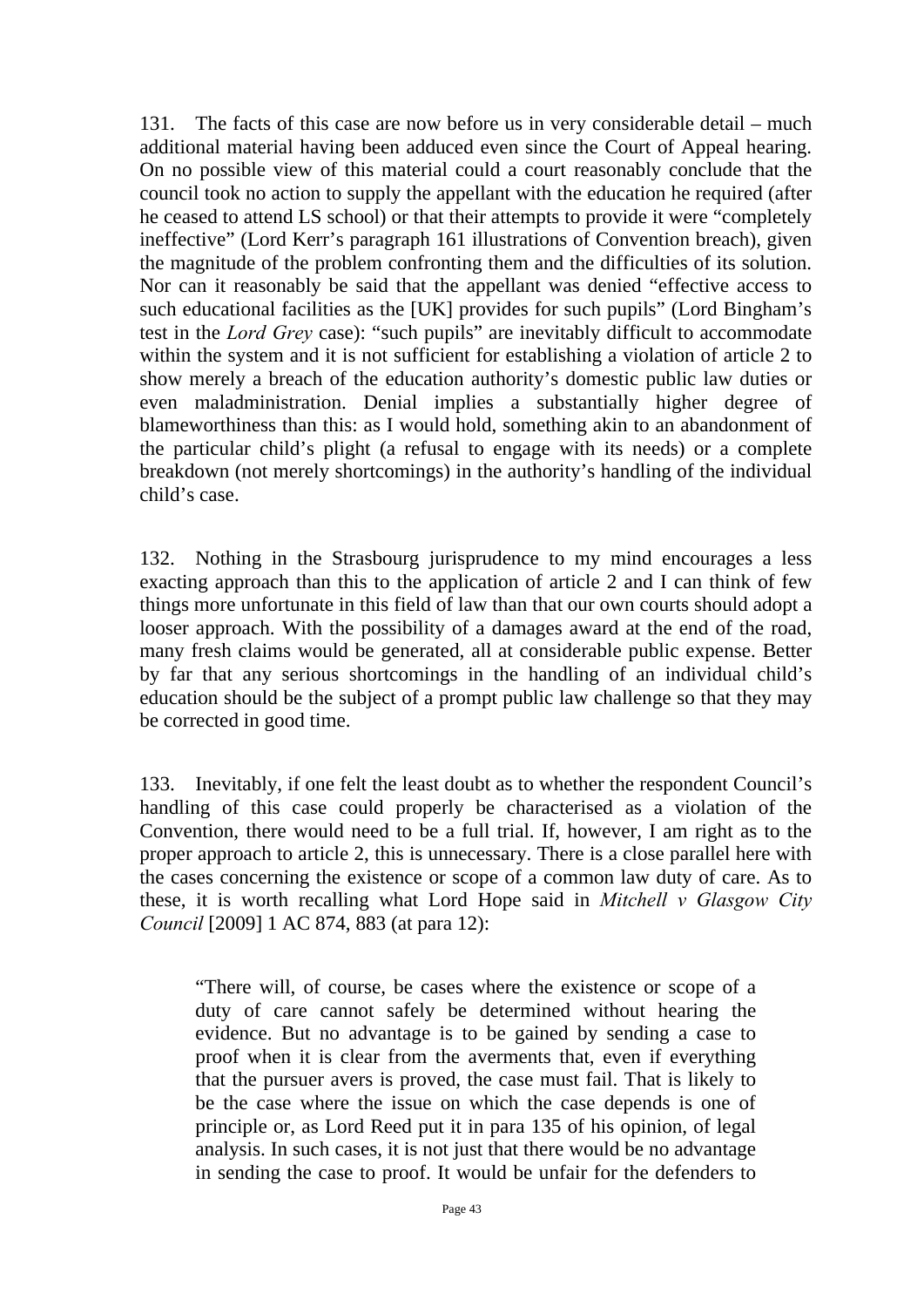be required to spend time and money on what will obviously be a fruitless inquiry. Lord Reid's comments in *Jamieson v Jamieson*  [1952] AC 525, 550 on the value of the procedure for disposing of cases on relevancy without inquiry into the facts remain just as true today as they were when they were made nearly 60 years ago."

134. As I observed at the outset, it is principally upon this ground that I would dismiss the appeal. Had it been necessary, however, I would, for the reasons given by other members of the Court, have dismissed it on the limitation ground also.

# **LORD KERR**

135. A, a severely disabled child, launched an action for damages against Essex County Council for breach of his human rights, particularly in relation to Article 2 of the First Protocol to the European Convention on Human Rights and Fundamental Freedoms. This provides, among other things, that no person shall be denied the right to education. A's action was dismissed by Field J by way of summary judgment [2007] EWHC 1652 (QB) on the ground that it had no realistic prospect of success. The judge further held that, since the claim had been brought out of time, it should be rejected on that account also.

136. A's appeal was dismissed by the Court of Appeal [2008] EWCA Civ 364, Sedley LJ holding that the facts asserted on A's behalf were not capable of amounting to a breach of Article 2 of the First Protocol. In particular, he found that it was not possible to spell out of those facts either a failure of the education system or a denial of access to it. The claim had also been made both before Field J and the Court of Appeal that the respondent had acted in breach of A's Convention rights under Article 3 (protection from inhuman and degrading treatment) and Article 8 (the right to respect for family and private life) and Article 14 (protection from discrimination) but these claims were not pursued before this court.

# *The facts*

137. A is severely autistic. He suffers from epilepsy and has grave learning difficulties. He attended L S School, a Community Special Day School for children with serious problems with learning, from 1995 until 17 January 2002. In May 2001 teachers at the school expressed concern about his behaviour and the school's ability to deal with him. He had inflicted harm on himself and had no concept of danger. His condition was deteriorating and he was considered to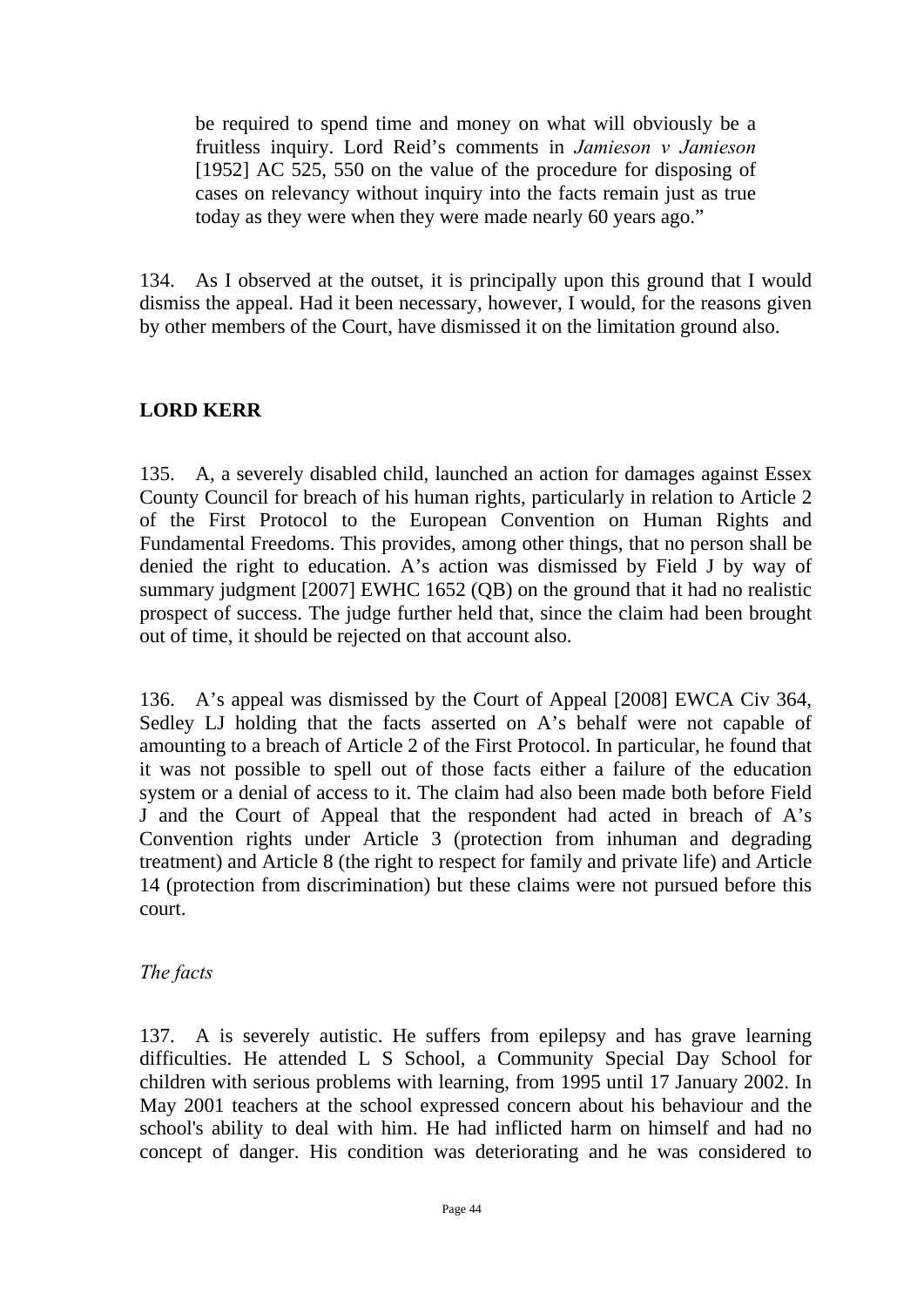represent a significant danger not only to himself but also to others who attended the school.

138. In January 2002 A's parents were contacted by the school. They were asked to keep him at home while a medical assessment of his condition was made. This was considered to be necessary because of his propensity for violence against other pupils and staff. A's parents agreed to this request and he remained at home for many months before the medical assessment could be arranged. In fact, it did not take place until September 2002. In the meantime his condition deteriorated markedly. He was sent 'work' in the form of two boxes of educational activities – touch books and bubbles. Speech and language therapy was provided on Wednesday and Thursday mornings from March 2002 and an occupational therapy assessment of A's home was carried out. In May and June 2002 he attended activity sessions at L S School and from about the end of June 2002 until 24 July 2002 he went to the school for individual teaching sessions each of which lasted 45 minutes. But he was significantly under stimulated during this period and this led to intensification of his self harming and other aberrant behaviour. Indeed, by late 2002 or early 2003 A's condition had deteriorated to the extent that he was required to wear arm splints to prevent from gouging his face. He also had to wear a helmet such was the force with which he struck his head on solid objects. This was such an acute problem that experts feared that he might fracture his skull. It is now clear – not least because of what occurred after A was finally given a suitable placement – that the absence of virtually all forms of education during this period was directly linked to the striking deterioration in A's condition.

139. In this context it is important to remember that education for A cannot be regarded in the same way as conventional learning undertaken by a child of normal capability. Rather than the usual education given to a child who does not suffer from the type of difficulties that A has, in his case 'education' involves training him in the particular skills that will allow and encourage him to function to the best of what will inevitably be his restricted ability. But because of the severe disabilities from which he suffers, the need for such 'education' is, if anything, far more important than for a normal child. A normal child whose education is neglected is condemned to ignorance and a lack of the means to realise his full potential. For someone such as A the absence of proper education can have far more serious consequences – as, indeed, his case has so graphically illustrated.

140. The medical assessment of A finally took place between 9 and 13 September 2002 at the St Piers National Centre for Young People with Epilepsy. He was diagnosed as suffering from "generalised seizure disorder; severe learning disability; and challenging behaviour (aggressive and self injurious behaviour)". A report following the assessment recommended a residential programme. This would provide a 24 hour curriculum with 'consistent behavioural strategies' at a specialist school. It was concluded that A needed supervision and support at all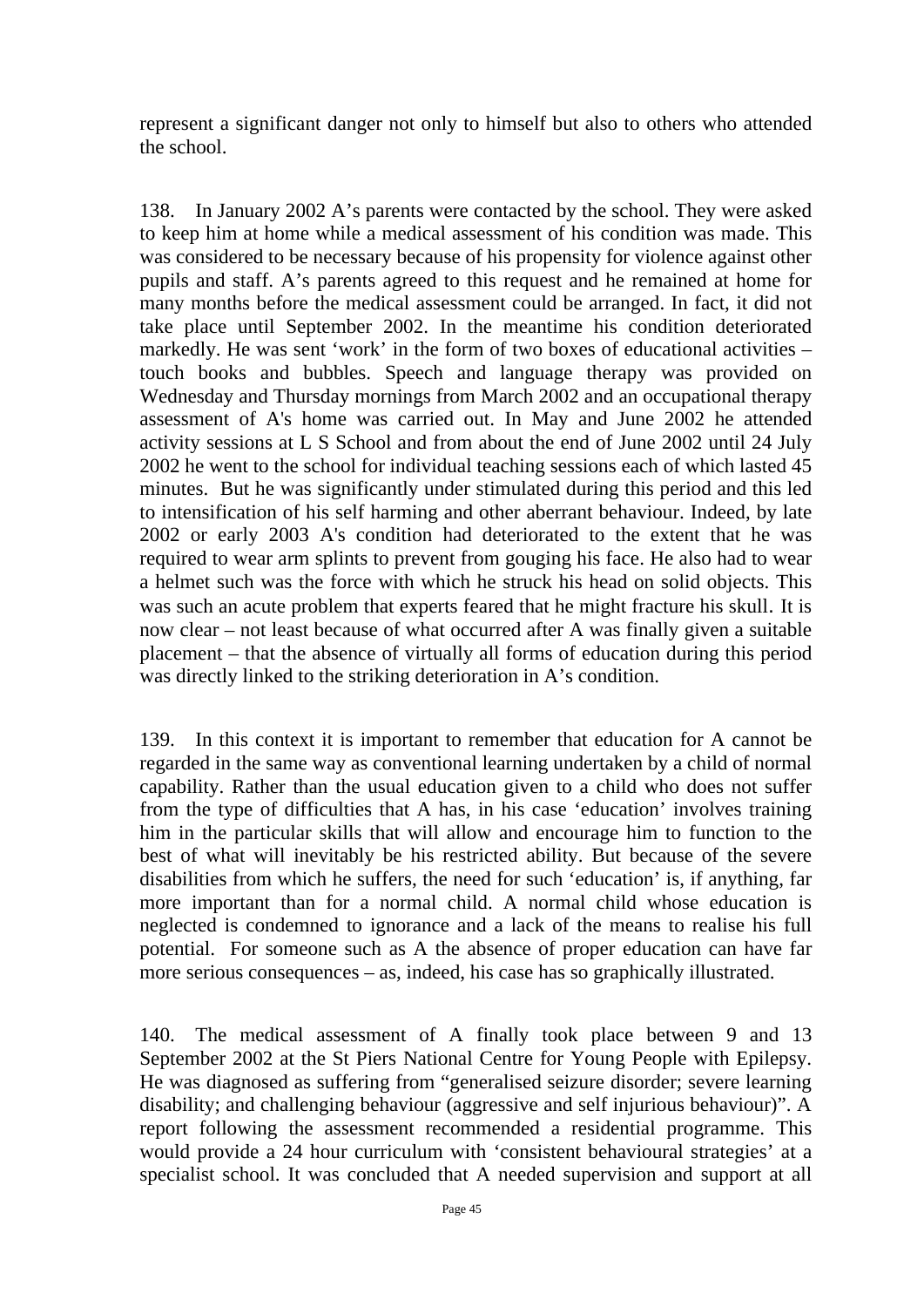times on a one to one basis. Indeed, the view was taken that on occasions this would need to be on a two to one basis. This report's findings are highly significant in the debate as to whether A's proposed action for violation of Article 2 of the First Protocol was entirely bereft of any prospect of success. The level of his need, as disclosed by the report, finds a stark and sorry contrast with what had actually been provided for him during the nine months that preceded the assessment. He had been left virtually continuously in the care of his parents who had no expertise whatever in dealing with his condition. They were also required to care for A's siblings some of whom also had special educational needs. It is not difficult to understand why A's condition worsened so dramatically during this period.

141. The County Council became aware of the outcome of the assessment on 13 September. Commendably, by 10 October 2002 they had put funding in place for a residential placement. There then began a protracted search for a school that would meet A's needs. The Council wrote to no fewer than twenty six schools between 16 October 2002 and 17 December 2002, seeking a placement for A. Eventually, on 9 February 2003 Kisimul School offered a place for him. This would cost the Council what Sedley LJ correctly described as the colossal sum of £223,589 per annum. Once again to its credit the County Council was immediately willing to pay this amount. But, for understandable reasons, A's parents asked if they could continue investigating other possibilities. Finally, it was decided to accept the place at Kisimul School. As it happened, however, the further investigation that his parents has asked for made no difference to the start of A's placement there because it was not possible for him to begin his course until 28 July 2003 since there were ongoing building works at the school.

142. A has now completed his course at Kisimul school. He progressed well there. His overall health and behaviour improved. He received appropriate education, and his self-harming reduced considerably. In a report of 23 November 2006, a Consultant Community Paediatrician stated that there was no doubt that A's development achievements regressed during the period that he was away from school. His behaviour had deteriorated because of the lack of demands made upon him and the fact that, in consequence, he had been markedly under stimulated. Despite this, it was considered that the effects on his learning and general development were temporary. The paediatrician expressed the fear, however, that there may have been a more permanent effect on his behaviour. In light of this report and the other evidence, Field J found that the nineteen months during which A was away from school had an adverse impact not only on him but also on his parents. That finding has not been challenged.

*The evolution of A's claim*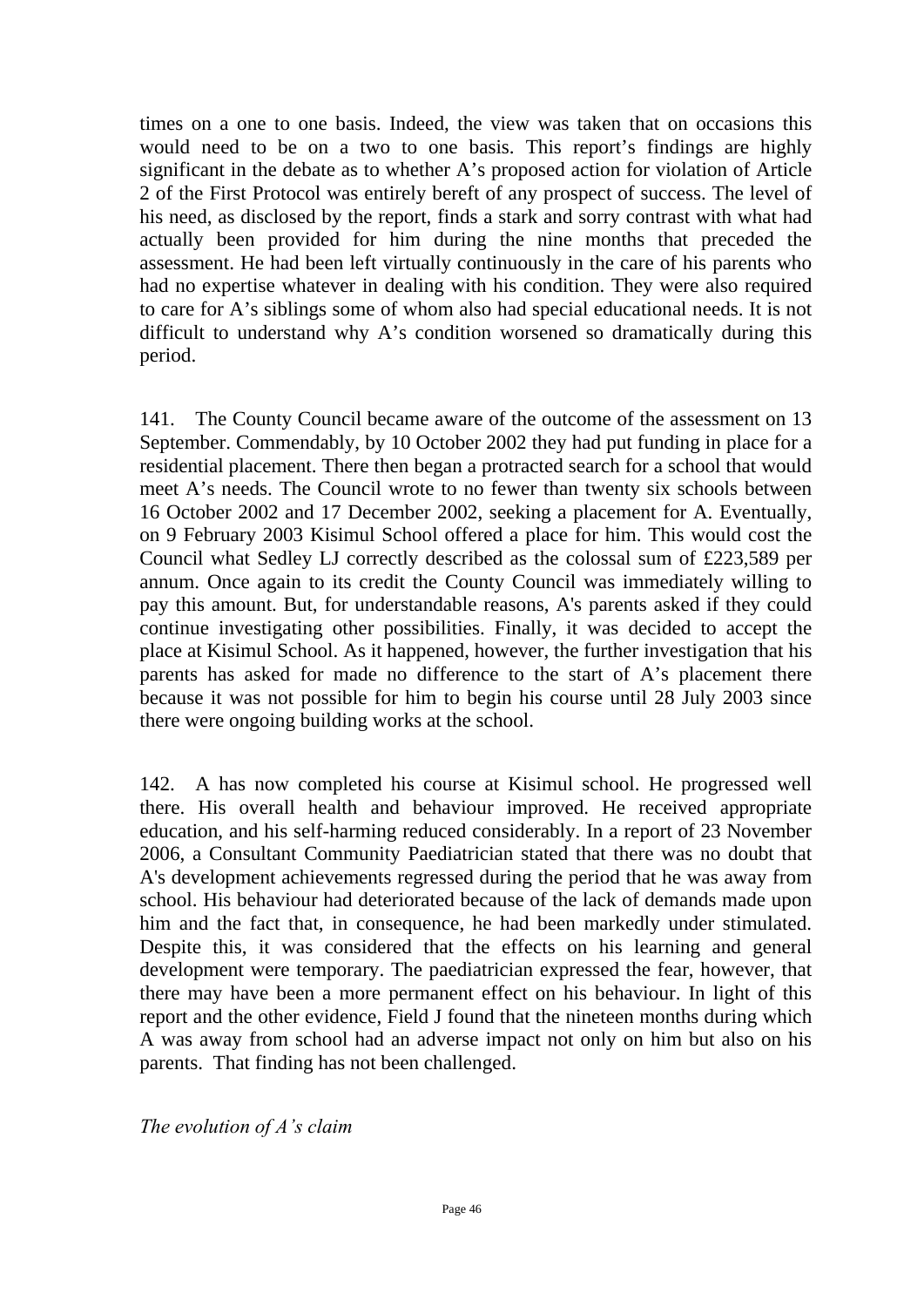143. Field J described the claim made by A in the proceedings before him in the following paragraph of his judgment: -

"**[25]** A claims that in breach of his A2P1 rights he was denied an effective and meaningful education whilst at L S School between May 2001 and 18 January 2002, and thereafter until 27 July 2003. He also claims that his exclusion from L S School was in breach of his A2P1 rights."

144. The focus of the claim was, therefore, on the exclusion of A from the LS school and the adequacy of the education that he had been receiving there. Before the Court of Appeal that focus seems to have shifted somewhat. Sedley LJ stated that the "essential case" made on A's behalf was that, for want of even minimally suitable provision for his education, he was shut out of the state system, although he also said that the "foundation of the claim" was that A ought to have remained in L S School until July 2003 when his successful placement at Kisimul School began.

145. Before this court, a simpler and more direct case has been made. It is to the effect that this young man had been abandoned by the educational authorities after his parents were persuaded to withdraw him from school. Emphasis was no longer placed on the exclusion of A from a particular school or indeed from the state system. Rather, while acknowledging that the County Council had made conspicuous efforts to obtain a suitable place for A after the medical assessment was made, counsel for the appellant contended that the plain fact was that, from January 2002 until then, no effective education was provided for him. That, it was submitted, amounted to a denial of education in breach of Article 2 of the First Protocol.

#### *The denial of education*

146. Article 2 of the First Protocol to the European Convention on Human Rights and Fundamental Freedoms provides: -

"Right to education

No person shall be denied the right to education. In the exercise of any functions which it assumes in relation to education and to teaching, the State shall respect the right of parents to ensure such education and teaching in conformity with their own religious and philosophical convictions."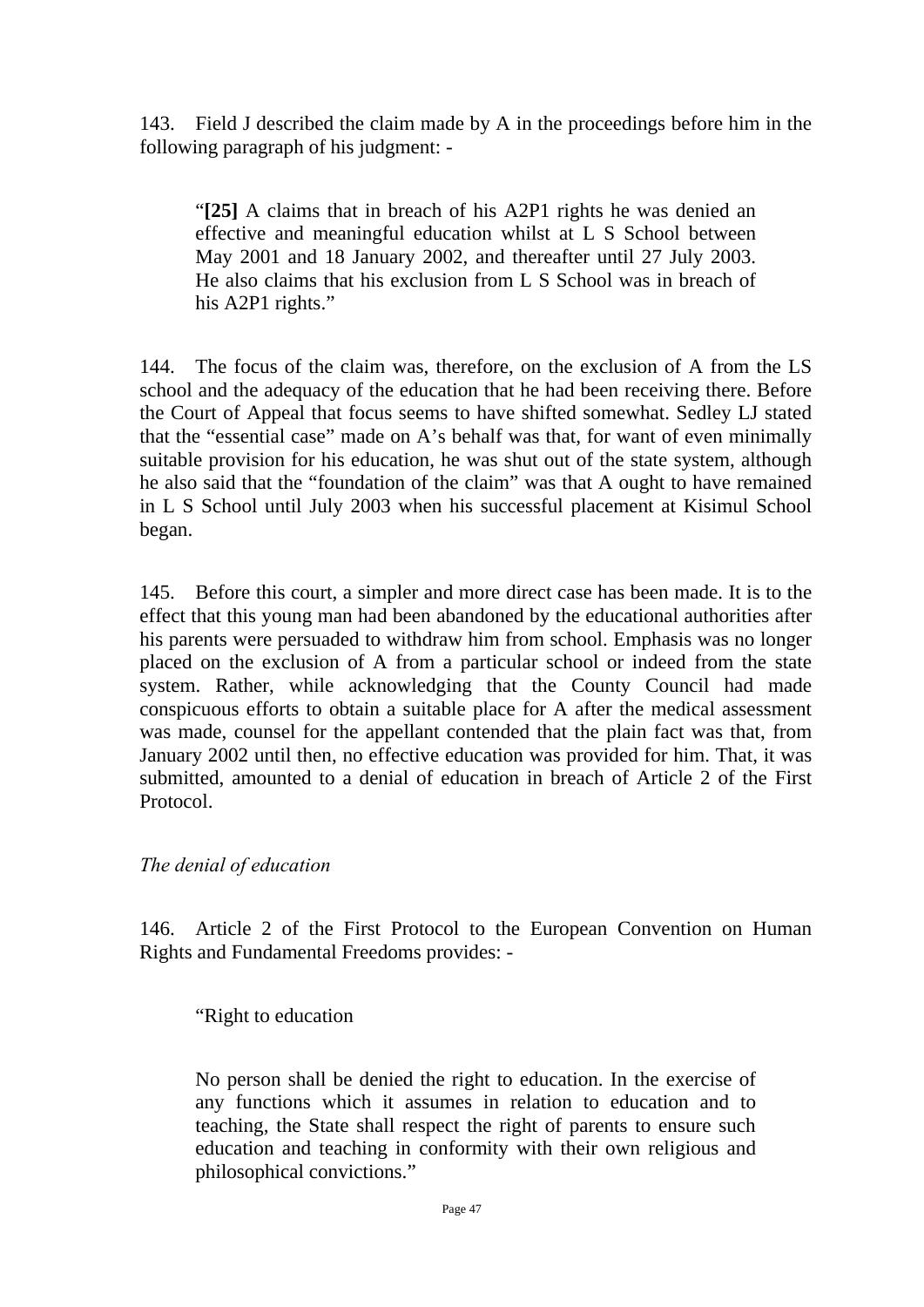147. Although expressed in negative terms, it is clear that this provision enshrines a right to have access to education – see *Belgian Linguistic Case (No 2)* (1968) 1 EHRR 252 where the European Court of Human Rights (ECtHR) said at, p 280, para 3: -

"By the terms of the first sentence of this Article, 'no person shall be denied the right to education'.

In spite of its negative formulation, this provision uses the term 'right' and speaks of a 'right to education'. Likewise the preamble to the Protocol specifies that the object of the Protocol lies in the collective enforcement of 'rights and freedoms'. There is therefore no doubt that article 2 does enshrine a right."

148. The content of the right and the extent of the corresponding duty cast on the member state are discussed in the *Belgian Linguistic Case.* The court concluded that the scope of the obligation must be geared to the aim of the provision. That aim did not include the imposition of a duty to create an educational system; nor did it guarantee access to any particular type of education or at any specific level. What the provision was intended to achieve was the enshrining of a right to access to the education system that prevailed in the state at the material time.

149. It was recognised, however, that the Article 2 First Protocol right had a further dimension beyond the mere right to access to available educational institutions. The court dealt with this in the following passage from, p 281, para 4 of its judgment: -

"4 The first sentence of article 2 of the Protocol consequently guarantees, in the first place, a right of access to educational institutions existing at a given time, but such access constitutes only a part of the right to education. For the 'right to education' to be effective, it is further necessary that, *inter alia*, the individual who is the beneficiary should have the possibility of drawing profit from the education received, that is to say, the right to obtain, in conformity with the rules in force in each State, and in one form or another, official recognition of the studies which he has completed."

150. Mr Bowen QC for the appellant argued that, in effect, the prevailing education system for children in respect of whom a statement of special educational needs had been made under section 324 of the Education Act 1996 was the educational provision specified in the statement since this was the only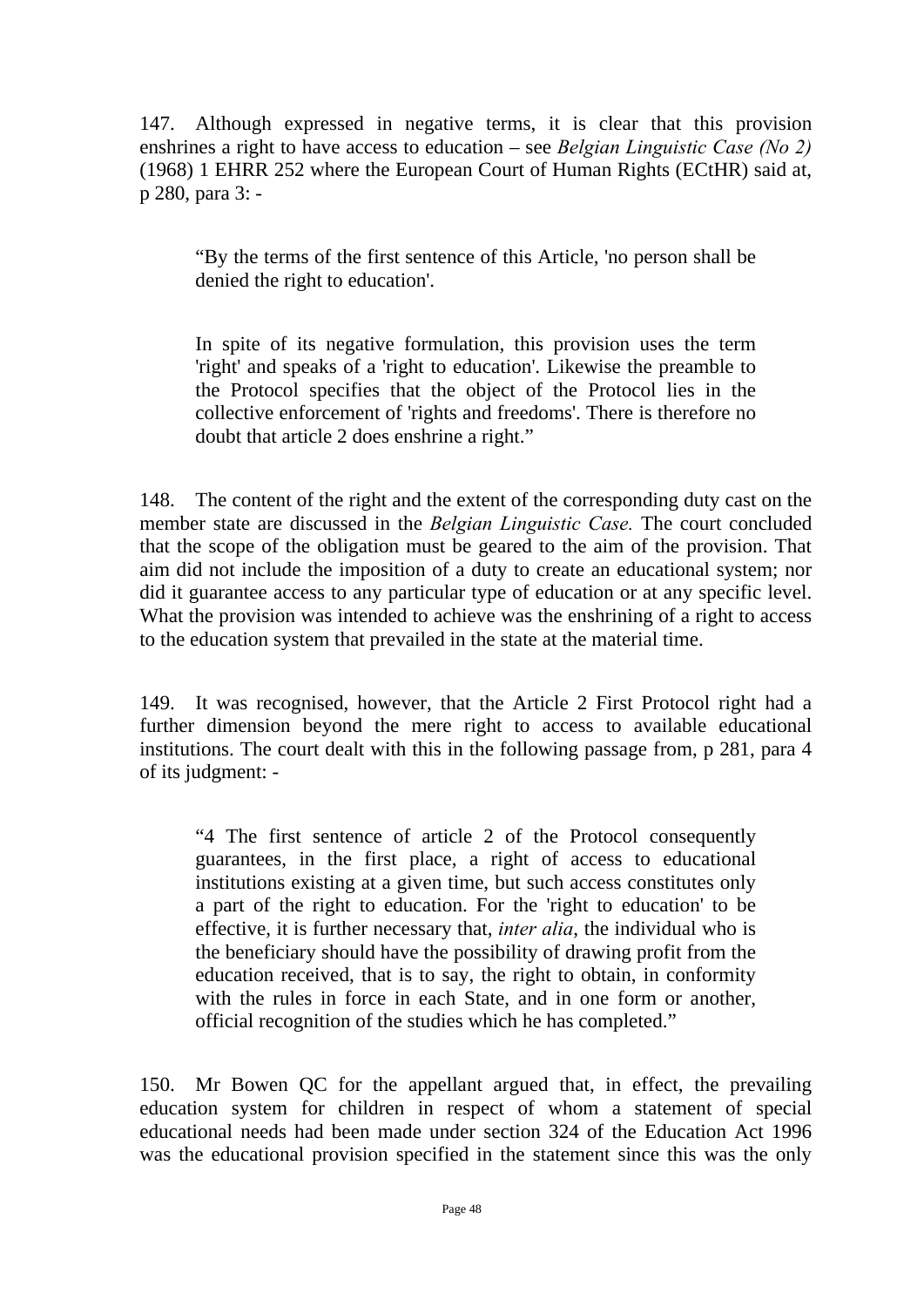form of education from which A could 'draw profit'. Moreover for special educational needs children a system of education was in place in this country. This consisted of a means of determining what such a child's needs were and then meeting them. This, therefore, was the system to which A was entitled to have access by virtue of Article 2 of the First Protocol. The riposte of Mr Faulks QC (for the County Council) was that the appellant's argument was tantamount to a claim to entitlement to a specific type of education which the *Belgian Linguistic Case* and later authority had expressly disavowed. Before commenting on these competing arguments, it is necessary to say something about the cases that came after the *Belgian Linguistic Case.*

151. A number of the later Strasbourg authorities dwell on the need for a system of regulation in the provision of education and the constraint that this places on the scope of the right under Article 2 of the First Protocol. In *SP v UK* (Application No 28915/95) [1997] EHRLR 287, the applicant suffered from dyslexia. He claimed that his rights under Article 2 of the first Protocol had been violated because the teaching staff of the schools that he had attended had failed to address his special educational needs and the local education authority had initially refused to make a statement of special educational needs in his case. The applicant's claim was declared inadmissible by the European Human Rights Commission. Citing the *Belgian Linguistic Case* 1 EHRR 252, 281, para 5 the Commission said that the right under Article 2 of the First Protocol "by its very nature call[ed] for regulation by the State" and that such regulation "may vary in time and place according to the needs and resources of the community and of individuals". It was recognised that there must be a wide measure of discretion left to the authorities as to how to make the best use possible of the resources available to them in the interest of disabled children generally.

#### 152. And in *Şahin v Turkey* (2005) 44 EHRR 99 ECtHR said: -

"154 In spite of its importance, this right is not, however, absolute, but may be subject to limitations; these are permitted by implication since the right of access 'by its very nature calls for regulation by the State' (see the *Belgian Linguistic Case*, para 5; see also, mutatis mutandis, *Golder v United Kingdom* (1975) 1 EHRR 524, para 38; and *Fayed v United Kingdom* (1994) 18 EHRR 393, para 65). Admittedly, the regulation of educational institutions may vary in time and in place, inter alia, according to the needs and resources of the community and the distinctive features of different levels of education . ."

153. The constraint on the right under Article 2 of the First Protocol which arises from the recognition of the need for regulation leads inexorably, in my opinion, to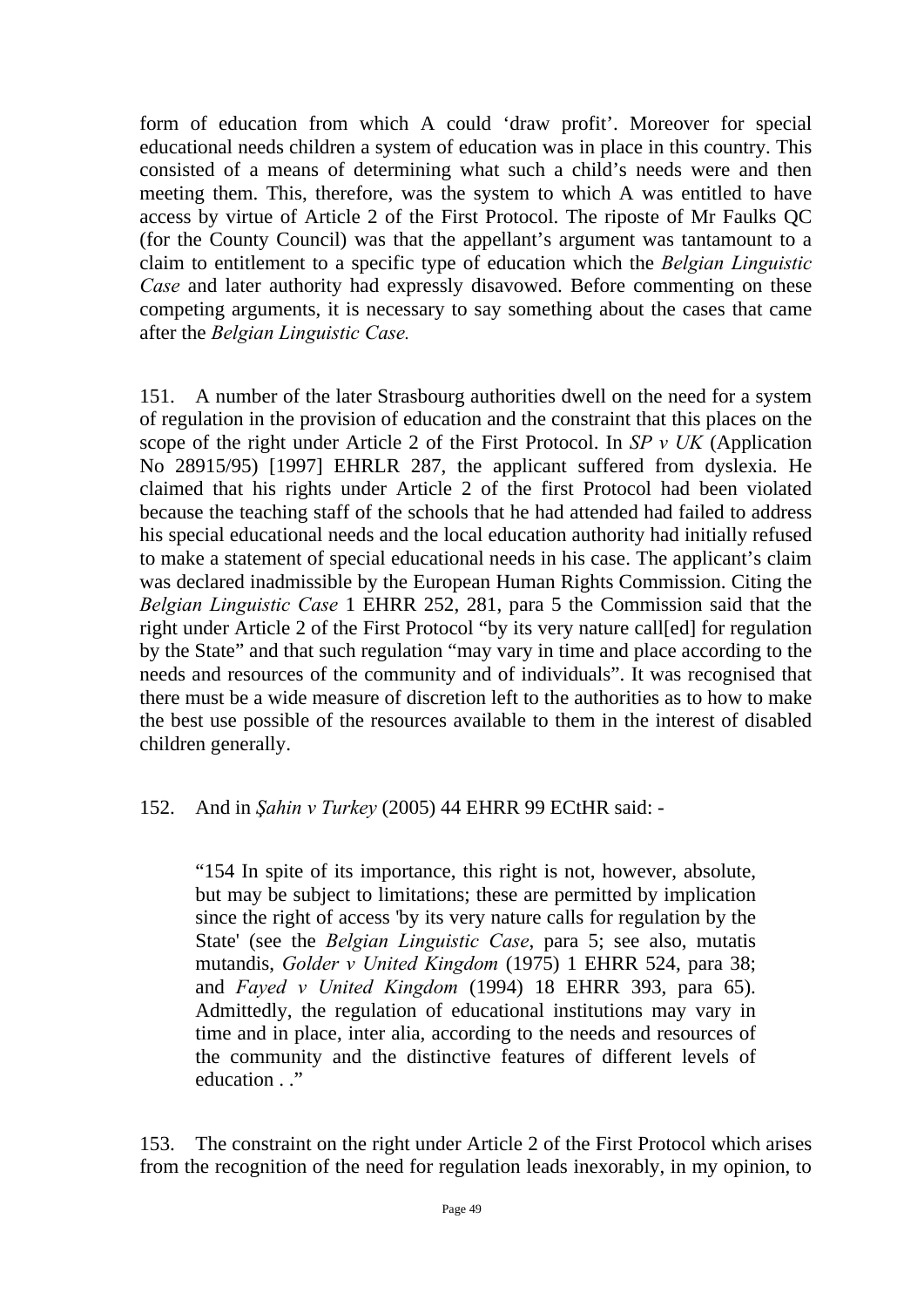the conclusion that the system of education to which the article guarantees access must include the process for investigating what is required to meet an individual child's needs. Such inquiry is unquestionably a feature of the educational system in this country. It follows that the failure to supply education during the reasonable period that such investigation requires will not give rise to a violation of Article 2 of the First Protocol. I shall discuss the implications of this conclusion on A's case below.

154. The most important domestic decision in this area is *A v Head Teacher and Governors of Lord Grey School* [2006] UKHL 14, [2006] 2 AC 363. Paras 12 and 13 of Lord Bingham's speech contain a valuable summary of the Strasbourg jurisprudence following the *Belgian Linguistic* case and it is convenient to reproduce them here: -

"12 The court's judgment in the *Belgian Linguistic Case (No 2)* has been cited and relied on in a number of later decisions such as *Kjeldsen, Busk Madsen and Pedersen v Denmark* (1976) 1 EHRR 711, *Campbell and Cosans v United Kingdom* (1982) 4 EHRR 293, *Şahin v Turkey* (Application No 44774/98) (unreported) 10 November 2005, Grand Chamber, and *Timishev v Russia* (Application Nos 55762/00 and 55974/00) (unreported) 13 December 2005. In later decisions the reasoning in that case has been followed but elaborated. It has been held that article 2 is dominated by its first sentence *(Kjeldsen*, para 52; *Campbell and Cosans*, para 40) but the article must be read as a whole (*Kjeldsen*, para 52), and given the indispensable and fundamental role of education in a democratic society a restrictive interpretation of the first sentence would not be consistent with the aim or purpose of that provision: *Şahin*, para 137; *Timishev*, para 64. But the right to education is not absolute (*Şahin*, para 154): it is subject to regulation by the state, but that regulation must not impair the essence of the right or deprive it of effectiveness: *Campbell and Cosans*, para 41; *Şahin*, para 154. It is not contrary to article 2 for pupils to be suspended or expelled, provided that national regulations do not prevent them enrolling in another establishment to pursue their studies (*Yanasik v Turkey* (1993) 74 DR 14), but even this qualification is not absolute: *Sulak v Turkey* (1996) 84-A DR 98. The imposition of disciplinary penalties is an integral part of the process whereby a school seeks to achieve the object for which it was established, including the development and moulding of the character and mental powers of its pupils: *Şahin*, para 156.

13 In *Coster v United Kingdom* (2001) 33 EHRR 479, para 136, Her Majesty's Government submitted that article 2 did not confer a right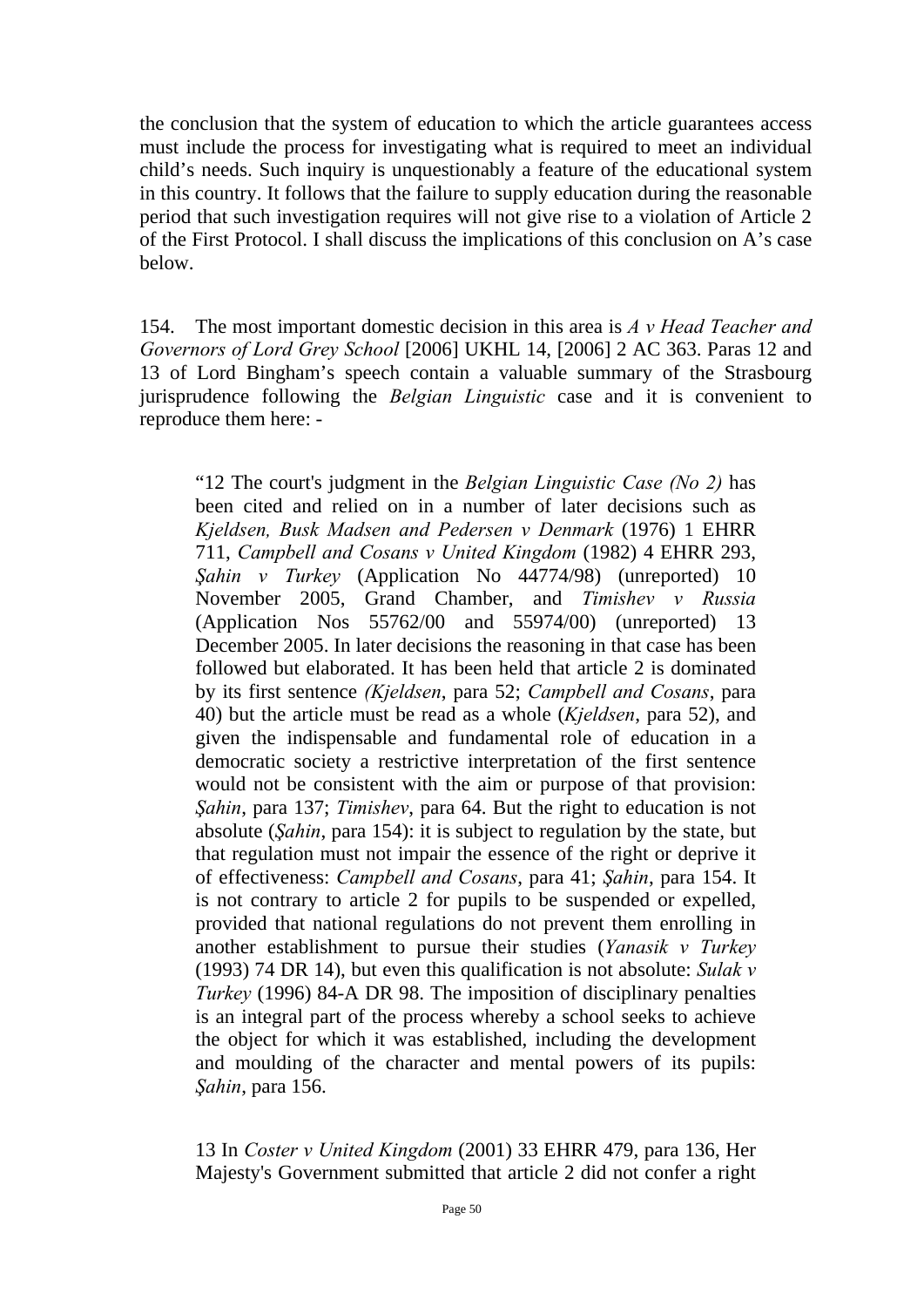to be educated at a particular school. The court did not expressly accept or reject this submission. Such an interpretation was, however, adopted by the Court of Appeal in *S, T and P v Brent London Borough Council* [2002] ELR 556, para 9."

155. In para 24 of his speech Lord Bingham identified the purpose of Article 2 of the First Protocol as the guarantee of fair and non-discriminatory access to the system of education prevailing within the jurisdiction of member states. He went on to characterise the right as "weak" compared to other rights guaranteed by the Convention. That it is weak in respect of its scope – in not guaranteeing access to a particular form of education, for instance – is undeniable. But I do not understand Lord Bingham to have been suggesting that it was weak in relation to the force and effectiveness of the guarantee that it embodies. That much is, I believe, clear from Lord Bingham's statement in the immediately preceding sentence of the same para: -

"The fundamental importance of education in a modern democratic state was recognised to require no less [than fair and nondiscriminatory access to the prevailing educational system]."

156. Later in the same paragraph Lord Bingham observed that the test as to whether there had been a denial of education was "a highly pragmatic one, to be applied to the specific facts of the case: have the authorities of the state acted so as to deny to a pupil effective access to such educational facilities as the state provides for such pupils?". It was on this passage that Mr Bowen particularly fastened in order to advance his claim that the special educational needs system (and indeed the special needs provision stipulated in the statement) was that to which A was entitled to have access in fulfilment of Article 2 First Protocol rights. But I do not consider that Lord Bingham here had in contemplation a particular group of pupils with particular educational requirements. Just a few sentences earlier he had said that there was no right to education of a particular kind or quality, other than that prevailing in the state and there was no Convention guarantee of education at or by a particular institution.

157. Sedley LJ in the Court of Appeal suggested that there was a possible tension between Lord Bingham's formulation of the scope of the right (*i.e.* effective access to such educational facilities as the state provides for such pupils) and Lord Hoffmann's statement in the same case (at para 57) that a breach must involve denial of "the basic minimum of education available under the domestic system". Taken as a whole, it seems to me that Lord Bingham's concept of the content of the right does not differ significantly from that of Lord Hoffmann. His emphasis on the fact that it did not guarantee any particular form of education and that it did not require to be provided at any particular institution chimes well with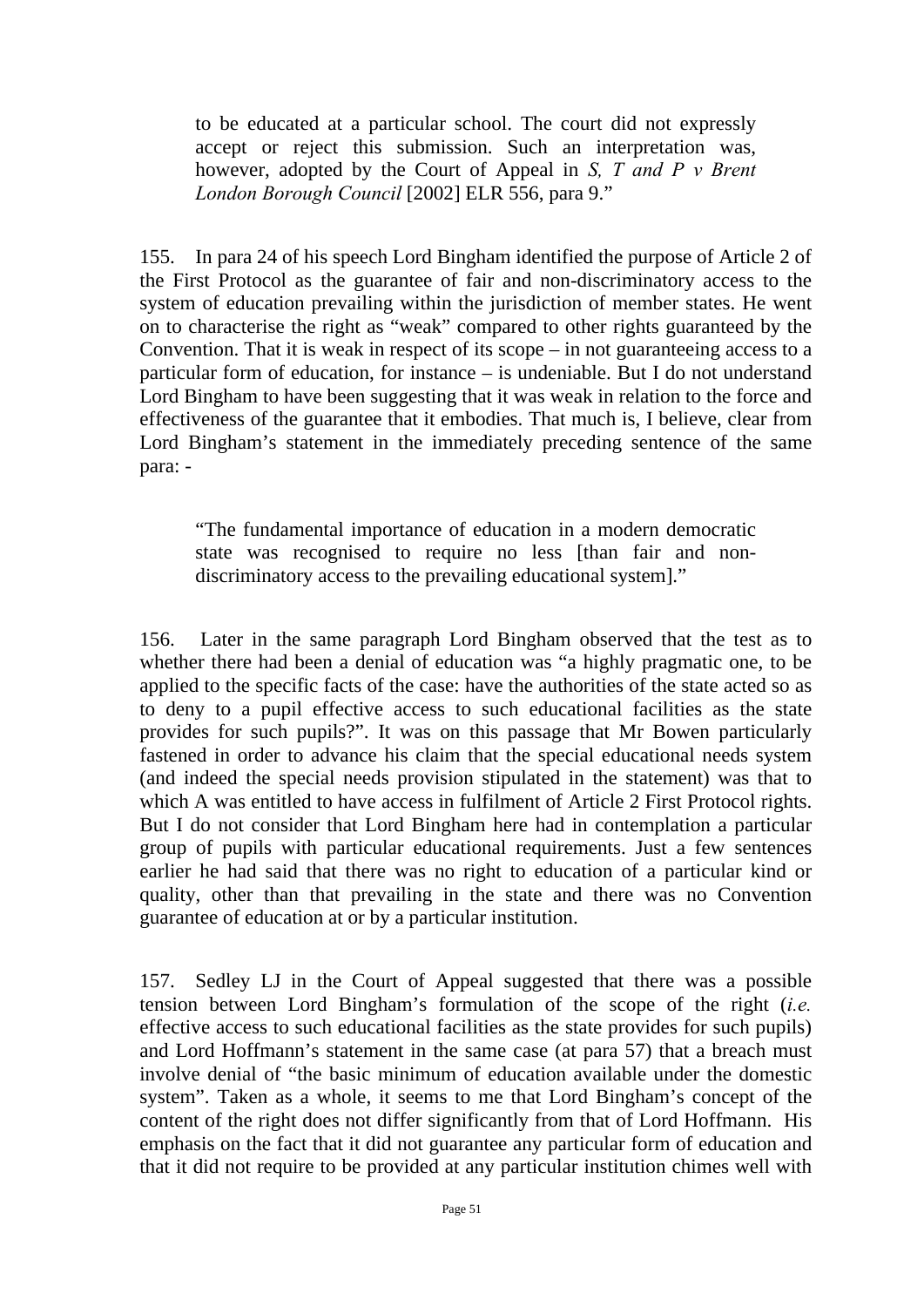the notion that all that need be provided is the basic minimum. I would not therefore be disposed to accept Mr Bowen's contention that A was entitled under Article 2 of the First Protocol to have access to the particular form of education specified in the statement of special needs. He was entitled, however, to the basic minimum education and what that basic minimum involves must be assessed, in my opinion, by reference (at least in part) to A's special needs. It would be utterly pointless to give A access to conventional education. To suggest that his right to an education extended only so far as the right to have access to the normal state system at its most basic level would be to rob the right of any meaning or effectiveness in his case.

158. My view that A was entitled to a basic minimum education geared to his particular condition is not influenced, therefore, by the observation in the *Belgian Linguistic* case that, for the right to education to be effective, it is necessary that the individual who is the beneficiary should have the possibility of drawing profit from the education received. That statement reflected the particular circumstances of the case and was directed to the need to ensure the availability of some form of certification as to the proficiency of the student who had undertaken the education. The underpinning of my conclusion that the basic minimum in A's case required that his condition be taken into account is the need for the right to be effective in his case. It would not be effective if that critical and central feature was ignored.

159. While supporting Lord Bingham's reasons for dismissing the pupil's claim in the *Lord Grey* case, Lord Hoffmann gave reasons of his own for agreeing with that result. At para 61 he said: -

"In the present case, where the respondent was not excluded from school education, he would in my opinion have had no claim at Strasbourg. And if no claim can be made in Strasbourg, it follows that there cannot have been an infringement of a Convention right giving rise to a claim under section 6 of the Human Rights Act 1998: see *R (Quark Fishing Ltd) v Secretary of State for Foreign and Commonwealth Affairs* [2006] 1 AC 529. It is in my view illegitimate to promote the public law duty of the school, not giving rise to a private right of action, to a duty under section 6 of the Human Rights Act 1998 remediable by a claim for damages, by saying that in domestic law the school bore the 'primary duty to educate the child'. The correct approach is first to ask whether there was a denial of a Convention right. In the case of article 2 of the First Protocol, that would have required a systemic failure of the educational system which resulted in the respondent not having access to a minimum level of education. As there was no such failure, that is the end of the matter."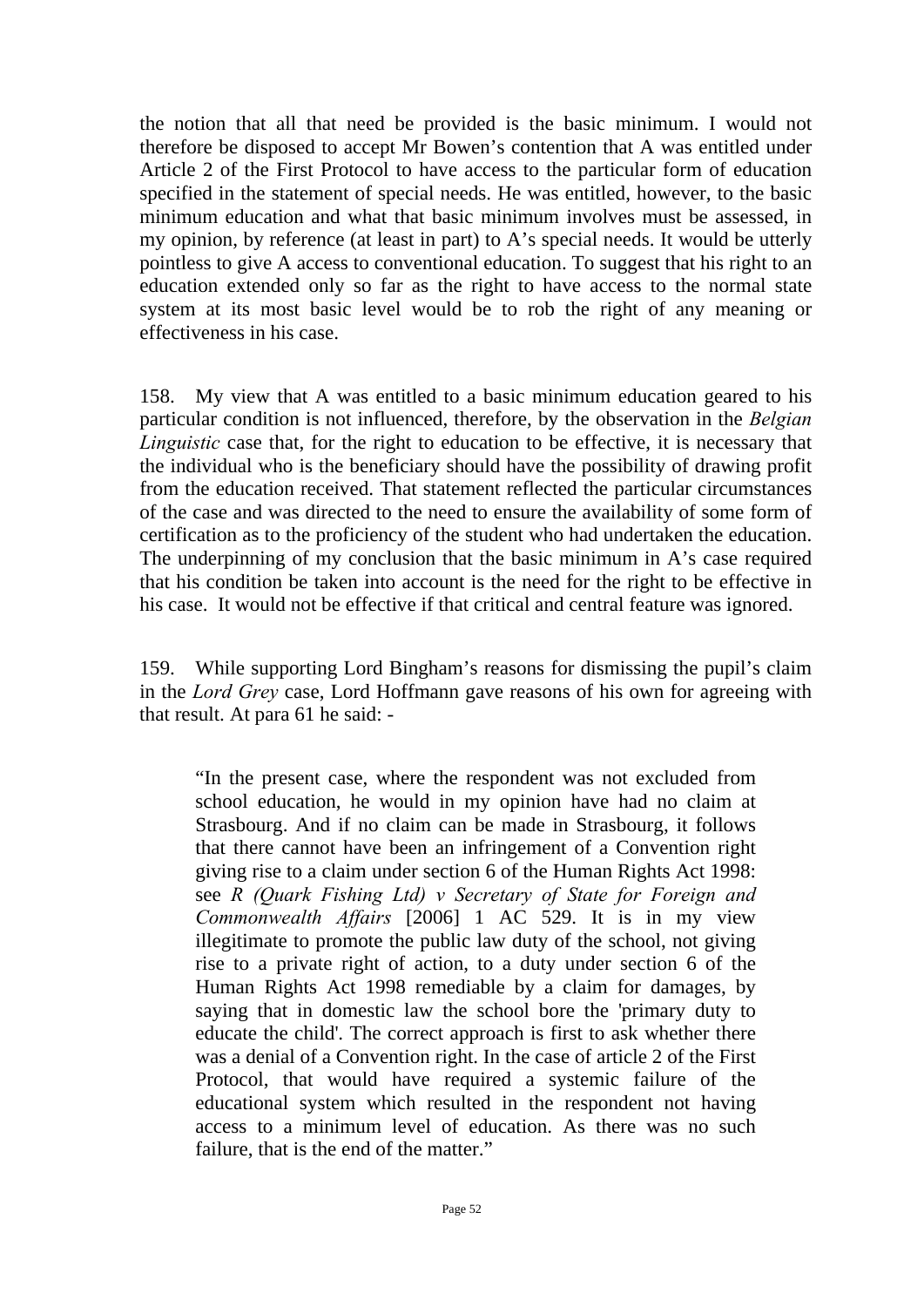160. The use of the words 'systemic failure' in this passage appears to have led the Court of Appeal in the present case to conclude that for a breach of Article 2 of the First Protocol to occur there must be "either a failure of the education system or a denial of access to it" – see para 12 of Sedley LJ's judgment. So expressed, these alternatives seem to contemplate either a deliberate withholding of education from the pupil concerned or some fundamental failure of the educational system in general which leads to his being denied access to it.

161. As Mr Faulks was quick to accept, there can be a denial of education even if there has not been systemic default. I would therefore be slow to attach to Lord Hoffmann's use of the words, 'systemic failure' quite the significance that the Court of Appeal appears to have associated with it. I consider that denial of education under the article can arise in a variety of ways. Obviously, a calculated refusal to allow a pupil access to any form of even basic education will be in violation of the right. But a failure to take steps to provide education when the state authority responsible for providing it is aware of the absence of the pupil from any form of education could in certain circumstances give rise to a breach of the right. If, for instance, a local education authority knows that a child has been asked by a school not to attend that school; and if the authority is responsible for the provision of education to the child; and if it takes no action to supply any alternative to what had been previously provided by the school, it is at least arguable that it is in breach of its duty under Article 2 of the First Protocol. I would go further. I believe it also to be at least arguable that an authority with the responsibility for providing education, if it knows that a pupil is not receiving it and engages in a completely ineffectual attempt to provide it, is in breach of the provision.

162. As I have said above, however, an education authority must have the opportunity to make reasonable inquires as to what a child's educational needs are and how they can be met, without falling foul of the requirements of Article 2 of the First Protocol. What, therefore, is principally at stake in the present case is whether the entire period of A's absence from any effective form of education can be accounted for on the basis that this period was reasonably required in order to investigate A's particular needs and to identify a school at which they could be met. A subsidiary – but nonetheless important - issue is whether any less ideal option should have been considered in the meantime in order to mitigate the harm that A undoubtedly suffered during his absence from education.

163. In my opinion, these were triable issues. If it could be shown that the County Council had either failed to make inquiries during any period that it knew A was not receiving effective education or that such investigations as it conducted were wholly inadequate, there would be at least a reasonable prospect of success for A's claim under Article 2 of the First Protocol. A trial might well have revealed that there was nothing more that the County Council could have done. In that case,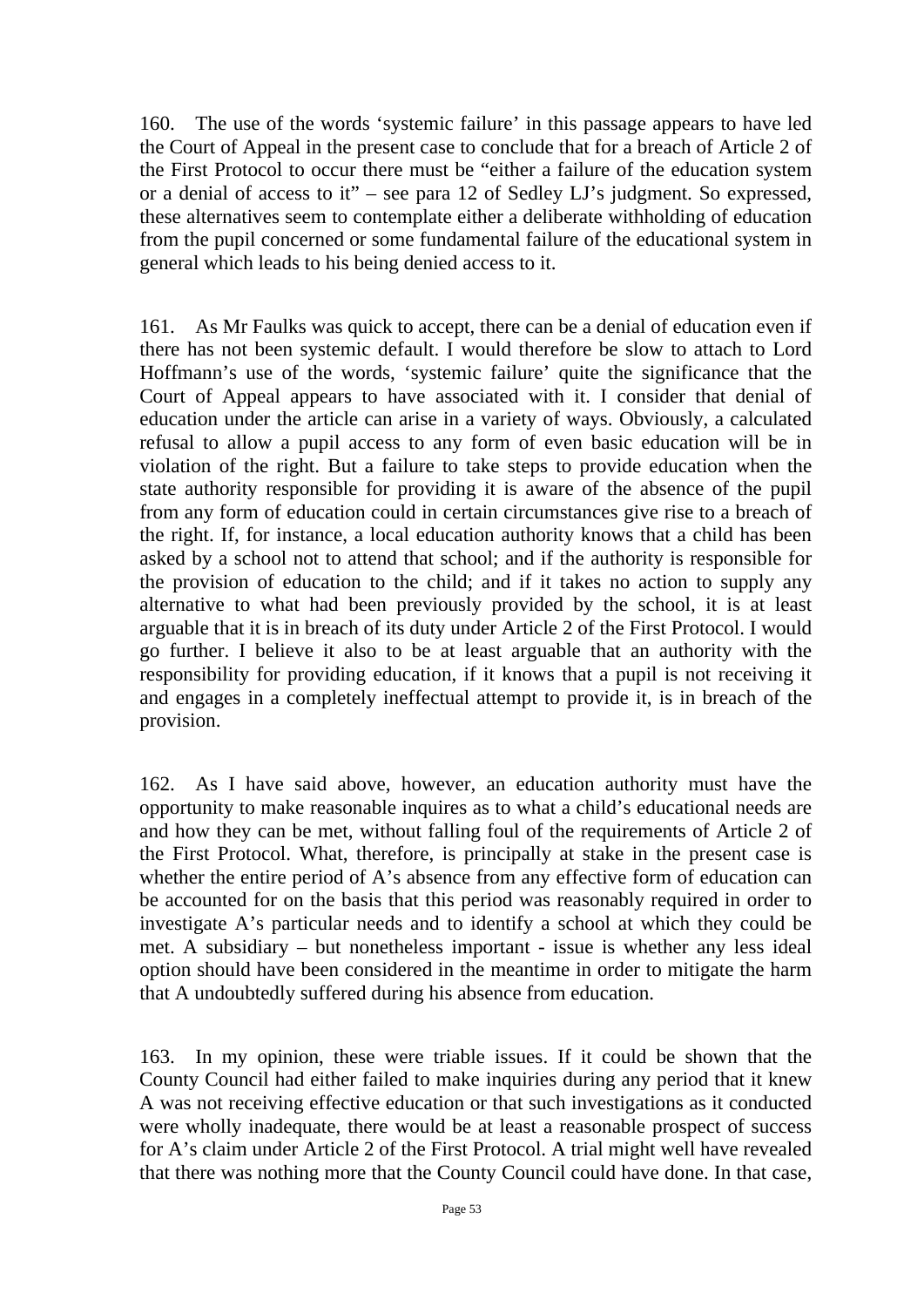no breach of the article could arise. But I feel quite unable to say, in the absence of a trial, that this is bound to have been the outcome.

164. I am likewise unable to conclude, in the absence of evidence that would allow a confident judgment on the issue, that it could never be shown that the County Council ought to have put in place some short term basic educational provision which would have gone some way towards diminishing the adverse impact on A of the lack of education while the medical assessment was being arranged and subsequently while awaiting its implementation. I am in complete agreement with what Lady Hale has said on this issue. It is, of course, easy to speculate that there may have been nothing that the Council could reasonably do in this regard. But unless the matter was investigated, I cannot see how it can be said that A had no prospect of establishing that the County Council should have done something beyond such efforts as it made.

#### *Extension of time*

165. Because it upheld the judge's ruling that A's claim should be dismissed by way of summary judgment, the Court of Appeal did not deem it necessary to consider the issue of whether time should have been extended to permit the appellant's claim to proceed. Since I have reached a contrary view on the question of summary judgment, it is necessary for me to consider the extension of time point.

166. Section 7 (5) of the Human Rights Act 1998 provides: -

"Proceedings under sub-section (1) (a) must be brought before the end of:

> (a) the period of one year beginning with the date on which the act complained of took place; or

> (b) such longer period as the court or tribunal considers equitable having regard to all the circumstances,

but that is subject to any rule imposing a stricter time limit in relation to the procedure in question."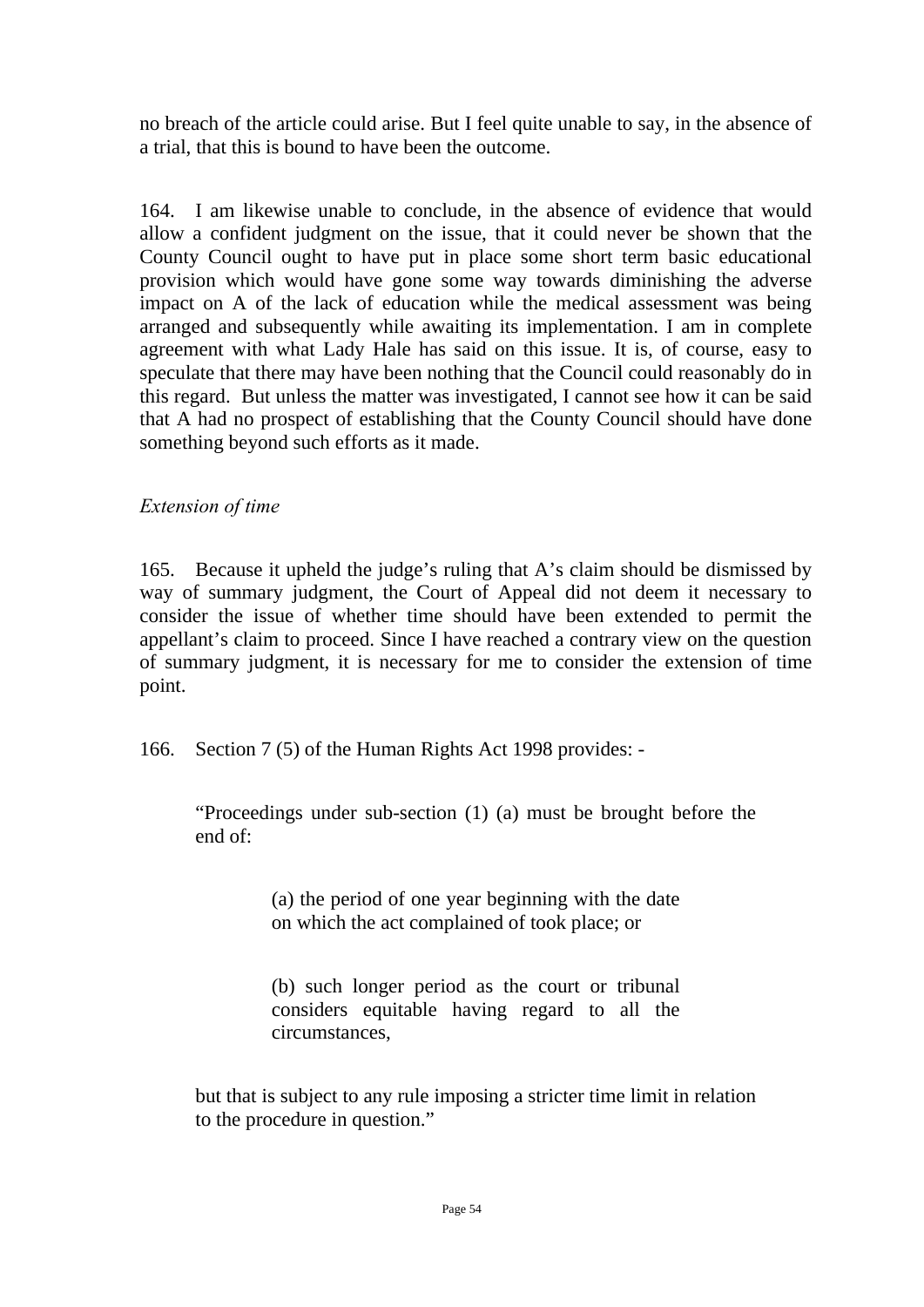167. It has been held in *Cameron v Network Rail Infrastructure Ltd* [2006] EWHC 1133 (QB), [2007] 1 WLR 163, para 47 that the burden of establishing that it is equitable to extend time under s 7(5) is on the party seeking the extension. As Field J observed, at para 120, however, few cases of this type lend themselves to a ready resolution by the application of a burden of proof and I prefer to approach the question (as did the judge) by an open ended examination of the factors that weigh on either side of the argument that this is a case in which the discretion of the court should be exercised to extend the time under section 7 (5) (b).

168. Field J dealt with this issue in paragraph 129 of his judgment as follows:

"In my judgment, it is not equitable to extend the limitation period in this case. My reasons are these. CLC [the Children's Legal Centre], who are very familiar with the law relating to education, were instructed on 14 April 2002 but no application for judicial review was made until 30 May 2003, an application that foundered on the LSC's refusal to grant funding because a school place was going to be made available from the end of July 2003. No such reason would have existed for refusing funding for a judicial review application made towards the end of 2002 but such an application was not made. Instead, proceedings have been issued a long time after the alleged infringements came to an end and at a stage when there is little point from A's personal point of view in seeking a declaration that his rights were infringed. As for his damages claim, it is far from certain that a court would conclude that an award of damages is necessary to afford him just satisfaction and any sum awarded is likely to be modest and therefore at a level that is disproportionate to the costs of the proceedings. It was this lack of proportionality that understandably led the LSC to refuse funding until March 2005. I do not think that the public interest identified by the Public Interest Advisory Panel tips the balance in favour of extending time. The question whether A2P1 confers a right to an education in accordance with the relevant SSEN, and if so, the appropriateness of an award of damages and the impact on the alleged shortcomings of judicial review in special educational needs cases, can be as easily (and more appropriately) determined in an upcoming application for judicial review made by another party as in these very late proceedings."

169. I can find nothing in this analysis with which to disagree. In particular, I consider that it is highly unlikely that any significant sum by way of damages would have been awarded if the action had been brought within time and had been successful. On the contrary, a court may well have concluded that no award of damages was necessary in order to provide just satisfaction to A. Accordingly, I